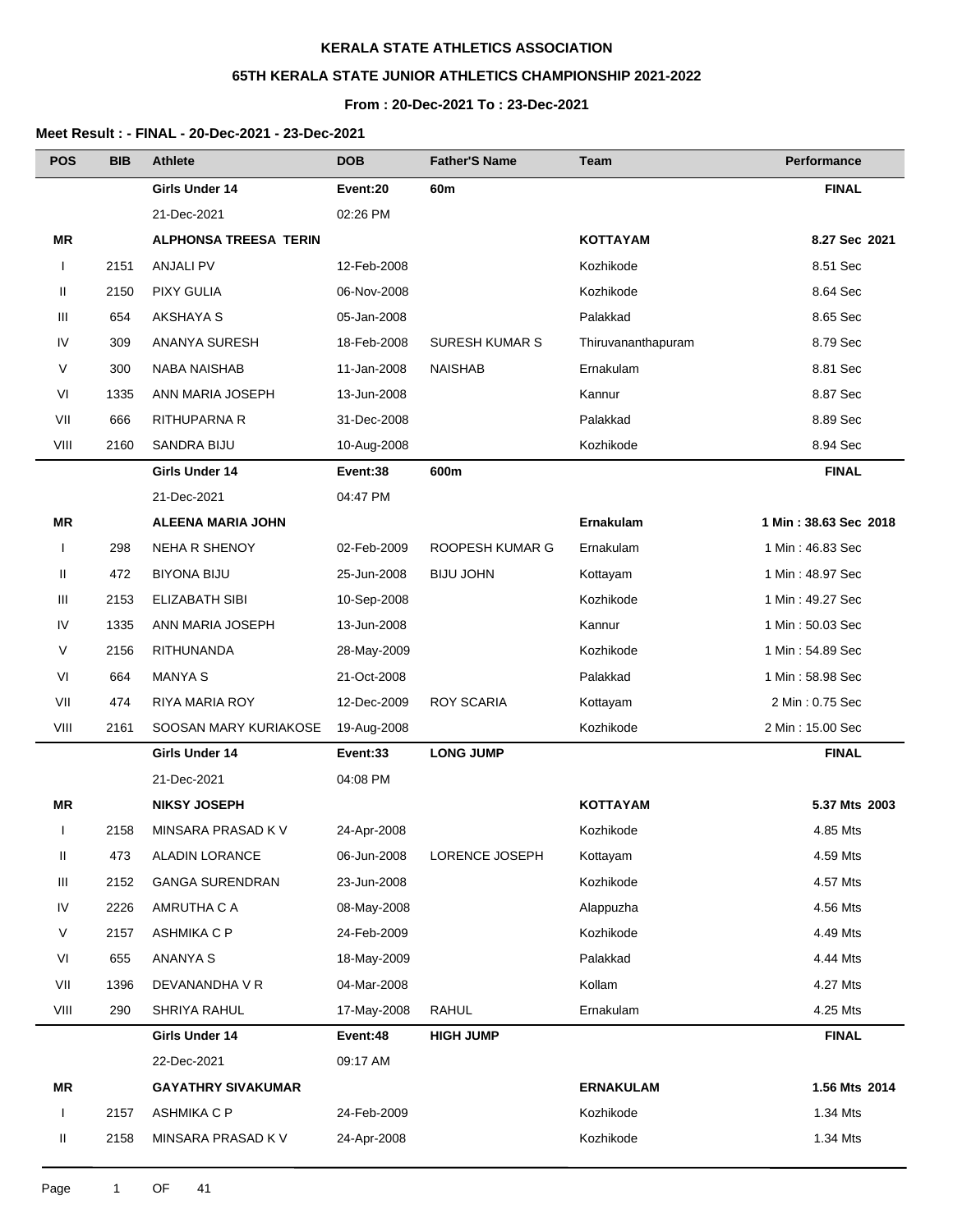# **65TH KERALA STATE JUNIOR ATHLETICS CHAMPIONSHIP 2021-2022**

### **From : 20-Dec-2021 To : 23-Dec-2021**

| <b>POS</b>   | <b>BIB</b> | <b>Athlete</b>               | <b>DOB</b>  | <b>Father'S Name</b> | <b>Team</b>                   | Performance    |
|--------------|------------|------------------------------|-------------|----------------------|-------------------------------|----------------|
| Ш            | 471        | ASHNA SHAIJU                 | 09-Sep-2009 | SHAIJU N J           | Kottayam                      | 1.31 Mts       |
| IV           | 662        | FATHIMA SHADIYA              | 18-Feb-2009 |                      | Palakkad                      | 1.28 Mts       |
| V            | 1398       | <b>AVANTHIKA S</b>           | 18-Mar-2008 |                      | Kollam                        | 1.28 Mts       |
| VI           | 1971       | AISWARYA JOY                 | 27-Jun-2008 |                      | Thrissur                      | 1.25 Mts       |
| VI           | 464        | <b>KEZIA SARA BOBY</b>       | 18-Apr-2008 | <b>BOBY CHACKO</b>   | Kottayam                      | 1.25 Mts       |
| VIII         | 1577       | <b>NAJIYA</b>                | 02-May-2008 |                      | Malappuram                    | 1.25 Mts       |
|              |            | Girls Under 14               | Event:19    | <b>SHOT PUT</b>      |                               | <b>FINAL</b>   |
|              |            | 21-Dec-2021                  | 02:26 PM    |                      |                               |                |
| <b>MR</b>    |            | <b>HENIN ELIZABATH</b>       |             |                      | <b>ERNAKULAM</b>              | 11.56 Mts 2021 |
| $\mathbf{I}$ | 2155       | DENA DONY                    | 15-Aug-2008 |                      | Kozhikode                     | 11.15 Mts      |
| Ш            | 1841       | JEWEL MUKESH V.V.            | 19-Mar-2008 |                      | Kasargod                      | 10.32 Mts      |
| Ш            | 1338       | NIVEDYA M S                  | 04-Aug-2008 |                      | Kannur                        | 10.18 Mts      |
| IV           | 289        | JUVAL MARIA GEORGE           | 06-May-2008 | George               | Ernakulam                     | 10.03 Mts      |
| V            | 1979       | SIVAPRIYA VINOD              | 20-Apr-2008 |                      | Thrissur                      | 9.68 Mts       |
| VI           | 1840       | PARVANA JITHESH              | 20-Mar-2009 |                      | Kasargod                      | 9.57 Mts       |
| VII          | 288        | <b>EDREENA MARTIN</b>        | 06-Feb-2009 | <b>MARTIN VI</b>     | Ernakulam                     | 9.55 Mts       |
| VIII         | 1973       | ARYANANDHA R C               | 23-Dec-2008 |                      | Thrissur                      | 9.13 Mts       |
|              |            | Girls Under 14               | Event:116   | <b>TRIATHLON</b>     |                               | <b>FINAL</b>   |
|              |            | 23-Dec-2021                  | 03:12 PM    |                      |                               |                |
| <b>MR</b>    |            | <b>ALPHONSA TREESA TERIN</b> |             |                      | Kottayam                      | 1715 Pts 2021  |
| $\mathbf{I}$ | 287        | AAGNITHA K S                 | 25-Jan-2008 | SHIFULAVE KR         | Ernakulam                     | 1392 Pts       |
| Ш            | 2151       | <b>ANJALI PV</b>             | 12-Feb-2008 |                      | Kozhikode                     | 1308 Pts       |
| Ш            | 472        | <b>BIYONA BIJU</b>           | 25-Jun-2008 | <b>BIJU JOHN</b>     | Kottayam                      | 1230 Pts       |
| IV           | 1579       | ANANYA A K                   | 18-Mar-2008 |                      | Malappuram                    | 1220 Pts       |
| V            | 1576       | <b>ADHITYA S</b>             | 07-Feb-2008 |                      | Malappuram                    | 1194 Pts       |
| VI           | 2222       | SRUTHI RADHAKRISHNAN         | 24-Apr-2008 |                      | Alappuzha                     | 1193 Pts       |
| VII          | 1390       | <b>JASMINE A</b>             | 19-Apr-2008 |                      | Kollam                        | 1173 Pts       |
| VIII         | 667        | VINAYA C V                   | 13-Dec-2008 |                      | Palakkad                      | 1114 Pts       |
|              |            | Girls Under 14               | Event:14    | <b>BALL THROW</b>    |                               | <b>FINAL</b>   |
|              |            | 21-Dec-2021                  | 11:07 AM    |                      |                               |                |
| MR           |            | <b>ASWINI S</b>              |             |                      | <b>THIRUVANANTHAPUR</b><br>ΑM | 38.85 Mts 2021 |
| L            | 652        | <b>ABHINA</b>                | 15-Aug-2008 |                      | Palakkad                      | 45.15 Mts NMR  |
| Ш            | 1579       | <b>ANANYA A K</b>            | 18-Mar-2008 |                      | <b>Malappuram</b>             | 40.14 Mts BMR  |
| Ш            | 1390       | <b>JASMINE A</b>             | 19-Apr-2008 |                      | Kollam                        | 39.05 Mts BMR  |
| IV           | 314        | <b>REMITHAN</b>              | 27-Jul-2008 | <b>MUTHU</b>         | Thiruvananthapuram            | 37.92 Mts      |
| V            | 1223       | AMITHA M B                   | 26-Mar-2009 |                      | Wayanad                       | 36.80 Mts      |
| VI           | 658        | ARCHANA C                    | 08-Jul-2008 |                      | Palakkad                      | 36.79 Mts      |
| VII          | 316        | <b>VIDHUSHA P T</b>          | 05-Aug-2008 | VIJAYAN PT           | Thiruvananthapuram            | 35.97 Mts      |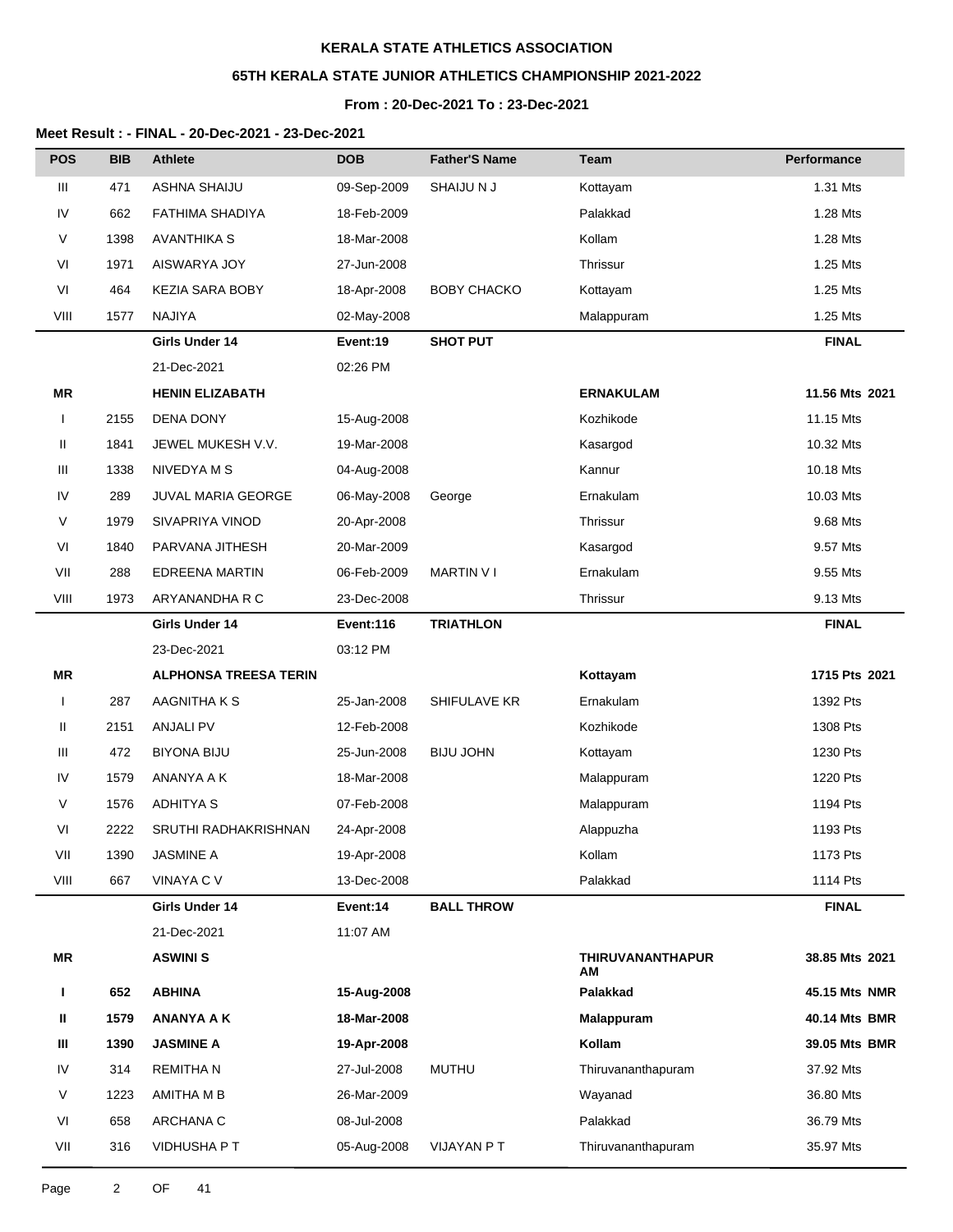# **65TH KERALA STATE JUNIOR ATHLETICS CHAMPIONSHIP 2021-2022**

### **From : 20-Dec-2021 To : 23-Dec-2021**

| <b>POS</b>   | <b>BIB</b> | <b>Athlete</b>             | <b>DOB</b>  | <b>Father'S Name</b>    | Team               | Performance            |
|--------------|------------|----------------------------|-------------|-------------------------|--------------------|------------------------|
| VIII         | 292        | JESSIYA JOY                | 05-May-2008 | <b>JOY PAUL</b>         | Ernakulam          | 35.50 Mts              |
|              |            | Girls Under 16             | Event:22    | 100m                    |                    | <b>FINAL</b>           |
|              |            | 21-Dec-2021                | 02:49 PM    |                         |                    |                        |
| ΜR           |            | <b>VIJI VIJAYAN</b>        |             |                         | <b>KOLLAM</b>      | 12.30 Sec 2005         |
| $\mathbf{I}$ | 696        | <b>THARA G</b>             | 26-Apr-2006 |                         | Palakkad           | 12.55 Sec              |
| Ш            | 490        | SONA C S                   | 07-Jan-2007 | <b>SEBASTIAN GEORGE</b> | Kottayam           | 12.76 Sec              |
| Ш            | 343        | SNEHA JACOB                | 14-Jul-2006 | <b>JACOB MARTIN</b>     | Thiruvananthapuram | 12.81 Sec              |
| IV           | 2255       | ARYANANDA P S              | 08-Aug-2006 | SUDHEER PS              | Alappuzha          | 12.90 Sec              |
| V            | 256        | <b>HRITIKA ASHOK MENON</b> | 07-Jan-2007 | ASHOK KUMAR P R         | Ernakulam          | 13.02 Sec              |
| VI           | 479        | ALPHONSA TREESA TERIN      | 21-Feb-2007 | <b>TERIN ALEX</b>       | Kottayam           | 13.15 Sec              |
| VII          | 2260       | ABHIRAMI P V               | 12-May-2006 | P P VINAYAN             | Alappuzha          | 13.31 Sec              |
| VIII         | 257        | SHREYA M S                 | 10-Aug-2007 | SREEKUMAR MR            | Ernakulam          | 13.51 Sec              |
|              |            | Girls Under 16             | Event:74    | 300m                    |                    | <b>FINAL</b>           |
|              |            | 22-Dec-2021                | 04:49 PM    |                         |                    |                        |
| MR           |            | <b>SANDRAMOL SABU</b>      |             |                         | <b>KOTTAYAM</b>    | 41.79 Sec 2020         |
| $\mathsf{I}$ | 256        | <b>HRITIKA ASHOK MENON</b> | 07-Jan-2007 | ASHOK KUMAR P R         | Ernakulam          | 41.87 Sec              |
| Ш            | 2260       | ABHIRAMI P V               | 12-May-2006 | P P VINAYAN             | Alappuzha          | 43.06 Sec              |
| Ш            | 479        | ALPHONSA TREESA TERIN      | 21-Feb-2007 | <b>TERIN ALEX</b>       | Kottayam           | 43.29 Sec              |
| IV           | 1983       | <b>ABHIRAMI V T</b>        | 24-Mar-2006 |                         | Thrissur           | 43.68 Sec              |
| V            | 490        | SONA C S                   | 07-Jan-2007 | <b>SEBASTIAN GEORGE</b> | Kottayam           | 44.06 Sec              |
| VI           | 696        | <b>THARA G</b>             | 26-Apr-2006 |                         | Palakkad           | 44.98 Sec              |
| VII          | 676        | <b>ANJANA S</b>            | 16-Jul-2006 |                         | Palakkad           | 45.43 Sec              |
| <b>DNF</b>   | 2167       | SAMREDHA PT                | 20-Jun-2007 |                         | Kozhikode          |                        |
|              |            | Girls Under 16             | Event:30    | 800m                    |                    | <b>FINAL</b>           |
|              |            | 21-Dec-2021                | 03:31 PM    |                         |                    |                        |
| ΜR           |            | <b>ATHULYA VJAYAN</b>      |             |                         | <b>KOZHIKODE</b>   | 2 Min: 16.00 Sec 2016  |
| $\mathbf{I}$ | 2171       | NIVEDYA J S                | 24-May-2006 |                         | Kozhikode          | 2 Min: 21.34 Sec       |
| Ш            | 2165       | <b>MAYUKHA VINOD</b>       | 18-Apr-2006 |                         | Kozhikode          | 2 Min: 23.74 Sec       |
| Ш            | 2169       | ANGELINE ANNA JAISON       | 01-May-2007 |                         | Kozhikode          | 2 Min: 25.94 Sec       |
| IV           | 677        | ARYA                       | 25-Apr-2006 | GANGADHARAN             | Palakkad           | 2 Min: 26.11 Sec       |
| V            | 357        | SHINI S S                  | 08-Jun-2006 |                         | Thiruvananthapuram | 2 Min: 27.36 Sec       |
| VI           | 688        | NIDHI SREE M               | 23-May-2007 |                         | Palakkad           | 2 Min: 30.44 Sec       |
| VII          | 685        | <b>MEGHAM</b>              | 18-Dec-2006 |                         | Palakkad           | 2 Min: 32.93 Sec       |
| VIII         | 1408       | KASTURBA P PRASAD          | 20-Feb-2007 | PRASAD P K              | Kollam             | 2 Min: 40.46 Sec       |
|              |            | Girls Under 16             | Event:89    | 3000m RACE WALKING      |                    | <b>FINAL</b>           |
|              |            | 23-Dec-2021                | 08:56 AM    |                         |                    |                        |
| MR           |            | <b>NEENAKT</b>             |             |                         | <b>PALAKKAD</b>    | 14 Min: 52.50 Sec 2013 |
| $\mathbf{I}$ | 495        | NANDANA DAS                | 27-Jul-2006 | DAS K P                 | Kottayam           | 17 Min: 24.76 Sec      |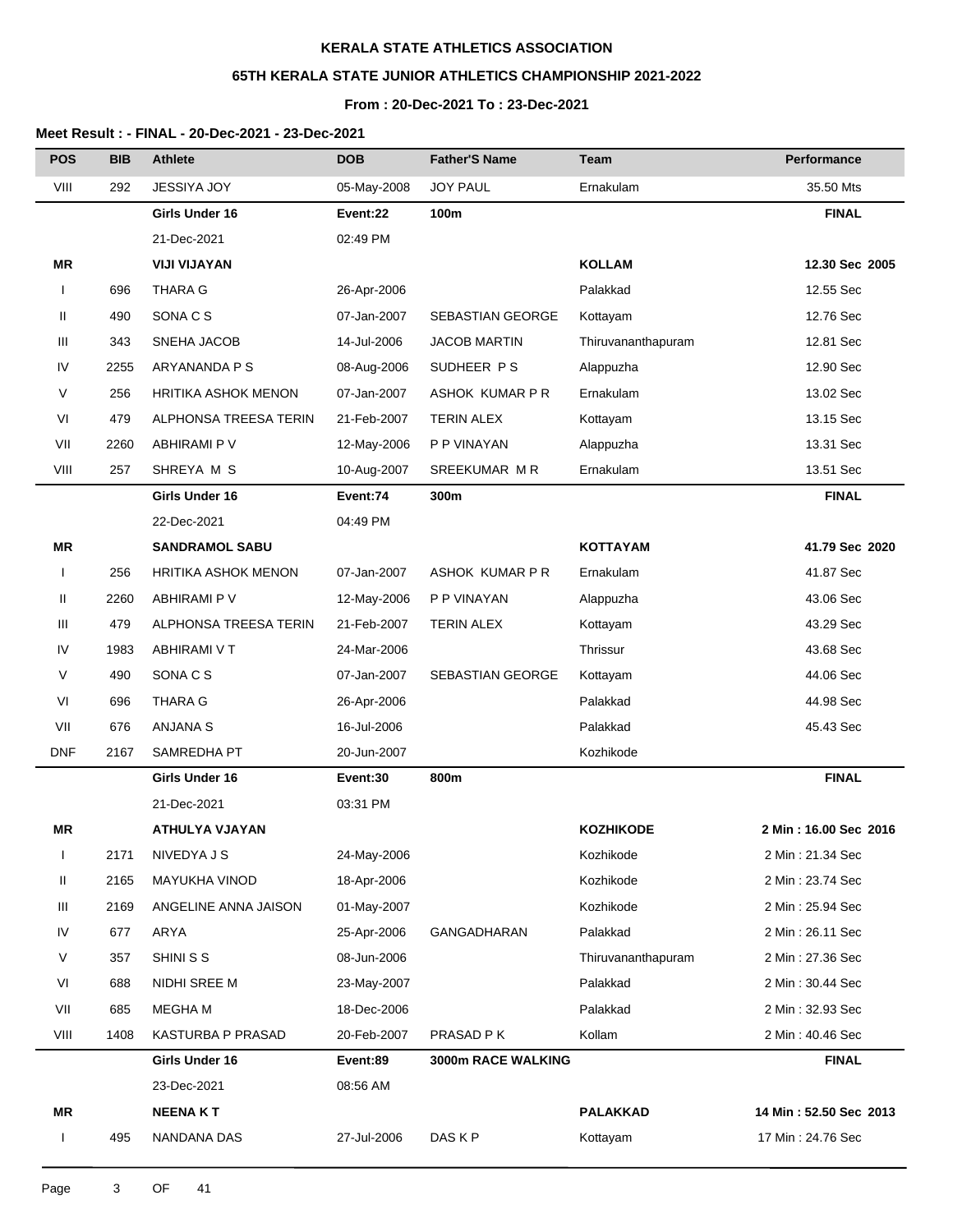# **65TH KERALA STATE JUNIOR ATHLETICS CHAMPIONSHIP 2021-2022**

### **From : 20-Dec-2021 To : 23-Dec-2021**

| <b>POS</b>   | <b>BIB</b> | <b>Athlete</b>                           | <b>DOB</b>  | <b>Father'S Name</b>                 | Team            | Performance       |
|--------------|------------|------------------------------------------|-------------|--------------------------------------|-----------------|-------------------|
| Ш            | 673        | <b>ANASWARA S</b>                        | 30-Nov-2006 |                                      | Palakkad        | 17 Min: 24.82 Sec |
| Ш            | 494        | <b>AKHILA SAJI</b>                       | 11-Jan-2006 | SAJI S                               | Kottayam        | 17 Min: 36.54 Sec |
| IV           | 482        | ATHULYA BENNY                            | 01-Jul-2006 | <b>BENNYMON C.S</b>                  | Kottayam        | 17 Min: 38.63 Sec |
| V            | 687        | NAYANA VB                                | 15-Jul-2006 |                                      | Palakkad        | 17 Min: 38.78 Sec |
| VI           | 268        | <b>BAZELIN K STEEVI</b>                  | 07-Sep-2007 | STEEVIK OUSEPH                       | Ernakulam       | 21 Min: 35.81 Sec |
| VII          | 269        | ANN TREESSA BINU                         | 04-Apr-2006 | <b>BINU THARIAN</b>                  | Ernakulam       | 22 Min: 3.85 Sec  |
| VIII         | 674        | ANJANA                                   | 11-Feb-2007 |                                      | Palakkad        | 22 Min: 35.88 Sec |
|              |            | Girls Under 16                           | Event:50    | <b>LONG JUMP</b>                     |                 | <b>FINAL</b>      |
|              |            | 22-Dec-2021                              | 09:34 AM    |                                      |                 |                   |
| ΜR           |            | <b>SIVAPRIYA E S</b>                     |             |                                      | <b>Thrissur</b> | 5.68 Mts 2021     |
| п            | 2174       | <b>MUBASSINA MOHAMMED</b>                | 22-Feb-2006 |                                      | Kozhikode       | 5.90 Mts NMR      |
| Ш            | 2175       | CAROLINA MATHEW                          | 12-Nov-2006 |                                      | Kozhikode       | 5.17 Mts          |
| Ш            | 2255       | ARYANANDA P S                            | 08-Aug-2006 | SUDHEER PS                           | Alappuzha       | 5.15 Mts          |
| IV           | 1986       | ANJALI E S                               | 19-Feb-2007 | SOJAN E T                            | Thrissur        | 5.08 Mts          |
| $\vee$       | 689        | RANJIMA T P                              | 23-Jul-2007 |                                      | Palakkad        | 5.01 Mts          |
| VI           | 693        | SAINANDHANA S                            | 26-May-2007 |                                      | Palakkad        | 4.98 Mts          |
| VII          | 2176       | SNIKTHA R VIJAY                          | 05-Jan-2006 |                                      | Kozhikode       | 4.88 Mts          |
| VIII         | 255        | <b>JEENA BASIL</b>                       | 06-Apr-2007 | <b>BASIL VARGHESE</b>                | Ernakulam       | 4.80 Mts          |
|              |            | Girls Under 16                           | Event:97    | <b>HIGH JUMP</b>                     |                 | <b>FINAL</b>      |
|              |            | 23-Dec-2021                              | 11:33 AM    |                                      |                 |                   |
| <b>MR</b>    |            | <b>DIBI SABASTIAN</b>                    |             |                                      | <b>KOTTAYAM</b> | 1.63 Mts 2013     |
| п            | 2175       | <b>CAROLINA MATHEW</b>                   | 12-Nov-2006 |                                      | Kozhikode       | 1.64 Mts NMR      |
| Ш            | 668        | AKHILA MOL K                             | 08-Jan-2006 |                                      | Palakkad        | 1.53 Mts          |
| Ш            | 489        | PRIYANA PRAMOD                           | 22-Jul-2006 | PRAMOD K R                           | Kottayam        | 1.40 Mts          |
| IV           | 1588       | ARUNI KRISHARUNI<br><b>KRISHNA.ENA E</b> | 14-Feb-2006 | <b>RAJESH</b>                        | Malappuram      | 1.40 Mts          |
| V            | 2259       | SURYA SHAIJU                             | 19-Sep-2006 |                                      | Alappuzha       | 1.40 Mts          |
| VI           | 480        | ALONA ELIZABETH JOHN                     | 05-Sep-2007 | <b>JOHN THOMAS</b>                   | Kottayam        | 1.35 Mts          |
| VII          | 1146       | NIRANJANA K J                            | 08-Aug-2006 | JAYAN                                | Idukki          | 1.35 Mts          |
| VIII         | 1009       | SNEHA LAKSHMI K S                        | 01-Nov-2006 |                                      | Pathanamthitta  | 1.30 Mts          |
|              |            | Girls Under 16                           | Event:91    | <b>SHOT PUT</b>                      |                 | <b>FINAL</b>      |
|              |            | 23-Dec-2021                              | 09:12 AM    |                                      |                 |                   |
| MR           |            | <b>DONA MARIA DONY</b>                   |             |                                      | Kozhikode       | 12.77 Mts 2021    |
| $\mathbf{I}$ | 1861       | ANUPRIYA.V.S.                            | 17-Jun-2006 |                                      | Kasargod        | 12.60 Mts         |
| Ш            | 2170       | DONA MARIA DONY                          | 29-Jun-2006 |                                      | Kozhikode       | 10.92 Mts         |
| Ш            | 266        | <b>HENIN ELIZABATH</b>                   | 01-Jan-2006 |                                      | Ernakulam       | 10.81 Mts         |
| IV           | 361        | LIBNAH A B                               | 07-Jul-2006 | AJAYAMOHANA KUMAR Thiruvananthapuram |                 | 9.34 Mts          |
| $\vee$       | 1029       | SHAMNA FATHIMA SHAJI                     | 11-Apr-2006 |                                      | Kottayam        | 9.26 Mts          |
| VI           | 267        | <b>GAURI KRISHNA L</b>                   | 22-Feb-2007 | <b>SURESH</b>                        | Ernakulam       | 9.08 Mts          |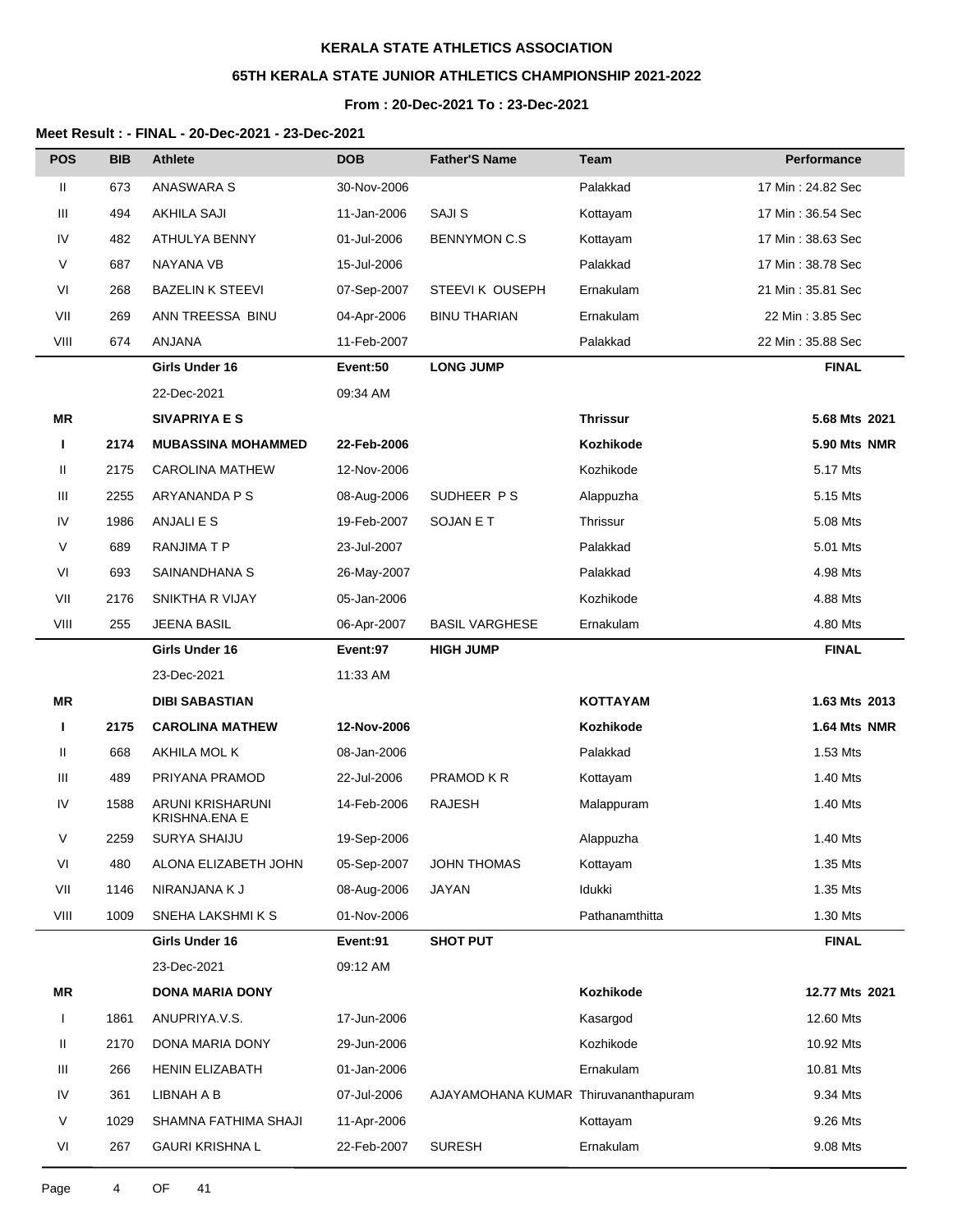## **65TH KERALA STATE JUNIOR ATHLETICS CHAMPIONSHIP 2021-2022**

#### **From : 20-Dec-2021 To : 23-Dec-2021**

| <b>POS</b> | <b>BIB</b> | <b>Athlete</b>         | <b>DOB</b>  | <b>Father'S Name</b> | Team               | Performance           |
|------------|------------|------------------------|-------------|----------------------|--------------------|-----------------------|
| VII        | 690        | RIMA K JAYAN           | 16-Nov-2006 |                      | Palakkad           | 8.69 Mts              |
| VIII       | 1584       | FAHMA SHERIN K         | 20-Dec-2006 |                      | Malappuram         | 8.52 Mts              |
|            |            | Girls Under 16         | Event:49    | <b>DISCUS THROW</b>  |                    | <b>FINAL</b>          |
|            |            | 22-Dec-2021            | 09:26 AM    |                      |                    |                       |
| <b>MR</b>  |            | <b>ATHULYA P A</b>     |             |                      | <b>Thrissur</b>    | 36.51 Mts 2017        |
| п          | 1861       | ANUPRIYA.V.S.          | 17-Jun-2006 |                      | Kasargod           | 37.23 Mts NMR         |
| Ш          | 1597       | <b>THULASIK</b>        | 24-Sep-2007 |                      | Malappuram         | 25.02 Mts             |
| Ш          | 1144       | AMRUTHA M S            | 13-Sep-2006 | MK SAHADEVAN         | Idukki             | 24.44 Mts             |
| IV         | 2252       | ANJANA ANILKUMAR       | 07-Jul-2006 | ANILKUMAR G          | Alappuzha          | 23.72 Mts             |
| V          | 1232       | VAIGA NARAYANAN        | 01-Oct-2007 |                      | Wayanad            | 22.37 Mts             |
| VI         | 260        | LIJI SARA MATHEW       | 04-Apr-2007 | <b>MATHEW SCARIA</b> | Ernakulam          | 22.28 Mts             |
| VII        | 351        | ATHITHYA S L           | 03-Mar-2006 | XAVIER J             | Thiruvananthapuram | 21.47 Mts             |
| VIII       | 1987       | ANNA ANGEL SHAJI       | 18-May-2007 |                      | Thrissur           | 19.74 Mts             |
|            |            | Girls Under 16         | Event:71    | <b>JAVELIN THROW</b> |                    | <b>FINAL</b>          |
|            |            | 22-Dec-2021            | 04:07 PM    |                      |                    |                       |
| <b>MR</b>  |            | <b>AISWARYA SURESH</b> |             |                      | Kannur             | 34.15 Mts 2018        |
| I          | 2183       | <b>MARIYA SIBI</b>     | 05-Aug-2006 |                      | Kozhikode          | 25.02 Mts             |
| Ш          | 2170       | DONA MARIA DONY        | 29-Jun-2006 |                      | Kozhikode          | 24.84 Mts             |
| Ш          | 352        | <b>ASWINI S</b>        | 30-Nov-2007 | SREEDHARAN           | Thiruvananthapuram | 21.98 Mts             |
| IV         | 695        | STAZY S CHARUVIL       | 18-Jan-2006 |                      | Palakkad           | 21.37 Mts             |
| V          | 2182       | ALAKANANDA SAJEEVAN    | 03-Nov-2007 |                      | Kozhikode          | 20.04 Mts             |
| VI         | 264        | <b>ASHNA BINIL</b>     | 02-Mar-2007 | <b>BINIL</b>         | Ernakulam          | 19.44 Mts             |
| VII        | 2252       | ANJANA ANILKUMAR       | 07-Jul-2006 | ANILKUMAR G          | Alappuzha          | 19.32 Mts             |
| VIII       | 1598       | <b>VARSHAP</b>         | 20-Oct-2007 | KUNHOOTTAN P         | Malappuram         | 17.92 Mts             |
|            |            | Girls Under 16         | Event:85    | <b>MEDLEY RELAY</b>  |                    | <b>FINAL</b>          |
|            |            | 22-Dec-2021            | 05:53 PM    |                      |                    |                       |
| <b>MR</b>  |            |                        |             |                      | Kozhikode          | 2 Min: 19.98 Sec 2016 |
| п          |            | M                      |             |                      | Kozhikode          | 2 Min: 24.84 Sec      |
|            | 2177       | ADHEENAKB              | 01-Mar-2007 |                      |                    |                       |
|            | 2169       | ANGELINE ANNA JAISON   | 01-May-2007 |                      |                    |                       |
|            | 2167       | SAMREDHA PT            | 20-Jun-2007 |                      |                    |                       |
|            | 2165       | <b>MAYUKHA VINOD</b>   | 18-Apr-2006 |                      |                    |                       |
| Ш          |            | D                      |             |                      | Palakkad           | 2 Min: 31.28 Sec      |
|            | 696        | <b>THARA G</b>         | 26-Apr-2006 |                      |                    |                       |
|            | 694        | SREYA S                | 09-Jun-2007 |                      |                    |                       |
|            | 688        | NIDHI SREE M           | 23-May-2007 |                      |                    |                       |
|            | 677        | ARYA                   | 25-Apr-2006 | GANGADHARAN          |                    |                       |
| Ш          |            | L                      |             |                      | <b>Thrissur</b>    | 2 Min: 32.94 Sec      |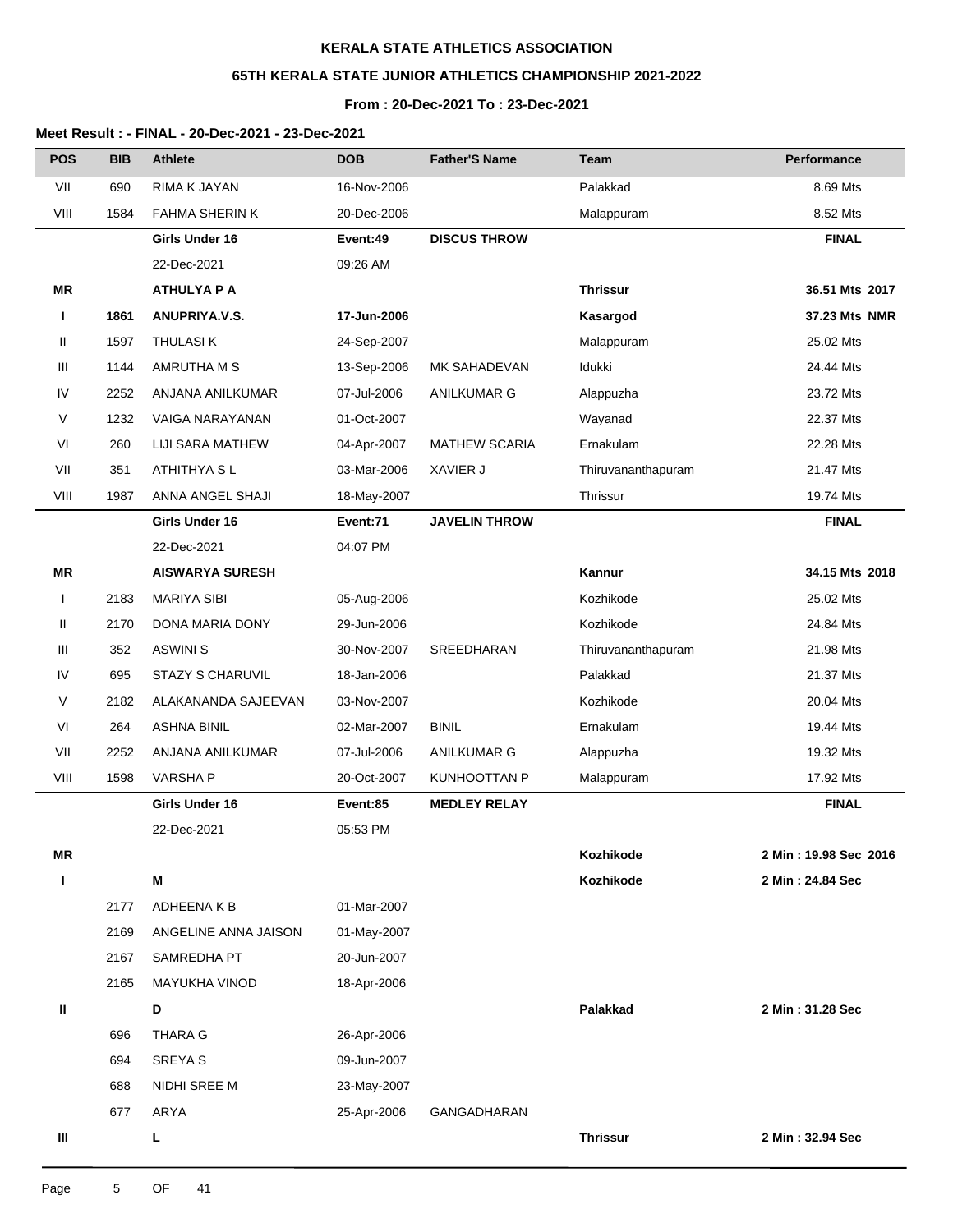## **65TH KERALA STATE JUNIOR ATHLETICS CHAMPIONSHIP 2021-2022**

## **From : 20-Dec-2021 To : 23-Dec-2021**

| <b>POS</b>   | <b>BIB</b> | <b>Athlete</b>                      | <b>DOB</b>  | <b>Father'S Name</b>    | Team               | <b>Performance</b>    |
|--------------|------------|-------------------------------------|-------------|-------------------------|--------------------|-----------------------|
|              | 1995       | <b>ROSEMOL</b>                      | 18-Jan-2007 |                         |                    |                       |
|              | 1986       | ANJALI E S                          | 19-Feb-2007 | SOJAN E T               |                    |                       |
|              | 1983       | ABHIRAMI V T                        | 24-Mar-2006 |                         |                    |                       |
|              | 1988       | ARYANANDA K S                       | 27-Jul-2006 |                         |                    |                       |
| IV           |            | N                                   |             |                         | Alappuzha          | 2 Min: 35.95 Sec      |
|              | 2257       | NIRANJANA S NAIR                    | 14-Aug-2006 | VIJAYAKUMAR             |                    |                       |
|              | 2254       | <b>GADHA G R</b>                    | 04-Jul-2007 | <b>RAJESHKUMAR R</b>    |                    |                       |
|              | 2251       | ANJALY RAJ                          | 05-Mar-2007 |                         |                    |                       |
|              | 2260       | ABHIRAMI P V                        | 12-May-2006 | P P VINAYAN             |                    |                       |
| v            |            | Κ                                   |             |                         | Malappuram         | 2 Min: 36.53 Sec      |
|              | 1586       | <b>MIKHAYELA M</b>                  | 17-Apr-2007 |                         |                    |                       |
|              | 1585       | SANDHYA S                           | 20-Aug-2006 |                         |                    |                       |
|              | 1594       | ANJALI K                            | 04-Jul-2006 |                         |                    |                       |
|              | 1593       | <b>NEHA FATHIMA</b>                 | 27-Oct-2006 | MOHAMMED NIZAR V        |                    |                       |
| VI           |            | Α                                   |             |                         | <b>Ernakulam</b>   | 2 Min: 37.79 Sec      |
|              | 249        | <b>ANNA ROSE PAUL</b>               | 10-Oct-2007 | P.V PAUL                |                    |                       |
|              | 260        | LIJI SARA MATHEW                    | 04-Apr-2007 | <b>MATHEW SCARIA</b>    |                    |                       |
|              | 250        | NITHYA ELZA JACOB                   | 12-Sep-2006 | <b>JACOB NINAN</b>      |                    |                       |
|              | 258        | SHIKHA VIJAYAN                      | 17-Apr-2006 | <b>VIJAYAN P N</b>      |                    |                       |
| VII          |            | н                                   |             |                         | Kannur             | 2 Min: 38.19 Sec      |
|              | 1341       | MANASA ABHAYAN                      | 18-May-2006 | ABHAYANKUMAR E V        |                    |                       |
|              | 1346       | THEJALAKSHMI K C                    | 02-Jun-2006 |                         |                    |                       |
|              | 2378       | VIJAYALAKSHMI SURENDRAN 10-May-2006 |             |                         |                    |                       |
|              | 2377       | SANUSHA P                           | 14-Oct-2006 |                         |                    |                       |
| VIII         |            | $\mathbf{C}$                        |             |                         | Kottayam           | 4 Min                 |
|              | 490        | SONA C S                            | 07-Jan-2007 | <b>SEBASTIAN GEORGE</b> |                    |                       |
|              | 496        | <b>GLORYMOL JOSE</b>                | 21-Sep-2006 | JOSEKUTTY ANTONY        |                    |                       |
|              | 491        | AFINA JOSHY                         | 17-Jan-2006 | <b>JOSHY</b>            |                    |                       |
|              | 479        | ALPHONSA TREESA TERIN               | 21-Feb-2007 | <b>TERIN ALEX</b>       |                    |                       |
|              |            | Girls Under 16                      | Event:8     | 2000m                   |                    | <b>FINAL</b>          |
|              |            | 21-Dec-2021                         | 07:28 AM    |                         |                    |                       |
| MR           |            | <b>MINNU P ROY</b>                  |             |                         | Thiruvananthapuram | 6 Min: 37.14 Sec 2016 |
| $\mathbf{I}$ | 692        | RUDHRA R                            | 22-Jan-2006 |                         | Palakkad           | 6 Min: 55.17 Sec      |
| Ш            | 254        | NITHYA CR                           | 28-Jan-2006 | <b>ROBINSON E.S</b>     | Ernakulam          | 6 Min: 57.72 Sec      |
| Ш            | 2168       | <b>ASWINI R NAIR</b>                | 01-Aug-2007 |                         | Kozhikode          | 7 Min: 9.44 Sec       |
| IV           | 251        | ARCHANA SANTHOSH                    | 21-Sep-2006 | <b>SANTHOSH</b>         | Ernakulam          | 7 Min: 11.20 Sec      |
| V            | 491        | AFINA JOSHY                         | 17-Jan-2006 | <b>JOSHY</b>            | Kottayam           | 7 Min: 18.63 Sec      |
| VI           | 672        | ANASWARA M V                        | 03-Apr-2007 |                         | Palakkad           | 7 Min: 19.52 Sec      |
|              |            |                                     |             |                         |                    |                       |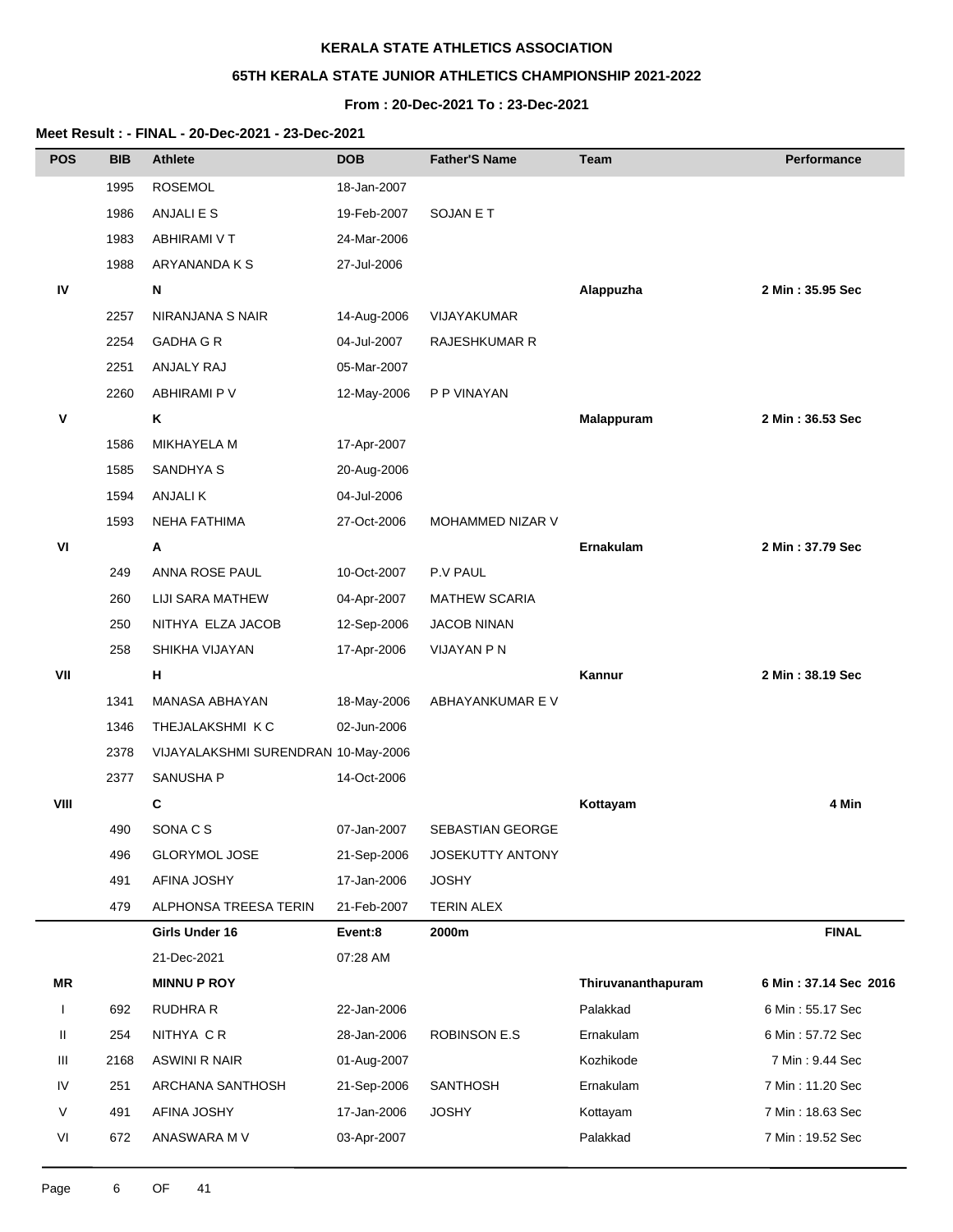# **65TH KERALA STATE JUNIOR ATHLETICS CHAMPIONSHIP 2021-2022**

## **From : 20-Dec-2021 To : 23-Dec-2021**

| <b>POS</b>   | <b>BIB</b> | <b>Athlete</b>             | <b>DOB</b>  | <b>Father'S Name</b>    | Team               | Performance      |
|--------------|------------|----------------------------|-------------|-------------------------|--------------------|------------------|
| VII          | 684        | <b>MANJIMA M</b>           | 22-Jul-2006 |                         | Palakkad           | 7 Min: 28.42 Sec |
| VIII         | 486        | SONA RAJEEV                | 17-Aug-2006 | RAJEEV PHILIP           | Kottayam           | 7 Min: 57.13 Sec |
|              |            | Girls Under 16             | Event:120   | <b>HEXATHLON</b>        |                    | <b>FINAL</b>     |
|              |            | 23-Dec-2021                | 03:32 PM    |                         |                    |                  |
| ΜR           |            | <b>ANN TERINS JOSEPH</b>   |             |                         | <b>KOZHIKODE</b>   | 2539 Pts 2021    |
| п            | 2174       | <b>MUBASSINA MOHAMMED</b>  | 22-Feb-2006 |                         | Kozhikode          | 3696 Pts NMR     |
| Ш            | 1992       | <b>JANICE THRESSA REJI</b> | 21-Feb-2006 |                         | <b>Thrissur</b>    | 2791 Pts BMR     |
| Ш            | 485        | <b>ANTREESA MATHEW</b>     | 20-Feb-2006 | <b>MATHEW JOSEPH</b>    | Kottayam           | 2733 Pts BMR     |
| IV           | 2167       | SAMREDHA PT                | 20-Jun-2007 |                         | Kozhikode          | 2457 Pts         |
| V            | 1139       | MELBA MARY SABU            | 23-Jun-2006 | SABU JOSEPH             | Idukki             | 2357 Pts         |
| VI           | 2166       | NANDINI SITARAM KASKAR     | 27-Jul-2007 |                         | Kozhikode          | 2261 Pts         |
| VII          | 492        | NIMISHA PRASANNAN          | 16-May-2006 | PRASANNAN P K           | Kottayam           | 2127 Pts         |
| VIII         | 354        | SEETHAL L WISH             | 09-May-2006 | ROSE WISH P K           | Thiruvananthapuram | 1998 Pts         |
|              |            | Girls Under 16             | Event:62    | 80 m HURDLES            |                    | <b>FINAL</b>     |
|              |            | 22-Dec-2021                | 02:58 PM    |                         |                    |                  |
| <b>MR</b>    |            | <b>SIVAPRIYA E S</b>       |             |                         | <b>THRISSUR</b>    | 12.07 Sec 2021   |
| $\mathbf{I}$ | 485        | ANTREESA MATHEW            | 20-Feb-2006 | <b>MATHEW JOSEPH</b>    | Kottayam           | 12.49 Sec        |
| Ш            | 496        | <b>GLORYMOL JOSE</b>       | 21-Sep-2006 | <b>JOSEKUTTY ANTONY</b> | Kottayam           | 12.59 Sec        |
| Ш            | 487        | ADITHYA AJI                | 03-May-2007 | <b>K R AJIMON</b>       | Kottayam           | 13.33 Sec        |
| IV           | 260        | LIJI SARA MATHEW           | 04-Apr-2007 | <b>MATHEW SCARIA</b>    | Ernakulam          | 13.60 Sec        |
| V            | 1143       | SONA SANTHOSH              | 31-Aug-2006 | <b>T S SANTHOSH</b>     | Idukki             | 13.65 Sec        |
| VI           | 1142       | PARVATHY N R               | 01-Sep-2007 |                         | Idukki             | 13.79 Sec        |
| VII          | 1139       | MELBA MARY SABU            | 23-Jun-2006 | SABU JOSEPH             | Idukki             | 13.81 Sec        |
| VIII         | 255        | <b>JEENA BASIL</b>         | 06-Apr-2007 | <b>BASIL VARGHESE</b>   | Ernakulam          | 14.16 Sec        |
|              |            | <b>Women Under 18</b>      | Event:24    | 100m                    |                    | <b>FINAL</b>     |
|              |            | 21-Dec-2021                | 03:01 PM    |                         |                    |                  |
| MR           |            | <b>JYOTHI E S</b>          |             |                         | <b>KANNUR</b>      | 12.10 Sec 2003   |
| $\mathbf{I}$ | 394        | ARDRA K                    | 25-Oct-2004 | <b>BHASKARAN</b>        | Thiruvananthapuram | 12.80 Sec        |
| Ш            | 716        | MEGHA S                    | 05-May-2005 | SURESHBABU              | Palakkad           | 13.03 Sec        |
| Ш            | 1423       | SANIYA THRESSIA            | 30-Aug-2005 | Chacko                  | Kollam             | 13.23 Sec        |
| IV           | 719        | NEHA V                     | 07-Apr-2004 | VELLAPPAN               | Palakkad           | 13.27 Sec        |
| V            | 2205       | <b>BHADRA C</b>            | 15-Jun-2005 | BOBY.C                  | Kozhikode          | 13.28 Sec        |
| VI           | 2000       | ADITHYA SUBHASH            | 20-Sep-2004 | M S SUBHASH             | Thrissur           | 13.36 Sec        |
| VII          | 195        | ADITHYA R                  | 03-Apr-2004 | K V PRADEEPAN           | Ernakulam          | 13.53 Sec        |
| VIII         | 2206       | ADHEENA S ANAND            | 08-Mar-2004 | ANAND                   | Kozhikode          | 13.54 Sec        |
|              |            | <b>Women Under 18</b>      | Event:114   | 200m                    |                    | <b>FINAL</b>     |
|              |            | 23-Dec-2021                | 02:43 PM    |                         |                    |                  |
| ΜR           |            | <b>ANCY SOJAN E</b>        |             |                         | <b>Thrissur</b>    | 25.19 Sec 2018   |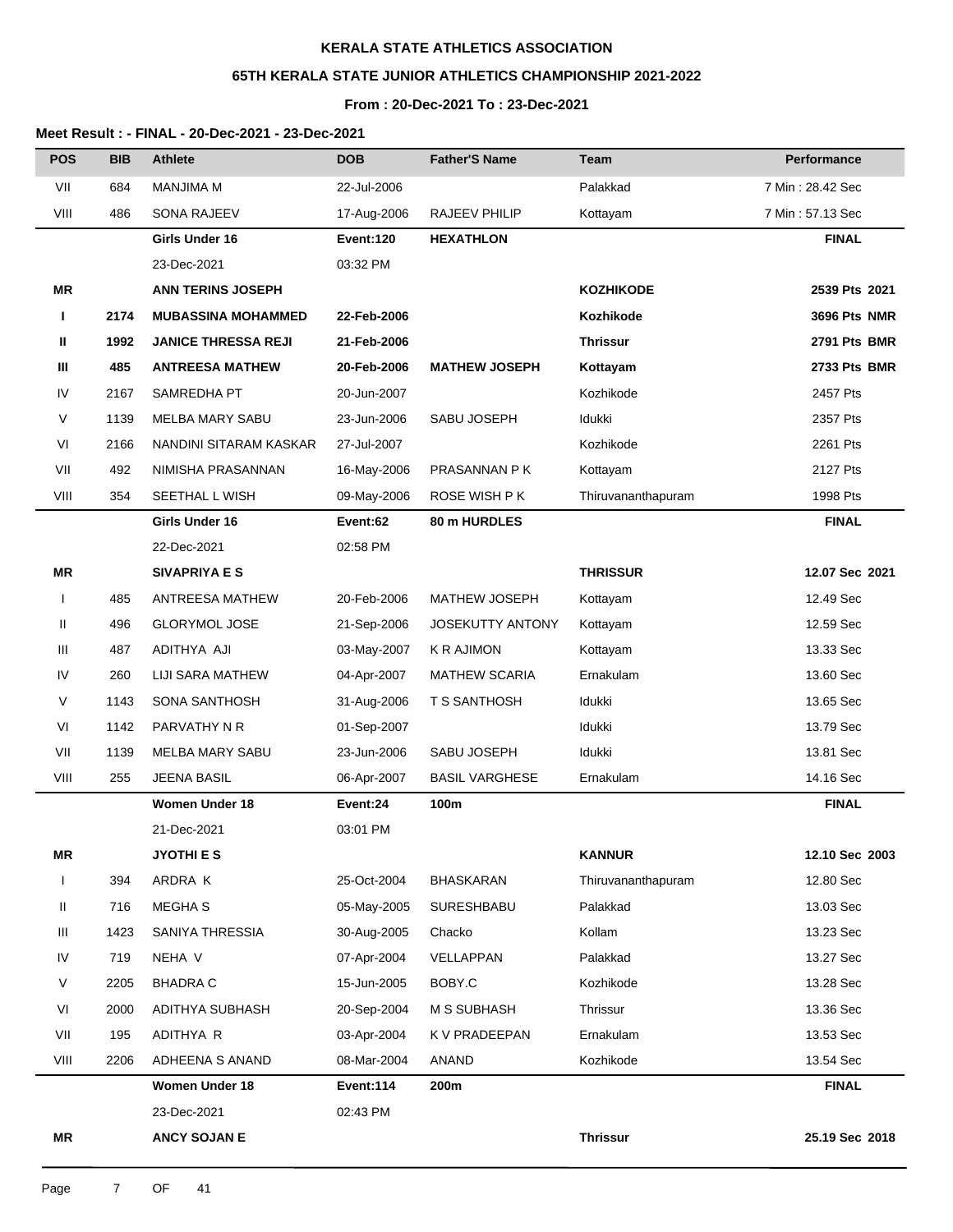# **65TH KERALA STATE JUNIOR ATHLETICS CHAMPIONSHIP 2021-2022**

### **From : 20-Dec-2021 To : 23-Dec-2021**

| <b>POS</b>   | <b>BIB</b> | <b>Athlete</b>                           | <b>DOB</b>  | <b>Father'S Name</b> | <b>Team</b>        | <b>Performance</b>    |
|--------------|------------|------------------------------------------|-------------|----------------------|--------------------|-----------------------|
| $\mathbf{I}$ | 2197       | SANIYA TREESA TOMY                       | 01-Sep-2004 | TOMY LUCOS           | Kozhikode          | 25.64 Sec             |
| Ш            | 510        | SANDRA MOL SABU                          | 08-Jul-2005 | SABU K A             | Kottayam           | 25.71 Sec             |
| Ш            | 394        | ARDRA K                                  | 25-Oct-2004 | <b>BHASKARAN</b>     | Thiruvananthapuram | 26.01 Sec             |
| IV           | 2206       | ADHEENA S ANAND                          | 08-Mar-2004 | ANAND                | Kozhikode          | 27.33 Sec             |
| V            | 729        | <b>SREENAN</b>                           | 17-Feb-2005 | NARAYANANKUTTY       | Palakkad           | 27.40 Sec             |
| VI           | 1423       | SANIYA THRESSIA                          | 30-Aug-2005 | Chacko               | Kollam             | 27.48 Sec             |
| VII          | 2205       | <b>BHADRA C</b>                          | 15-Jun-2005 | BOBY.C               | Kozhikode          | 28.11 Sec             |
| VIII         | 2292       | SNEHA VARGHEESE                          | 13-Aug-2004 | VARGHESE             | Alappuzha          | 28.52 Sec             |
|              |            | <b>Women Under 18</b>                    | Event:67    | 400m                 |                    | <b>FINAL</b>          |
|              |            | 22-Dec-2021                              | 03:26 PM    |                      |                    |                       |
| ΜR           |            | <b>JISNA MATHEW</b>                      |             |                      | Kozhikode          | 55.35 Sec 2015        |
| $\mathbf{I}$ | 2197       | SANIYA TREESA TOMY                       | 01-Sep-2004 | TOMY LUCOS           | Kozhikode          | 56.92 Sec             |
| Ш            | 212        | ANEETA MARIA JOHN                        | 26-Sep-2005 | JOHN C JOSEPH        | Ernakulam          | 57.92 Sec             |
| Ш            | 2191       | NAYANA JOSE                              | 13-Apr-2004 | <b>JOSE MATHEW</b>   | Kozhikode          | 59.26 Sec             |
| IV           | 2190       | PRATHIBHA VARGHESE                       | 13-Aug-2004 | T K VARGHESE         | Kozhikode          | 1 Min: 0.40 Sec       |
| V            | 727        | SISIRA P                                 | 12-Jun-2005 |                      | Palakkad           | 1 Min: 1.52 Sec       |
| VI           | 729        | <b>SREENAN</b>                           | 17-Feb-2005 | NARAYANANKUTTY       | Palakkad           | 1 Min: 2.34 Sec       |
| VII          | 2289       | SAYOOJYA S                               | 07-Aug-2004 |                      | Alappuzha          | 1 Min: 2.90 Sec       |
| VIII         | 709        | <b>APARNAK</b>                           | 12-Apr-2004 | <b>KANNAN</b>        | Palakkad           | 1 Min: 5.55 Sec       |
|              |            | <b>Women Under 18</b>                    | Event:31    | 800m                 |                    | <b>FINAL</b>          |
|              |            | 21-Dec-2021                              | 03:46 PM    |                      |                    |                       |
| ΜR           |            | <b>JESSY JOSEPH</b>                      |             |                      | <b>KOZHIKODE</b>   | 2 Min: 10.75 Sec 2013 |
| $\mathbf{I}$ | 211        | ALEENA MARIA JOHN                        | 26-Sep-2005 | JOHN C JOSEPH        | Ernakulam          | 2 Min: 21.95 Sec      |
| Ш            | 1616       | RITTY P RAJU                             | 16-Jan-2005 | RAJU JOSEPH          | Malappuram         | 2 Min: 26.33 Sec      |
| Ш            | 2198       | <b>KRISHNENDU</b><br><b>UNNIKRISHNAN</b> | 08-May-2004 | <b>UNNIKRISHNAN</b>  | Kozhikode          | 2 Min: 31.77 Sec      |
| IV           | 707        | ANJANA V                                 | 19-Jul-2005 |                      | Palakkad           | 2 Min: 33.42 Sec      |
| V            | 1628       | <b>SREETHU KP</b>                        | 27-Jan-2004 |                      | Malappuram         | 2 Min: 33.82 Sec      |
| VI           | 1426       | <b>KEERTHANA ANIL</b>                    | 01-Oct-2005 |                      | Kollam             | 2 Min: 38.66 Sec      |
| VII          | 2199       | SWATHIKA SAJEEVAN                        | 12-Dec-2005 |                      | Kozhikode          | 2 Min: 40.27 Sec      |
| VIII         | 398        | <b>DEVI SABARINATH</b>                   | 04-Mar-2005 | SABARINATH C         | Thiruvananthapuram | 2 Min : 41.20 Sec     |
|              |            | Women Under 18                           | Event:73    | 1500m                |                    | <b>FINAL</b>          |
|              |            | 22-Dec-2021                              | 04:44 PM    |                      |                    |                       |
| MR           |            | <b>BABITHA C</b>                         |             |                      | <b>PALAKKAD</b>    | 4 Min: 45.23 Sec 2015 |
|              | 513        | <b>DEVIKA BEN</b>                        | 24-Nov-2004 | <b>BEN B</b>         | Kottayam           | 5 Min: 6.28 Sec       |
| Ш            | 210        | <b>ASWATHY SURESH</b>                    | 31-Jul-2004 | <b>SURESH</b>        | Ernakulam          | 5 Min: 21.68 Sec      |
| Ш            | 1625       | ALEENA V P                               | 21-Jun-2004 |                      | Malappuram         | 5 Min: 29.64 Sec      |
| IV           | 2201       | JEWEL BINU                               | 20-Oct-2005 |                      | Kozhikode          | 5 Min: 37.22 Sec      |
| V            | 1242       | <b>MALAVIKA M S</b>                      | 12-Jul-2004 | MR.SHIJU.M.B         | Wayanad            | 5 Min: 45.11 Sec      |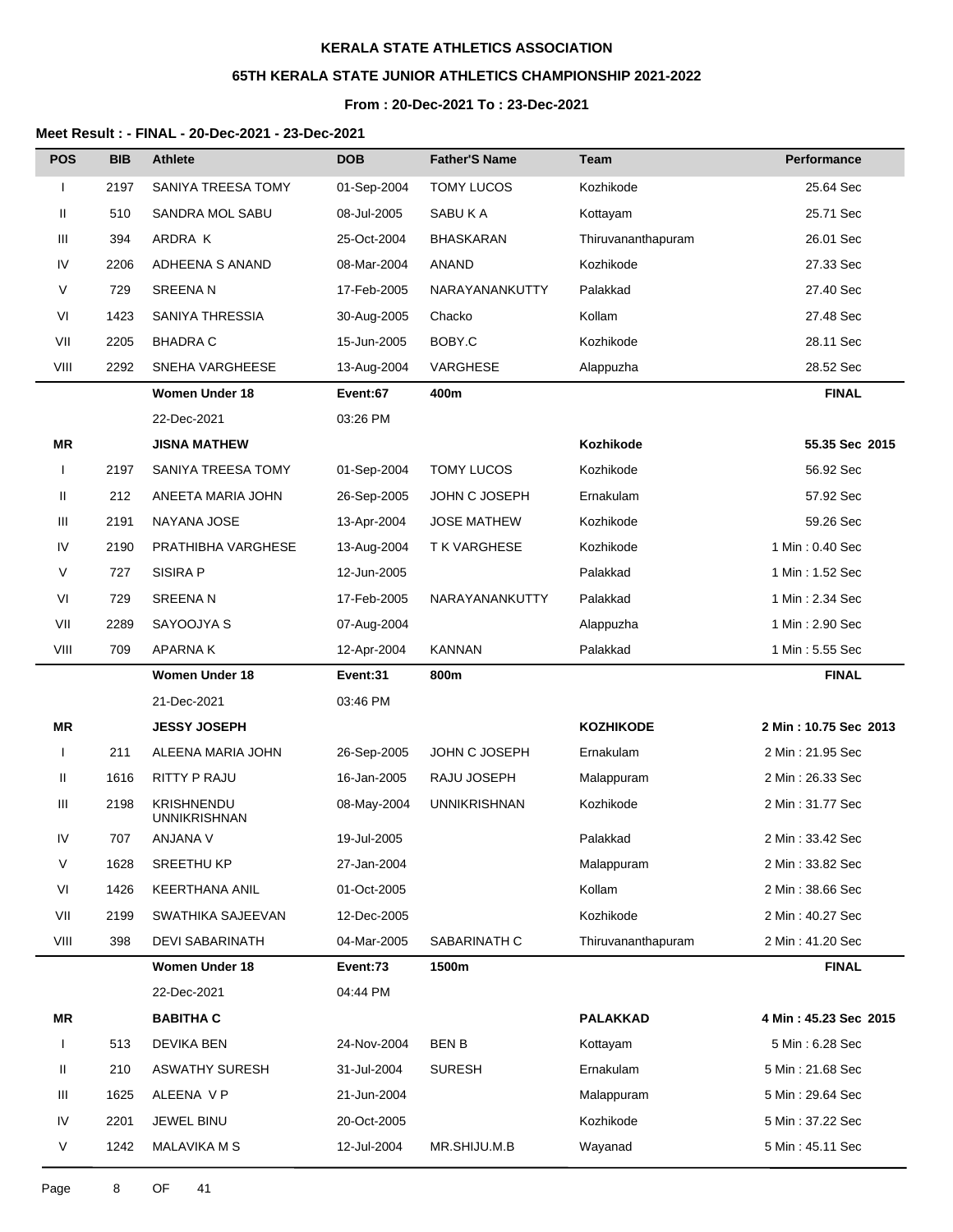# **65TH KERALA STATE JUNIOR ATHLETICS CHAMPIONSHIP 2021-2022**

# **From : 20-Dec-2021 To : 23-Dec-2021**

| <b>POS</b> | <b>BIB</b> | <b>Athlete</b>          | <b>DOB</b>       | <b>Father'S Name</b> | <b>Team</b>        | Performance           |
|------------|------------|-------------------------|------------------|----------------------|--------------------|-----------------------|
| VI         | 1362       | <b>MANJIMATP</b>        | 19-Feb-2005      |                      | Kannur             | 5 Min: 45.78 Sec      |
| VII        | 699        | AKSHAYA ARAVIND         | 26-Jun-2004      | ARAVINDAKSHNAN       | Palakkad           | 5 Min : 48.11 Sec     |
| VIII       | 1622       | ANJU KRISHNA K          | 05-Sep-2004      |                      | Malappuram         | 5 Min: 50.32 Sec      |
|            |            | <b>Women Under 18</b>   | Event:54         | 3000m                |                    | <b>FINAL</b>          |
|            |            | 22-Dec-2021             | 10:25 AM         |                      |                    |                       |
| <b>MR</b>  |            | <b>ALEESHAPR</b>        |                  |                      | <b>ERNAKULAM</b>   | 10 Min: 0.99 Sec 2014 |
|            | 197        | ANS MARIYA THOMAS       | 04-Aug-2004      | THOMAS VARGHESE      | Ernakulam          | 10 Min: 47.94 Sec     |
| Ш          | 2200       | ANGEL MARIA TOMI        | 23-Nov-2005      |                      | Kozhikode          | 11 Min: 38.86 Sec     |
| Ш          | 703        | <b>ANANYA S</b>         | 18-Oct-2005      |                      | Palakkad           | 12 Min: 2.24 Sec      |
| IV         | 726        | SANUSHA C               | 14-Dec-2004      |                      | Palakkad           | 13 Min: 9.61 Sec      |
| V          | 199        | SHIBILA P               | 24-Jul-2004      | <b>SUKUMARAN P</b>   | Ernakulam          | 13 Min: 9.80 Sec      |
| VI         | 505        | ANJANA A R              | 02-Apr-2004      | <b>MANI A D</b>      | Kottayam           | 13 Min: 14.53 Sec     |
| VII        | 1606       | ATHULYA P               | 30-Oct-2005      |                      | Malappuram         | 13 Min: 17.63 Sec     |
| VIII       | 208        | <b>KRISHNA SANTHOSH</b> | 09-May-2005      | Santhosh             | Ernakulam          | 13 Min: 21.51 Sec     |
|            |            | <b>Women Under 18</b>   | Event:63         | 100m HURDLES         |                    | <b>FINAL</b>          |
|            |            | 22-Dec-2021             | 02:58 PM         |                      |                    |                       |
| MR         |            | <b>APARNA ROY</b>       |                  |                      | Kozhikode          | 13.89 Sec 2018        |
|            | 195        | ADITHYA R               | 03-Apr-2004      | K V PRADEEPAN        | Ernakulam          | 15.27 Sec             |
| Ш          | 511        | SNEHAMOL GEORGE         | 03-Feb-2004      | SHIJU GEORGE         | Kottayam           | 16.05 Sec             |
| Ш          | 508        | <b>JUBY JACOB</b>       | 05-Jun-2004      | JACOB M P            | Kottayam           | 16.22 Sec             |
| IV         | 402        | SHEEBA D                | 05-Oct-2005      | STEEPHAN B           | Thiruvananthapuram | 16.25 Sec             |
| V          | 517        | APARNA BOSE             | 20-Jun-2005      | <b>BOSE AR</b>       | Kottayam           | 16.64 Sec             |
| VI         | 401        | SREELAKSHMI K           | 18-Feb-2005      | JAYAPRAKASH PV       | Thiruvananthapuram | 16.65 Sec             |
| VII        | 708        | ANUPRIYA A              | 08-May-2004      |                      | Palakkad           | 16.99 Sec             |
| VIII       | 1375       | <b>AMIRAJ</b>           | 28-Jan-2004      |                      | Kannur             | 18.47 Sec             |
|            |            | <b>Women Under 18</b>   | <b>Event:109</b> | 400m HURDLES         |                    | <b>FINAL</b>          |
|            |            | 23-Dec-2021             | 02:34 PM         |                      |                    |                       |
| <b>MR</b>  |            | <b>JISHA V V</b>        |                  |                      | <b>PALAKKAD</b>    | 1 Min: 3.50 Sec 2013  |
| L          | 2192       | LAKSHMI PRIYA KV        | 06-Aug-2004      |                      | Kozhikode          | 1 Min: 6.43 Sec       |
| Ш.         | 515        | MARY ALEENA PV          | 05-May-2005      | VARGHESE P A         | Kottayam           | 1 Min: 6.60 Sec       |
| Ш          | 517        | APARNA BOSE             | 20-Jun-2005      | <b>BOSE A R</b>      | Kottayam           | 1 Min: 8.93 Sec       |
| IV         | 401        | SREELAKSHMI K           | 18-Feb-2005      | JAYAPRAKASH PV       | Thiruvananthapuram | 1 Min: 11.11 Sec      |
| V          | 1623       | SANJANA SAJITH M        | 12-Jul-2004      | <b>SAJITH M</b>      | Malappuram         | 1 Min: 16.65 Sec      |
| VI         | 1608       | ANSHIYA.T P             | 17-Jan-2004      | AYYAPPAN             | Malappuram         | 1 Min: 18.64 Sec      |
| VII        | 722        | RAVEENA R               | 02-Nov-2004      | RAVI.A               | Palakkad           | 3 Min                 |
| VIII       | 507        | <b>ROSY KURIAN</b>      | 03-Jan-2005      | KURIAN ANTONY        | Kottayam           | 5 Min                 |
|            |            | Women Under 18          | Event:92         | 2000m Steeplechase   |                    | <b>FINAL</b>          |
|            |            | 23-Dec-2021             | 09:23 AM         |                      |                    |                       |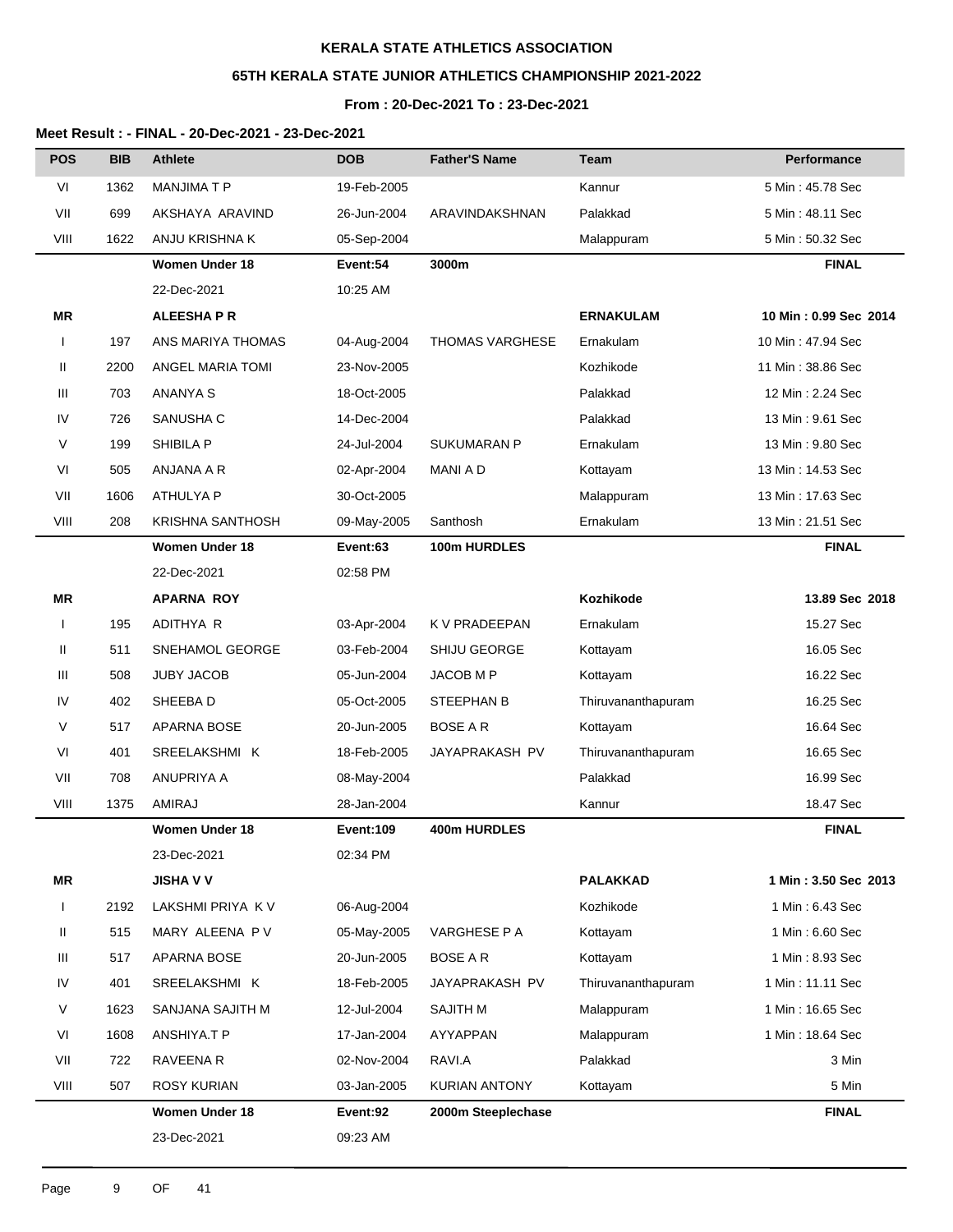# **65TH KERALA STATE JUNIOR ATHLETICS CHAMPIONSHIP 2021-2022**

#### **From : 20-Dec-2021 To : 23-Dec-2021**

| <b>POS</b>   | <b>BIB</b> | <b>Athlete</b>            | <b>DOB</b>  | <b>Father'S Name</b>   | Team             | Performance            |
|--------------|------------|---------------------------|-------------|------------------------|------------------|------------------------|
| <b>MR</b>    |            | <b>GAYATHRIG</b>          |             |                        | <b>Palakkad</b>  | 7 Min: 41.33 Sec 2017  |
|              | 1618       | JANEETTA JOSEPH           | 10-Nov-2004 | <b>JOSEPH</b>          | Malappuram       | 9 Min: 7.86 Sec        |
| Ш            | 2411       | <b>SOUMYAT</b>            | 30-Nov-2004 |                        | Malappuram       | 9 Min: 31.19 Sec       |
| Ш            | 894        | NANDHANA RAJAN            | 23-Mar-2005 |                        | Palakkad         | 9 Min: 35.60 Sec       |
| IV           | 2410       | <b>HRIDHYA C</b>          | 03-Jun-2005 | RADAKRISHNAN           | Malappuram       | 10 Min: 22.02 Sec      |
| V            | 718        | <b>NEGHAS</b>             | 29-Jan-2004 |                        | Palakkad         | 11 Min: 28.10 Sec      |
|              |            | <b>Women Under 18</b>     | Event:43    | 5000m RACE WALKING     |                  | <b>FINAL</b>           |
|              |            | 22-Dec-2021               | 08:44 AM    |                        |                  |                        |
| ΜR           |            | <b>NEENAKT</b>            |             |                        | <b>PALAKKAAD</b> | 24 Min: 58.44 Sec 2013 |
|              | 717        | <b>MIYA ROSE</b>          | 12-Apr-2005 |                        | Palakkad         | 29 Min: 28.92 Sec      |
| Ш            | 2202       | <b>AKHILA S</b>           | 11-Jan-2004 |                        | Kozhikode        | 31 Min: 4.73 Sec       |
| Ш            | 1617       | SEETHAL M S               | 15-Nov-2004 |                        | Malappuram       | 31 Min: 23.14 Sec      |
| IV           | 2188       | <b>DEVIKA A</b>           | 24-Oct-2005 |                        | Kozhikode        | 33 Min: 12.87 Sec      |
| V            | 512        | ANJU K A                  | 11-Oct-2005 | APPU K A               | Kottayam         | 33 Min: 16.40 Sec      |
| VI           | 725        | SANGEETHA T S             | 01-Aug-2004 |                        | Palakkad         | 34 Min: 25.48 Sec      |
| VII          | 217        | RHEMA K STEEVI            | 18-Mar-2005 | STEEVI K OUSEPH        | Ernakulam        | 35 Min: 30.86 Sec      |
| VIII         | 698        | AKSHARA M                 | 24-Jun-2005 |                        | Palakkad         | 36 Min: 10.26 Sec      |
|              |            | <b>Women Under 18</b>     | Event:66    | <b>LONG JUMP</b>       |                  | <b>FINAL</b>           |
|              |            | 22-Dec-2021               | 03:17 PM    |                        |                  |                        |
| ΜR           |            | <b>ANCY SOJAN E</b>       |             |                        | <b>Thrissur</b>  | 5.89 Mts 2018          |
| $\mathbf{I}$ | 198        | LAKSHMI S REJI            | 04-Jul-2004 | <b>REGIMON K.R</b>     | Ernakulam        | 5.23 Mts               |
| Ш            | 2009       | NANDANA M                 | 04-Mar-2004 | RAJAN TR               | Thrissur         | 5.18 Mts               |
| Ш            | 715        | <b>KEERTHIS</b>           | 17-Aug-2005 | SURESH K.M             | Palakkad         | 5.00 Mts               |
| IV           | 2004       | DEVANANDA VINOD           | 24-Jan-2005 | VINOD K M              | Thrissur         | 4.89 Mts               |
| V            | 1424       | SHIJRITHA.A               | 18-Nov-2004 |                        | Kollam           | 4.89 Mts               |
| VI           | 2186       | <b>ARUNIMA P</b>          | 02-Jun-2004 |                        | Kozhikode        | 4.86 Mts               |
| VII          | 209        | ALPHA JOBY                | 24-Nov-2004 | Joby                   | Ernakulam        | 4.81 Mts               |
| VIII         | 2203       | ANUSREE N B               | 20-Jan-2005 | <b>BAIJU</b>           | Kozhikode        | 4.79 Mts               |
|              |            | <b>Women Under 18</b>     | Event:98    | <b>TRIPLE JUMP</b>     |                  | <b>FINAL</b>           |
|              |            | 23-Dec-2021               | 11:46 AM    |                        |                  |                        |
| MR           |            | <b>SANDRA BABU</b>        |             |                        | Ernakulam        | 12.74 Mts 2018         |
| $\mathbf{I}$ | 198        | <b>LAKSHMI S REJI</b>     | 04-Jul-2004 | <b>REGIMON K.R</b>     | Ernakulam        | 11.25 Mts              |
| Ш            | 1354       | ANITTA MARIYA VINOS       | 02-Jun-2004 | VINOD K M              | Kannur           | 11.17 Mts              |
| Ш            | 2203       | ANUSREE N B               | 20-Jan-2005 | <b>BAIJU</b>           | Kozhikode        | 10.43 Mts              |
| IV           | 1620       | DEVIKA C S                | 01-Apr-2005 | SATHYA RAJ C K         | Malappuram       | 10.10 Mts              |
| V            | 721        | RANJITHA R                | 06-Dec-2004 |                        | Palakkad         | 10.08 Mts              |
| VI           | 1355       | <b>GRANA GRACE WILSON</b> | 13-Nov-2004 | <b>WILSON VARGHESE</b> | Kannur           | 10.02 Mts              |
| VII          | 2293       | <b>JOSNA JACOB</b>        | 15-Oct-2004 | JACOB K J              | Alappuzha        | 9.94 Mts               |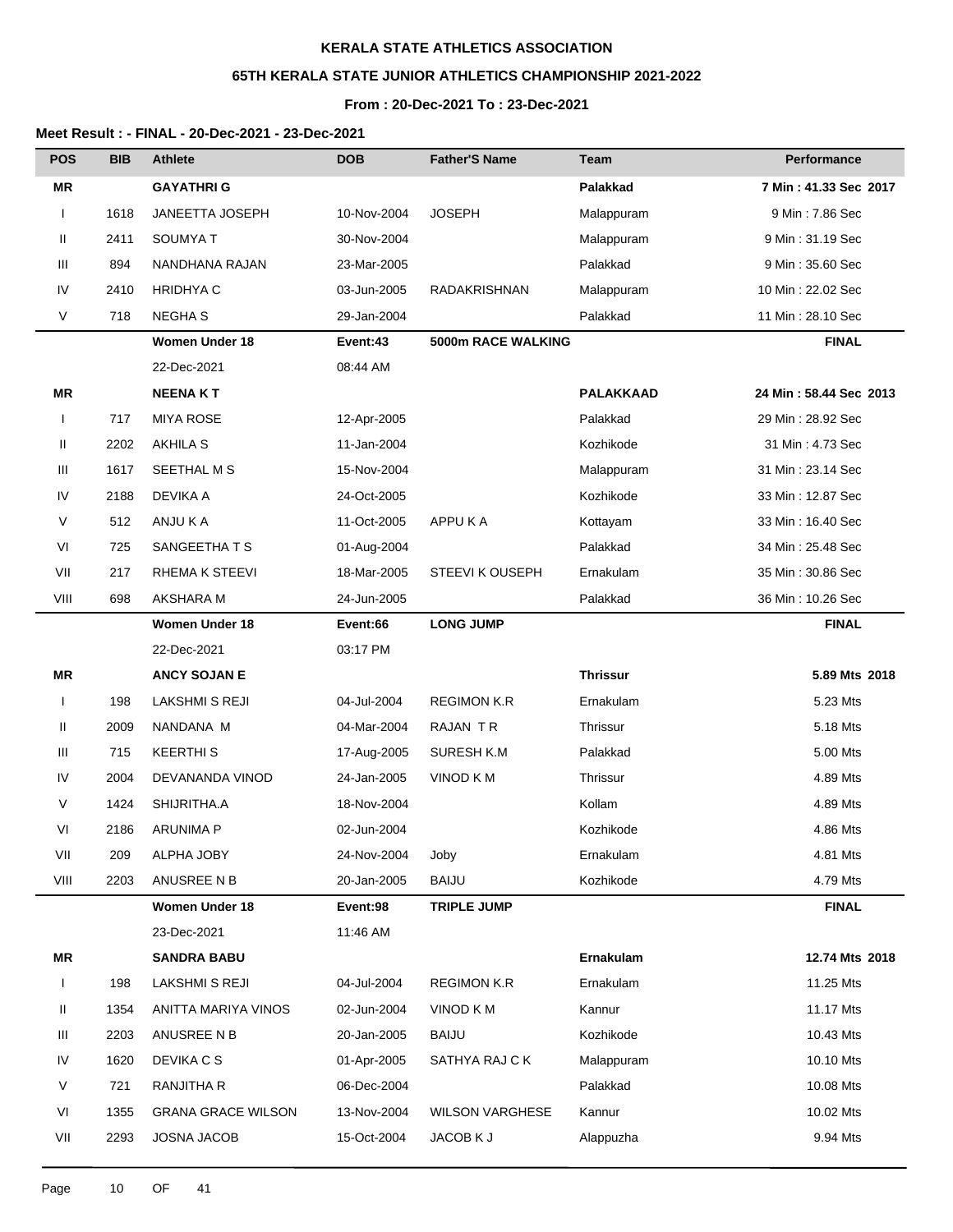# **65TH KERALA STATE JUNIOR ATHLETICS CHAMPIONSHIP 2021-2022**

### **From : 20-Dec-2021 To : 23-Dec-2021**

| ANN MARIYA SAJI<br>VIII<br>506<br><b>SAJIMON MATHEW</b><br>15-Apr-2005<br>9.91 Mts<br>Kottayam<br><b>Women Under 18</b><br><b>FINAL</b><br><b>Event:115</b><br><b>HIGH JUMP</b><br>03:00 PM<br>23-Dec-2021<br>ΜR<br><b>GAYATHRY SIVAKUMAR</b><br>Ernakulam<br>1.72 Mts 2018<br>ANUPRIYA A<br>1.61 Mts<br>708<br>Palakkad<br>08-May-2004<br>$\mathbf{I}$<br>Ш<br>2204<br>1.59 Mts<br>ALBA MANOJ<br>07-Oct-2005<br><b>MANOJ</b><br>Kozhikode<br>Ш<br>1374<br>PRIYAMVADHA A<br>Kannur<br>1.48 Mts<br>27-Jun-2004<br>IV<br>1354<br>ANITTA MARIYA VINOS<br>02-Jun-2004<br>VINOD K M<br>Kannur<br>1.45 Mts<br>V<br>1.40 Mts<br>2293<br><b>JOSNA JACOB</b><br>15-Oct-2004<br>JACOB K J<br>Alappuzha<br>VI<br>2013<br><b>SHAFNA KI</b><br>02-Aug-2004<br>Thrissur<br>1.40 Mts<br>VII<br>509<br>SWATHI LAKSHMI K B<br>18-Dec-2004<br><b>BIJUKT</b><br>Kottayam<br>1.35 Mts<br>VIII<br>209<br>ALPHA JOBY<br>24-Nov-2004<br>Ernakulam<br>1.35 Mts<br>Joby |  |
|------------------------------------------------------------------------------------------------------------------------------------------------------------------------------------------------------------------------------------------------------------------------------------------------------------------------------------------------------------------------------------------------------------------------------------------------------------------------------------------------------------------------------------------------------------------------------------------------------------------------------------------------------------------------------------------------------------------------------------------------------------------------------------------------------------------------------------------------------------------------------------------------------------------------------------------------|--|
|                                                                                                                                                                                                                                                                                                                                                                                                                                                                                                                                                                                                                                                                                                                                                                                                                                                                                                                                                |  |
|                                                                                                                                                                                                                                                                                                                                                                                                                                                                                                                                                                                                                                                                                                                                                                                                                                                                                                                                                |  |
|                                                                                                                                                                                                                                                                                                                                                                                                                                                                                                                                                                                                                                                                                                                                                                                                                                                                                                                                                |  |
|                                                                                                                                                                                                                                                                                                                                                                                                                                                                                                                                                                                                                                                                                                                                                                                                                                                                                                                                                |  |
|                                                                                                                                                                                                                                                                                                                                                                                                                                                                                                                                                                                                                                                                                                                                                                                                                                                                                                                                                |  |
|                                                                                                                                                                                                                                                                                                                                                                                                                                                                                                                                                                                                                                                                                                                                                                                                                                                                                                                                                |  |
|                                                                                                                                                                                                                                                                                                                                                                                                                                                                                                                                                                                                                                                                                                                                                                                                                                                                                                                                                |  |
|                                                                                                                                                                                                                                                                                                                                                                                                                                                                                                                                                                                                                                                                                                                                                                                                                                                                                                                                                |  |
|                                                                                                                                                                                                                                                                                                                                                                                                                                                                                                                                                                                                                                                                                                                                                                                                                                                                                                                                                |  |
|                                                                                                                                                                                                                                                                                                                                                                                                                                                                                                                                                                                                                                                                                                                                                                                                                                                                                                                                                |  |
|                                                                                                                                                                                                                                                                                                                                                                                                                                                                                                                                                                                                                                                                                                                                                                                                                                                                                                                                                |  |
|                                                                                                                                                                                                                                                                                                                                                                                                                                                                                                                                                                                                                                                                                                                                                                                                                                                                                                                                                |  |
| Idukki<br>1.00 Mts<br>IX<br>1131<br>DONA ROSE M D<br><b>DEVASYACHAN</b><br>30-Jun-2005                                                                                                                                                                                                                                                                                                                                                                                                                                                                                                                                                                                                                                                                                                                                                                                                                                                         |  |
| <b>Women Under 18</b><br><b>FINAL</b><br>Event:47<br>POLE VAULT                                                                                                                                                                                                                                                                                                                                                                                                                                                                                                                                                                                                                                                                                                                                                                                                                                                                                |  |
| 22-Dec-2021<br>09:17 AM                                                                                                                                                                                                                                                                                                                                                                                                                                                                                                                                                                                                                                                                                                                                                                                                                                                                                                                        |  |
| Palakkad<br><b>MR</b><br><b>NIVYA ANTONY A C</b><br>3.50 Mts 2017                                                                                                                                                                                                                                                                                                                                                                                                                                                                                                                                                                                                                                                                                                                                                                                                                                                                              |  |
| 202<br>ROSE MARIYA JOSEPH<br>M.C JOSEPH<br>12-Oct-2004<br>Ernakulam<br>2.30 Mts<br>$\mathbf{I}$                                                                                                                                                                                                                                                                                                                                                                                                                                                                                                                                                                                                                                                                                                                                                                                                                                                |  |
| Ш<br>2007<br>KRISHNAPRIYA A S<br>Thrissur<br>2.20 Mts<br>08-May-2005                                                                                                                                                                                                                                                                                                                                                                                                                                                                                                                                                                                                                                                                                                                                                                                                                                                                           |  |
| Ш<br>205<br><b>GRACE ALIA VARGHESE</b><br>19-Oct-2005<br><b>V.P VARGHESE</b><br>Ernakulam<br>2.10 Mts                                                                                                                                                                                                                                                                                                                                                                                                                                                                                                                                                                                                                                                                                                                                                                                                                                          |  |
| <b>Women Under 18</b><br>Event:95<br><b>SHOT PUT</b><br><b>FINAL</b>                                                                                                                                                                                                                                                                                                                                                                                                                                                                                                                                                                                                                                                                                                                                                                                                                                                                           |  |
| 23-Dec-2021<br>10:44 AM                                                                                                                                                                                                                                                                                                                                                                                                                                                                                                                                                                                                                                                                                                                                                                                                                                                                                                                        |  |
| <b>MEGHA MARIYAM MATHEW</b><br>13.16 Mts 2016<br>ΜR<br>Thiruvananthapuram                                                                                                                                                                                                                                                                                                                                                                                                                                                                                                                                                                                                                                                                                                                                                                                                                                                                      |  |
| 1786<br><b>AKILA RAJU</b><br>19-Mar-2005<br><b>13.20 Mts NMR</b><br>Kasargod<br>L                                                                                                                                                                                                                                                                                                                                                                                                                                                                                                                                                                                                                                                                                                                                                                                                                                                              |  |
| Ш<br>194<br><b>GOPIKA SUNIL</b><br>19-Nov-2004<br>Ernakulam<br>11.94 Mts                                                                                                                                                                                                                                                                                                                                                                                                                                                                                                                                                                                                                                                                                                                                                                                                                                                                       |  |
| ATHEESH.M<br>Ш<br>200<br><b>VARSHA ATHEESH</b><br>Ernakulam<br>10.90 Mts<br>17-Jul-2004                                                                                                                                                                                                                                                                                                                                                                                                                                                                                                                                                                                                                                                                                                                                                                                                                                                        |  |
| IV<br>RAJESH V C<br>1356<br>ANAMIKA V RAJESH<br>13-Aug-2004<br>Kannur<br>10.66 Mts                                                                                                                                                                                                                                                                                                                                                                                                                                                                                                                                                                                                                                                                                                                                                                                                                                                             |  |
| V<br>207<br>ELSA PHILO ALOYSIUS<br>16-Jan-2004<br><b>ALOYSIUS MATHEW</b><br>10.63 Mts<br>Ernakulam                                                                                                                                                                                                                                                                                                                                                                                                                                                                                                                                                                                                                                                                                                                                                                                                                                             |  |
| VI<br>728<br>SREEKUTTY K S<br>24-Jun-2004<br>Palakkad<br>10.39 Mts                                                                                                                                                                                                                                                                                                                                                                                                                                                                                                                                                                                                                                                                                                                                                                                                                                                                             |  |
| VII<br>NIRNJANA KRISHNA B S<br>Kollam<br>9.83 Mts<br>1431<br>31-Mar-2005                                                                                                                                                                                                                                                                                                                                                                                                                                                                                                                                                                                                                                                                                                                                                                                                                                                                       |  |
| VIII<br>724<br>RIYA K JAYAN<br>14-Jan-2004<br>Palakkad<br>9.70 Mts                                                                                                                                                                                                                                                                                                                                                                                                                                                                                                                                                                                                                                                                                                                                                                                                                                                                             |  |
| <b>Women Under 18</b><br>Event:34<br><b>DISCUS THROW</b><br><b>FINAL</b>                                                                                                                                                                                                                                                                                                                                                                                                                                                                                                                                                                                                                                                                                                                                                                                                                                                                       |  |
| 21-Dec-2021<br>04:14 PM                                                                                                                                                                                                                                                                                                                                                                                                                                                                                                                                                                                                                                                                                                                                                                                                                                                                                                                        |  |
| MR<br><b>ATHULYA P A</b><br><b>Thrissur</b><br>36.96 Mts 2018                                                                                                                                                                                                                                                                                                                                                                                                                                                                                                                                                                                                                                                                                                                                                                                                                                                                                  |  |
| <b>AKILA RAJU</b><br>19-Mar-2005<br>Kasargod<br>39.25 Mts NMR<br>L<br>1786                                                                                                                                                                                                                                                                                                                                                                                                                                                                                                                                                                                                                                                                                                                                                                                                                                                                     |  |
| 1356<br>ANAMIKA V RAJESH<br>RAJESH V C<br>Kannur<br>31.40 Mts<br>Ш<br>13-Aug-2004                                                                                                                                                                                                                                                                                                                                                                                                                                                                                                                                                                                                                                                                                                                                                                                                                                                              |  |
| Ш<br>720<br>K K DEVADAS<br>Palakkad<br>31.10 Mts<br>PRANAMIYA K K<br>16-Apr-2004                                                                                                                                                                                                                                                                                                                                                                                                                                                                                                                                                                                                                                                                                                                                                                                                                                                               |  |
| IV<br>1632<br><b>JITHINSHATK</b><br>22-Oct-2004<br>MUJEEB RAHMAN<br>Malappuram<br>29.30 Mts                                                                                                                                                                                                                                                                                                                                                                                                                                                                                                                                                                                                                                                                                                                                                                                                                                                    |  |
| V<br>1431<br>Kollam<br>27.89 Mts<br>NIRNJANA KRISHNA B S<br>31-Mar-2005                                                                                                                                                                                                                                                                                                                                                                                                                                                                                                                                                                                                                                                                                                                                                                                                                                                                        |  |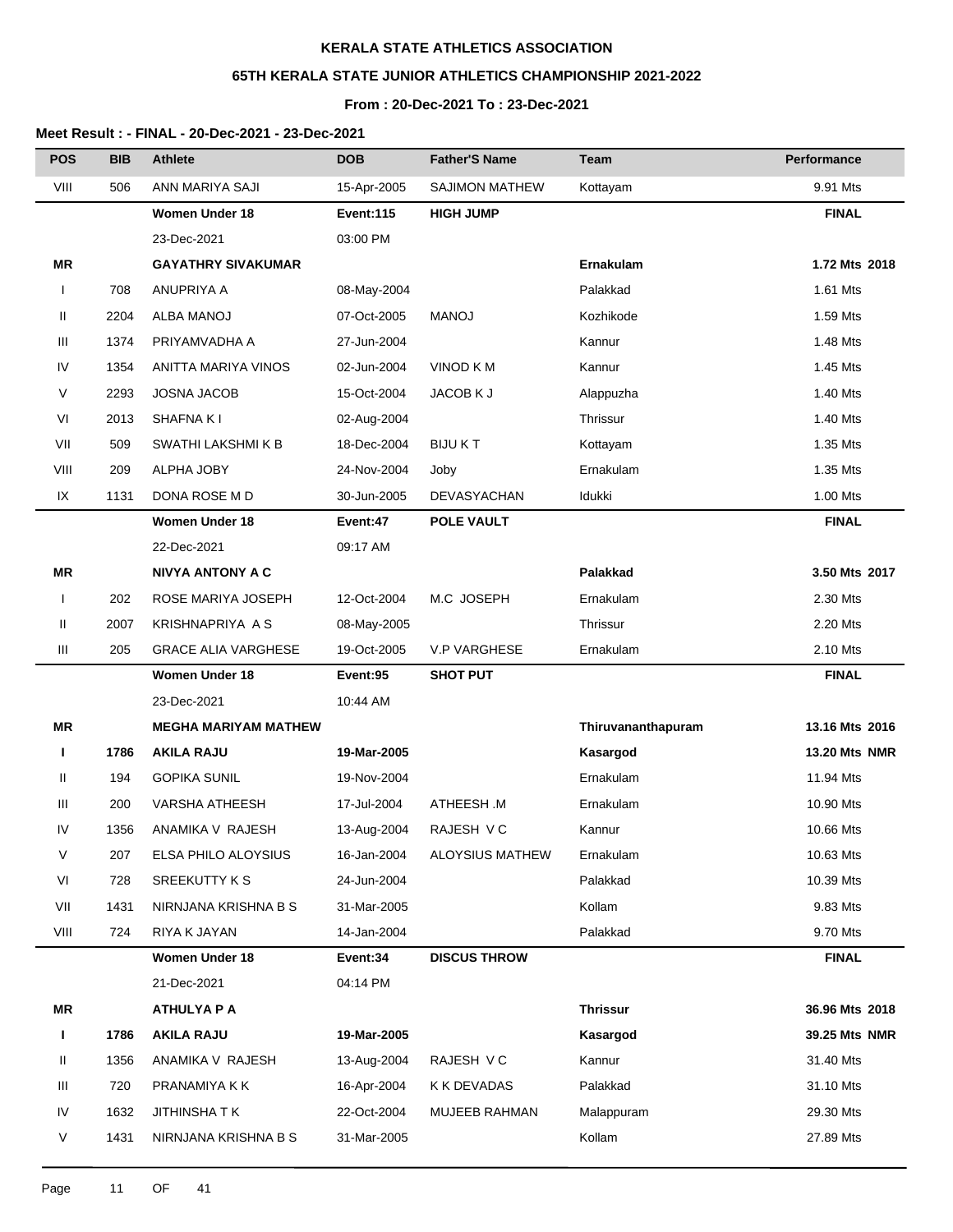# **65TH KERALA STATE JUNIOR ATHLETICS CHAMPIONSHIP 2021-2022**

## **From : 20-Dec-2021 To : 23-Dec-2021**

| <b>POS</b>   | <b>BIB</b> | <b>Athlete</b>              | <b>DOB</b>  | <b>Father'S Name</b>    | <b>Team</b>        | Performance    |
|--------------|------------|-----------------------------|-------------|-------------------------|--------------------|----------------|
| VI           | 203        | <b>ARATHY S</b>             | 27-Jul-2005 | SHAYALA KUMAR           | Ernakulam          | 27.01 Mts      |
| VII          | 193        | ARPITHA JOHN                | 14-Jul-2004 | <b>JOHN THANKACHAN</b>  | Ernakulam          | 26.28 Mts      |
| VIII         | 200        | <b>VARSHA ATHEESH</b>       | 17-Jul-2004 | ATHEESH .M              | Ernakulam          | 25.11 Mts      |
|              |            | <b>Women Under 18</b>       | Event:15    | <b>HAMMER THROW</b>     |                    | <b>FINAL</b>   |
|              |            | 21-Dec-2021                 | 11:19 AM    |                         |                    |                |
| <b>MR</b>    |            | <b>KESSIA MARIAM BENNY</b>  |             |                         | Ernakulam          | 55.35 Mts 2019 |
| $\mathbf{I}$ | 219        | ANN MARIA TERIN             | 14-Sep-2005 | <b>TERIN ALEX</b>       | Ernakulam          | 49.10 Mts      |
| Ш            | 697        | <b>AKHILA T</b>             | 29-Oct-2004 |                         | Palakkad           | 41.75 Mts      |
| Ш            | 203        | <b>ARATHY S</b>             | 27-Jul-2005 | SHAYALA KUMAR           | Ernakulam          | 40.58 Mts      |
| IV           | 2187       | ARZOO MARIYAM               | 21-Jan-2005 | ABDUL HAMEED            | Kozhikode          | 35.58 Mts      |
| V            | 1631       | <b>VYSHNAKV</b>             | 17-Jan-2004 |                         | Malappuram         | 32.87 Mts      |
| VI           | 1626       | <b>ASHLEY VINOJ</b>         | 12-Mar-2005 | VINOJ P.D               | Malappuram         | 31.00 Mts      |
| VII          | 2003       | ARSHA SALIM                 | 31-Mar-2005 |                         | Thrissur           | 30.67 Mts      |
| VIII         | 2196       | <b>NIYA KURIAN</b>          | 14-Nov-2005 | <b>KURIAN</b>           | Kozhikode          | 28.36 Mts      |
|              |            | <b>Women Under 18</b>       | Event:124   | <b>JAVELIN THROW</b>    |                    | <b>FINAL</b>   |
|              |            | 23-Dec-2021                 | 03:55 PM    |                         |                    |                |
| <b>MR</b>    |            | <b>PRAJITHA CK</b>          |             |                         | <b>MALAPPURAM</b>  | 41.16 Mts 2012 |
|              | 1619       | AISWARYA SURESH             | 31-Jul-2004 | <b>SURESH BHASKER</b>   | Malappuram         | 40.34 Mts      |
| Ш            | 2194       | AYONA JAISON                | 25-Apr-2004 |                         | Kozhikode          | 34.50 Mts      |
| Ш            | 2045       | NANDHINI K K                | 07-Jul-2004 |                         | Thrissur           | 31.91 Mts      |
| IV           | 2195       | PHILO ANGEL JOSEPH          | 13-Jun-2004 |                         | Kozhikode          | 30.78 Mts      |
| V            | 701        | ANAGHA P M                  | 23-Aug-2004 |                         | Palakkad           | 30.53 Mts      |
| VI           | 2193       | <b>JEEVA VINCENT</b>        | 11-Mar-2005 |                         | Kozhikode          | 28.30 Mts      |
| VII          | 2001       | <b>AGNEL THOMAS</b>         | 18-Mar-2004 |                         | Thrissur           | 27.97 Mts      |
| VIII         | 214        | <b>HELAN MARY KURIAKOSE</b> | 11-Jan-2004 | <b>KURIAKOSE THOMAS</b> | Ernakulam          | 27.81 Mts      |
|              |            | <b>Women Under 18</b>       | Event:117   | <b>HEPTATHLON</b>       |                    | <b>FINAL</b>   |
|              |            | 23-Dec-2021                 | 03:16 PM    |                         |                    |                |
| MR           |            | <b>DIBI SEBASTIAN</b>       |             |                         | <b>KOTTAYAM</b>    | 4192 Pts 2013  |
| $\mathbf{I}$ | 702        | ANAMIKA K A                 | 21-Jan-2004 | ANEESH KR               | Palakkad           | 3851 Pts       |
| Ш            | 511        | SNEHAMOL GEORGE             | 03-Feb-2004 | SHIJU GEORGE            | Kottayam           | 3705 Pts       |
| Ш            | 411        | <b>KEERTHANA V</b>          | 19-May-2004 | V V VENUGOPALAN         | Thiruvananthapuram | 3106 Pts       |
| IV           | 402        | SHEEBA D                    | 05-Oct-2005 | STEEPHAN B              | Thiruvananthapuram | 3044 Pts       |
| V            | 397        | ABHIYA SEBASTIAN            | 27-Oct-2005 | SEBASTIAN THOMAS        | Thiruvananthapuram | 2990 Pts       |
| VI           | 704        | ANANYA U                    | 03-Apr-2005 | <b>UNNIKRISHNAN</b>     | Palakkad           | 2729 Pts       |
| VII          | 706        | ANJANA RAJAN                | 23-Mar-2005 |                         | Palakkad           | 2360 Pts       |
| VIII         | 2291       | DAYA KRISHNA R              | 14-Dec-2005 | RADHAKRISHNAN P S       | Alappuzha          | 2298 Pts       |
|              |            | <b>Women Under 18</b>       | Event:41    | <b>MEDLEY RELAY</b>     |                    | <b>FINAL</b>   |
|              |            | 22-Dec-2021                 | 06:00 PM    |                         |                    |                |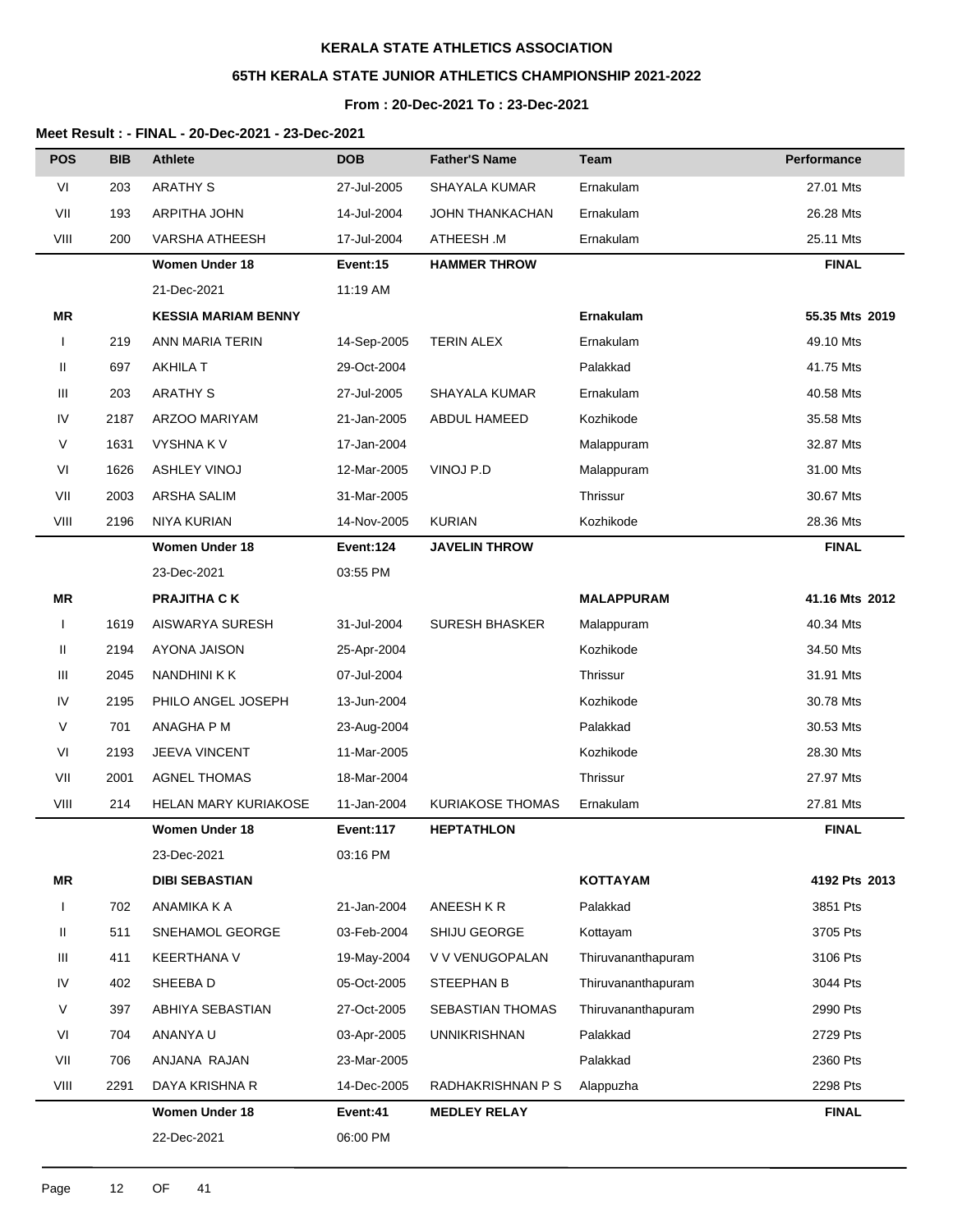# **65TH KERALA STATE JUNIOR ATHLETICS CHAMPIONSHIP 2021-2022**

## **From : 20-Dec-2021 To : 23-Dec-2021**

| <b>POS</b> | <b>BIB</b> | <b>Athlete</b>        | <b>DOB</b>  | <b>Father'S Name</b> | Team            | Performance           |
|------------|------------|-----------------------|-------------|----------------------|-----------------|-----------------------|
| <b>MR</b>  |            |                       |             |                      | Kozhikode       | 2 Min: 16.94 Sec 2018 |
| L          |            | M                     |             |                      | Kozhikode       | 2 Min: 20.09 Sec      |
|            | 2205       | <b>BHADRA C</b>       | 15-Jun-2005 | BOBY.C               |                 |                       |
|            | 2192       | LAKSHMI PRIYA KV      | 06-Aug-2004 |                      |                 |                       |
|            | 2191       | NAYANA JOSE           | 13-Apr-2004 | <b>JOSE MATHEW</b>   |                 |                       |
|            | 2190       | PRATHIBHA VARGHESE    | 13-Aug-2004 | <b>TK VARGHESE</b>   |                 |                       |
| Ш          |            | C                     |             |                      | Kottayam        | 2 Min: 23.38 Sec      |
|            | 503        | ALEENA SEBASTIAN      | 14-Jan-2004 | SEBASTIAN JOSEPH     |                 |                       |
|            | 514        | ANJALY ANTONY         | 09-Feb-2004 | ANTONY JOSEPH        |                 |                       |
|            | 515        | MARY ALEENA PV        | 05-May-2005 | VARGHESE P A         |                 |                       |
|            | 510        | SANDRA MOL SABU       | 08-Jul-2005 | SABUKA               |                 |                       |
| Ш          |            | D                     |             |                      | Palakkad        | 2 Min: 26.74 Sec      |
|            | 716        | <b>MEGHAS</b>         | 05-May-2005 | SURESHBABU           |                 |                       |
|            | 729        | <b>SREENAN</b>        | 17-Feb-2005 | NARAYANANKUTTY       |                 |                       |
|            | 727        | <b>SISIRA P</b>       | 12-Jun-2005 |                      |                 |                       |
|            | 709        | <b>APARNAK</b>        | 12-Apr-2004 | <b>KANNAN</b>        |                 |                       |
| IV         |            | Κ                     |             |                      | Malappuram      | 2 Min: 33.59 Sec      |
|            | 1630       | ASLAKP                | 14-Aug-2004 | <b>KAREEM K P</b>    |                 |                       |
|            | 1612       | <b>REVATHY R R</b>    | 09-Jun-2005 | T P RAMESHAN         |                 |                       |
|            | 1614       | KRISHNA PRIYA C       | 01-May-2005 |                      |                 |                       |
|            | 1613       | AFNA C                | 07-Jun-2004 | MOIDEEN C            |                 |                       |
| ٧          |            | N                     |             |                      | Alappuzha       | 2 Min: 34.54 Sec      |
|            | 2294       | JOSHNA JACOB          | 15-Oct-2004 | JACOB K J            |                 |                       |
|            | 2292       | SNEHA VARGHEESE       | 13-Aug-2004 | VARGHESE             |                 |                       |
|            | 2295       | <b>BHAGYALEKSHMIR</b> | 13-May-2004 |                      |                 |                       |
|            | 2289       | SAYOOJYA S            | 07-Aug-2004 |                      |                 |                       |
| VI         |            | О                     |             |                      | Kollam          | 2 Min: 35.31 Sec      |
|            | 1423       | SANIYA THRESSIA       | 30-Aug-2005 | Chacko               |                 |                       |
|            | 1424       | SHIJRITHA.A           | 18-Nov-2004 |                      |                 |                       |
|            | 1426       | KEERTHANA ANIL        | 01-Oct-2005 |                      |                 |                       |
|            | 1425       | ABHINAYA B            | 14-Nov-2004 |                      |                 |                       |
| VII        |            | Α                     |             |                      | Ernakulam       | 2 Min: 35.57 Sec      |
|            | 195        | ADITHYA R             | 03-Apr-2004 | K V PRADEEPAN        |                 |                       |
|            | 204        | PAVITHRA SASI         | 21-Jul-2005 | SASI T.K             |                 |                       |
|            | 218        | ABHIYA K JOHNSON      | 06-Oct-2004 | JOHNSON JOSEPH       |                 |                       |
|            | 197        | ANS MARIYA THOMAS     | 04-Aug-2004 | THOMAS VARGHESE      |                 |                       |
| VIII       |            | L.                    |             |                      | <b>Thrissur</b> | 2 Min: 41.03 Sec      |
|            | 2000       | ADITHYA SUBHASH       | 20-Sep-2004 | <b>M S SUBHASH</b>   |                 |                       |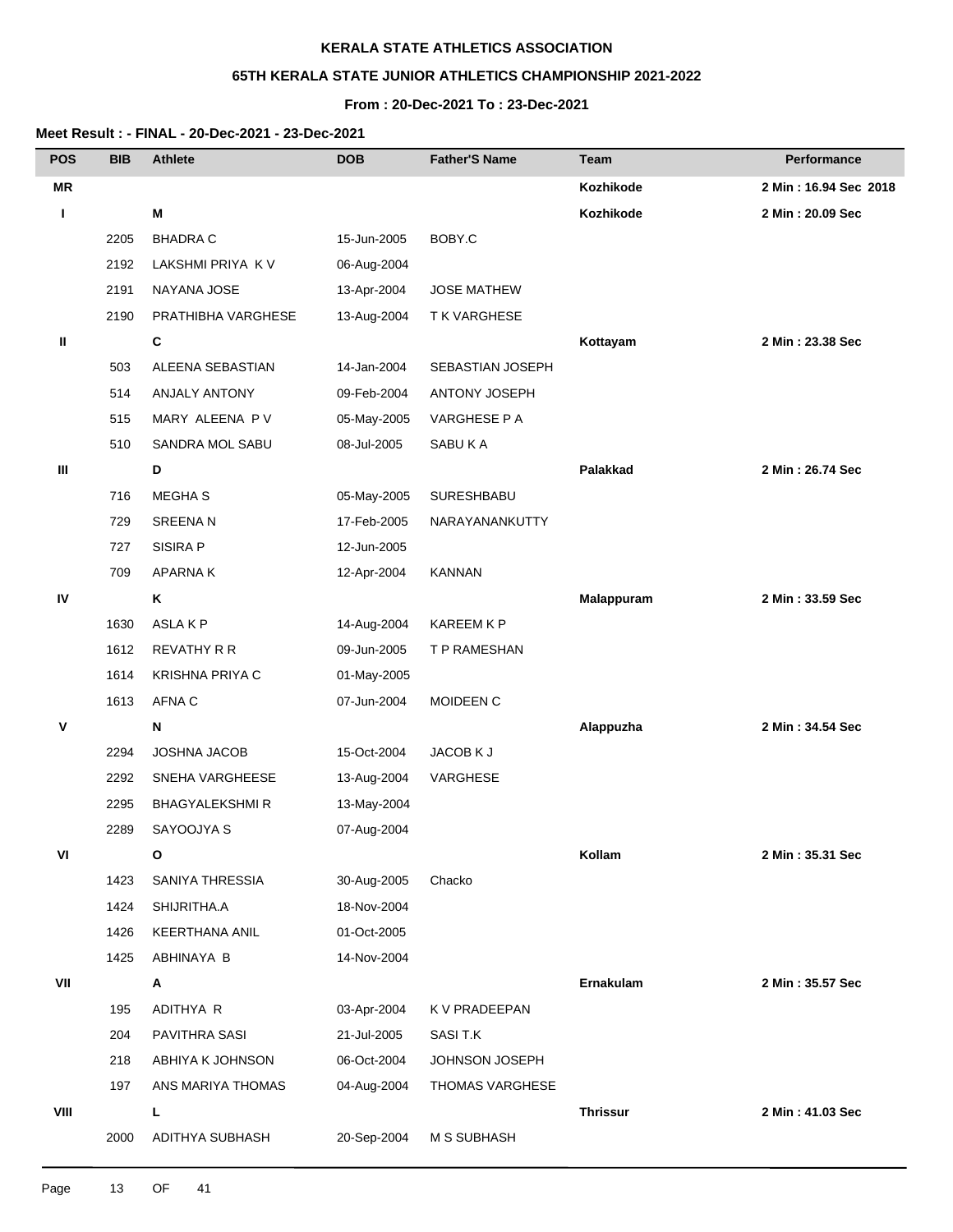## **65TH KERALA STATE JUNIOR ATHLETICS CHAMPIONSHIP 2021-2022**

# **From : 20-Dec-2021 To : 23-Dec-2021**

| <b>POS</b>   | <b>BIB</b> | <b>Athlete</b>                    | <b>DOB</b>       | <b>Father'S Name</b>             | Team               | Performance          |
|--------------|------------|-----------------------------------|------------------|----------------------------------|--------------------|----------------------|
|              | 2005       | GAYATHRY RAMACHANDRAN 26-Aug-2004 |                  | C P RAMACHANDRAN                 |                    |                      |
|              | 2010       | NANDHANA N S                      | 23-Jul-2004      |                                  |                    |                      |
|              | 2009       | NANDANA M                         | 04-Mar-2004      | RAJAN TR                         |                    |                      |
|              |            | <b>Women Under 20</b>             | Event:28         | 100m                             |                    | <b>FINAL</b>         |
|              |            | 21-Dec-2021                       | 03:11 PM         |                                  |                    |                      |
| ΜR           |            | <b>SHIJILA V D</b>                |                  |                                  | <b>KANNUR</b>      | 11.70 Sec 2004       |
| $\mathbf{I}$ | 2020       | ANN ROSE TOMY                     | 25-Feb-2002      | <b>TOMY VARKEY</b>               | Thrissur           | 12.20 Sec            |
| Ш            | 1377       | ANU JOSEPH                        | 21-Apr-2002      | <b>BENNY OB</b>                  | Kannur             | 12.78 Sec            |
| Ш            | 539        | RESHMI JAYARAJ                    | 17-Mar-2003      | JAYARAJAN                        | Kottayam           | 12.91 Sec            |
| IV           | 141        | <b>JYOTHISHA S</b>                | 04-Feb-2003      | <b>JEROM</b>                     | Ernakulam          | 13.05 Sec            |
| V            | 2018       | AMEENA SALIM                      | 28-Jan-2003      | <b>SALIM</b>                     | Thrissur           | 13.12 Sec            |
| VI           | 555        | PARVATHY PRASAD                   | 16-Apr-2002      | <b>PRASAD</b><br>CHANDRA.K.MENON | Kottayam           | 13.13 Sec            |
| VII          | 2350       | <b>ADITHYA P S</b>                | 10-Mar-2003      |                                  | Alappuzha          | 13.22 Sec            |
| VIII         | 734        | AISWARYA M                        | 01-Apr-2002      | <b>SUDHEER</b>                   | Palakkad           | 13.46 Sec            |
|              |            | <b>Women Under 20</b>             | <b>Event:109</b> | 200m                             |                    | <b>FINAL</b>         |
|              |            | 23-Dec-2021                       | 02:34 PM         |                                  |                    |                      |
| ΜR           |            | <b>SHIJILA V D</b>                |                  |                                  | <b>KANNUR</b>      | 24.30 Sec 2004       |
| $\mathbf{I}$ | 154        | <b>BHAVIKA V S</b>                | 12-Aug-2002      | SHAJI V.K                        | Ernakulam          | 25.73 Sec            |
| Ш            | 1641       | <b>LIGNA</b>                      | 17-Apr-2003      | LATHEEF                          | Malappuram         | 26.23 Sec            |
| Ш            | 539        | RESHMI JAYARAJ                    | 17-Mar-2003      | JAYARAJAN                        | Kottayam           | 26.51 Sec            |
| IV           | 555        | PARVATHY PRASAD                   | 16-Apr-2002      | <b>PRASAD</b><br>CHANDRA.K.MENON | Kottayam           | 27.25 Sec            |
| V            | 1639       | <b>JASNA SHAJI</b>                | 15-Sep-2003      | SHAJI JOSEPH                     | Malappuram         | 28.19 Sec            |
| VI           | 748        | NEETHU KRISHNA.K                  | 27-Dec-2003      | <b>KUTTIKRISHNN</b>              | Palakkad           | 29.16 Sec            |
| VII          | 2341       | AISWARYA S                        | 09-Aug-2003      | <b>MOHANAN N</b>                 | Alappuzha          | 30.18 Sec            |
| VIII         | 1387       | <b>MEGA MURALI</b>                | 07-Jun-2003      | Murali.A                         | Kannur             | 30.23 Sec            |
|              |            | <b>Women Under 20</b>             | Event:68         | 400m                             |                    | <b>FINAL</b>         |
|              |            | 22-Dec-2021                       | 03:54 PM         |                                  |                    |                      |
| ΜR           |            | <b>TINTU LUKA</b>                 |                  |                                  | <b>KOZHIKODE</b>   | 54.29 Sec 2008       |
| $\mathbf{I}$ | 149        | <b>GOWRI NANDANA</b>              | 26-Mar-2002      | RAJESH P T                       | Ernakulam          | 54.63 Sec            |
| Ш            | 552        | <b>TREESA MATHEW</b>              | 03-Jul-2002      | MATHEW KV                        | Kottayam           | 57.13 Sec            |
| Ш            | 448        | PRISCILLA DANIEL                  | 01-Jul-2002      | A DANIEL                         | Thiruvananthapuram | 57.30 Sec            |
| IV           | 752        | STEPHY SARA KOSHY                 | 22-Mar-2003      | P I KOSHY                        | Palakkad           | 57.88 Sec            |
| V            | 2210       | <b>ELGA THOMAS</b>                | 01-Apr-2003      | <b>THOMAS</b>                    | Kozhikode          | 59.47 Sec            |
| VI           | 140        | NOUFIN <sub>S</sub>               | 24-Jan-2002      | SAIFUDEEN                        | Ernakulam          | 1 Min: 1.30 Sec      |
|              |            | <b>Women Under 20</b>             | Event:37         | 800m                             |                    | <b>FINAL</b>         |
|              |            | 21-Dec-2021                       | 04:19 PM         |                                  |                    |                      |
| ΜR           |            | <b>TINTU LUKKA</b>                |                  |                                  | <b>KOZHIKODE</b>   | 2 Min: 9.00 Sec 2008 |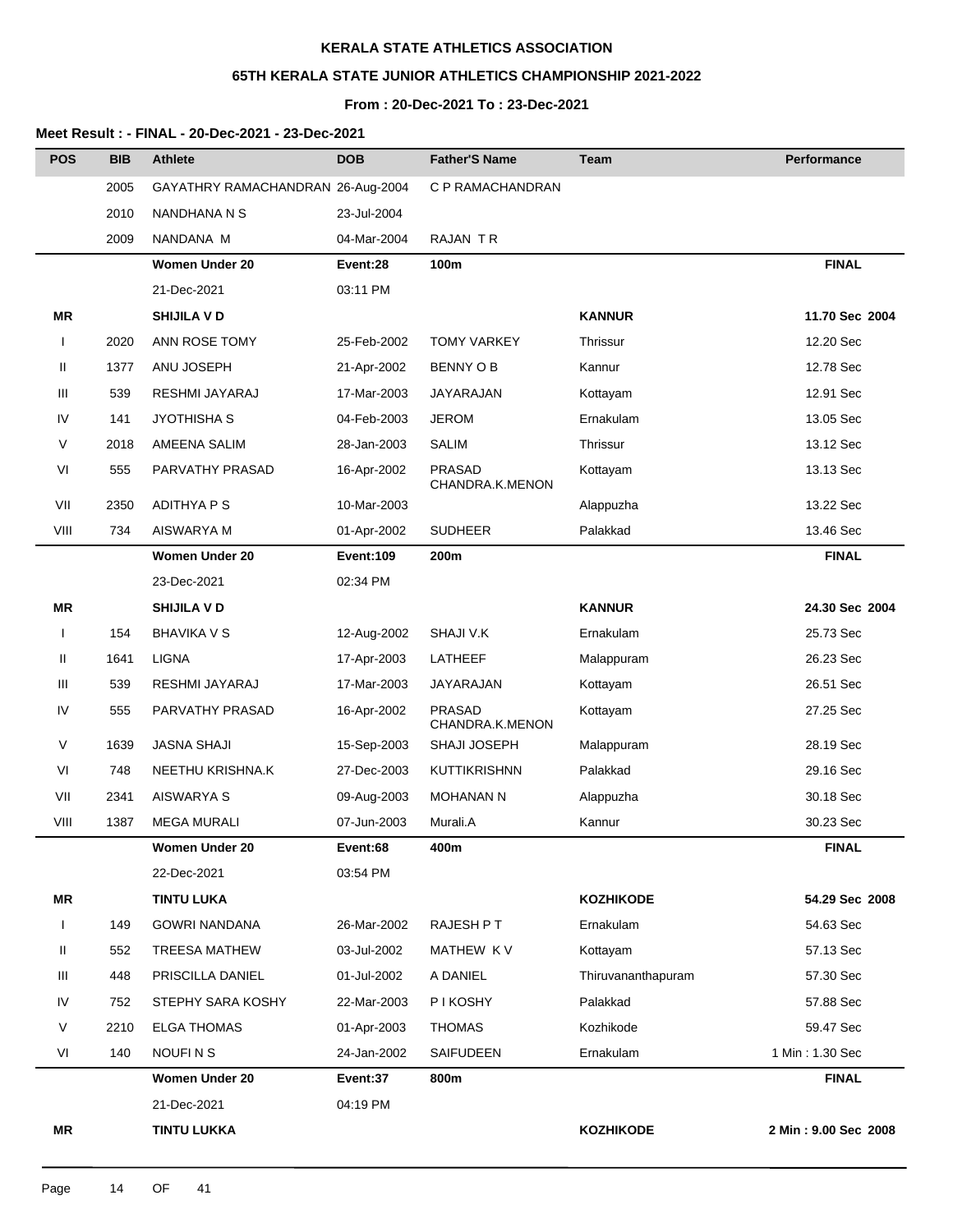## **65TH KERALA STATE JUNIOR ATHLETICS CHAMPIONSHIP 2021-2022**

#### **From : 20-Dec-2021 To : 23-Dec-2021**

| <b>POS</b>   | <b>BIB</b> | <b>Athlete</b>        | <b>DOB</b>  | <b>Father'S Name</b>   | <b>Team</b>        | Performance            |
|--------------|------------|-----------------------|-------------|------------------------|--------------------|------------------------|
| п            | 137        | <b>CHANTHINI C</b>    | 21-Apr-2002 | <b>CHANDRAN K</b>      | Ernakulam          | 2 Min: 8.71 Sec NMR    |
| Ш            | 448        | PRISCILLA DANIEL      | 01-Jul-2002 | A DANIEL               | Thiruvananthapuram | 2 Min : 10.31 Sec      |
| Ш            | 752        | STEPHY SARA KOSHY     | 22-Mar-2003 | <b>PIKOSHY</b>         | Palakkad           | 2 Min : 11.81 Sec      |
| IV           | 2210       | <b>ELGA THOMAS</b>    | 01-Apr-2003 | <b>THOMAS</b>          | Kozhikode          | 2 Min: 20.37 Sec       |
| V            | 2021       | ASHRAYA K P           | 11-Sep-2003 | <b>HAREESH KUMAR</b>   | Thrissur           | 2 Min: 33.68 Sec       |
| VI           | 519        | <b>TILNA TOMY</b>     | 26-May-2002 | <b>TOMY JOSEPH</b>     | Kottayam           | 2 Min : 38.66 Sec      |
| VII          | 2343       | <b>LAVANYA R</b>      | 26-Feb-2003 | <b>VISWANATHAN</b>     | Alappuzha          | 2 Min : 41.81 Sec      |
| VIII         | 450        | TIYA V S              | 25-Dec-2003 | <b>SURESH S</b>        | Thiruvananthapuram | 2 Min: 55.27 Sec       |
|              |            | <b>Women Under 20</b> | Event:79    | 1500m                  |                    | <b>FINAL</b>           |
|              |            | 22-Dec-2021           | 05:09 PM    |                        |                    |                        |
| ΜR           |            | <b>CHITRAPU</b>       |             |                        | <b>PALAKKAD</b>    | 4 Min: 36.50 Sec 2014  |
| $\mathsf{l}$ | 137        | <b>CHANTHINI C</b>    | 21-Apr-2002 | <b>CHANDRAN K</b>      | Ernakulam          | 4 Min : 38.53 Sec      |
| Ш            | 548        | <b>SILPAKS</b>        | 03-Apr-2002 | SASI O J               | Kottayam           | 5 Min: 3.11 Sec        |
| Ш            | 2017       | AKSHAYA K P           | 11-Sep-2003 | HAREESH KUMAR          | Thrissur           | 5 Min: 4.92 Sec        |
| IV           | 142        | SANDRA K C            | 21-Jan-2003 | SURESH K C             | Ernakulam          | 5 Min: 22.82 Sec       |
| $\vee$       | 2211       | <b>SANIKA K P</b>     | 17-Feb-2003 |                        | Kozhikode          | 5 Min: 39.96 Sec       |
| VI           | 2345       | NAVYA A T             | 06-Jan-2003 | <b>TOM</b>             | Alappuzha          | 5 Min: 49.66 Sec       |
| VII          | 537        | LIYA JOY              | 22-Oct-2002 | <b>JOY SCARIA</b>      | Kottayam           | 5 Min: 58.60 Sec       |
| VIII         | 456        | ANIE VINCENT B        | 13-Aug-2003 |                        | Thiruvananthapuram | 6 Min: 17.01 Sec       |
|              |            | <b>Women Under 20</b> | Event:53    | 3000m                  |                    | <b>FINAL</b>           |
|              |            | 22-Dec-2021           | 10:07 AM    |                        |                    |                        |
| <b>MR</b>    |            | <b>ANUMOL THAMPI</b>  |             |                        | <b>Ernakulam</b>   | 10 Min: 11.13 Sec 2018 |
| 1            | 144        | <b>JINSY G</b>        | 21-Feb-2003 | <b>GURUVAYOORAPPAN</b> | Ernakulam          | 11 Min: 0.82 Sec       |
| Ш            | 2385       | <b>FATHIMA NASLA</b>  | 09-Mar-2003 |                        | Kottayam           | 11 Min: 5.94 Sec       |
| Ш            | 1245       | <b>IRIN THOMAS</b>    | 14-Jun-2002 | THOMAS.C.A             | Wayanad            | 11 Min: 17.83 Sec      |
| IV           | 2345       | NAVYA A T             | 06-Jan-2003 | <b>TOM</b>             | Alappuzha          | 12 Min: 8.03 Sec       |
| $\vee$       | 522        | <b>SWATHY MANOJ</b>   | 02-Apr-2002 | <b>MANOJ</b>           | Kottayam           | 12 Min: 22.10 Sec      |
| VI           | 2211       | SANIKA K P            | 17-Feb-2003 |                        | Kozhikode          | 12 Min: 27.20 Sec      |
| VII          | 521        | <b>BINNY BIJU</b>     | 09-Aug-2002 | <b>BIJUMJ</b>          | Kottayam           | 12 Min: 29.80 Sec      |
| VIII         | 1449       | <b>ASWANI A</b>       | 21-Jan-2002 |                        | Kollam             | 13 Min: 10.02 Sec      |
|              |            | Women Under 20        | Event:7     | 5000m                  |                    | <b>FINAL</b>           |
|              |            | 21-Dec-2021           | 07:04 AM    |                        |                    |                        |
| MR           |            | <b>THARA MD</b>       |             |                        | <b>PALAKKAD</b>    | 17 Min: 53.05 Sec 2013 |
| $\mathbf{I}$ | 548        | SILPAKS               | 03-Apr-2002 | SASI O J               | Kottayam           | 19 Min: 5.83 Sec       |
| Ш            | 2017       | AKSHAYA K P           | 11-Sep-2003 | HAREESH KUMAR          | Thrissur           | 19 Min: 18.34 Sec      |
| Ш            | 144        | <b>JINSY G</b>        | 21-Feb-2003 | <b>GURUVAYOORAPPAN</b> | Ernakulam          | 19 Min: 53.12 Sec      |
| IV           | 1245       | <b>IRIN THOMAS</b>    | 14-Jun-2002 | THOMAS.C.A             | Wayanad            | 19 Min: 55.97 Sec      |
| $\vee$       | 2039       | <b>SUPRIYA B</b>      | 13-May-2003 |                        | Thrissur           | 20 Min: 26.91 Sec      |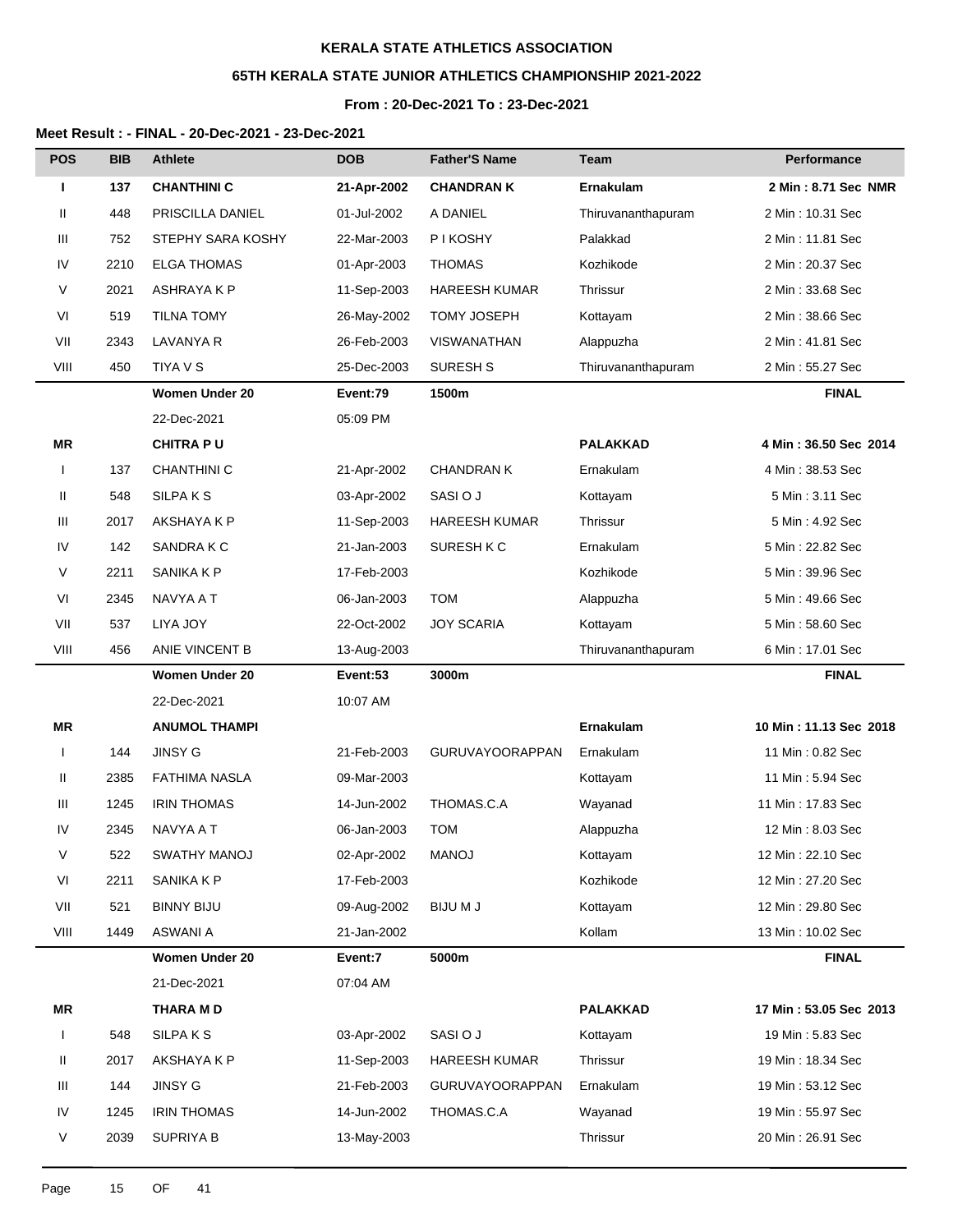# **65TH KERALA STATE JUNIOR ATHLETICS CHAMPIONSHIP 2021-2022**

## **From : 20-Dec-2021 To : 23-Dec-2021**

| <b>POS</b>   | <b>BIB</b> | <b>Athlete</b>          | <b>DOB</b>       | <b>Father'S Name</b>          | <b>Team</b>        | <b>Performance</b>      |
|--------------|------------|-------------------------|------------------|-------------------------------|--------------------|-------------------------|
| VI           | 893        | POURNAMI N              | 26-Mar-2003      | NARAYANAN.A V                 | Palakkad           | 20 Min: 40.15 Sec       |
| VII          | 527        | <b>KAVITHA B S</b>      | 24-Jul-2003      | SANAL KUMAR S                 | Kottayam           | 22 Min: 9.78 Sec        |
| VIII         | 1449       | <b>ASWANI A</b>         | 21-Jan-2002      |                               | Kollam             | 22 Min: 56.19 Sec       |
|              |            | <b>Women Under 20</b>   | Event:57         | 100m HURDLES                  |                    | <b>FINAL</b>            |
|              |            | 22-Dec-2021             | 11:11 AM         |                               |                    |                         |
| <b>MR</b>    |            | <b>APARNA ROY</b>       |                  |                               | Kozhikode          | 14.29 Sec 2021          |
| п            | 2020       | <b>ANN ROSE TOMY</b>    | 25-Feb-2002      | <b>TOMY VARKEY</b>            | <b>Thrissur</b>    | 14.22 Sec NMR           |
| Ш            | 532        | ANNA THOMAS MATHEW      | 11-May-2002      | <b>MATHEW K THOMAS</b>        | Kottayam           | 15.02 Sec               |
| Ш            | 2348       | <b>SREELEKSHMIR</b>     | 02-Jul-2002      | RAJEEVAN D                    | Alappuzha          | 15.78 Sec               |
| IV           | 143        | ANJIMA K C              | 25-May-2003      | RANJITH M K                   | Ernakulam          | 16.11 Sec               |
| V            | 1633       | UTHARA. K               | 14-Sep-2003      |                               | Malappuram         | 20.80 Sec               |
| VI           | 451        | <b>GREESHMAMOL S</b>    | 08-Oct-2003      | SURESH BABUR                  | Thiruvananthapuram | 21.78 Sec               |
|              |            | <b>Women Under 20</b>   | <b>Event:106</b> | 400m HURDLES                  |                    | <b>FINAL</b>            |
|              |            | 23-Dec-2021             | 02:04 PM         |                               |                    |                         |
| MR           |            | <b>SAYANA PO</b>        |                  |                               | Kollam             | 1 Min: 1.02 Sec 2017    |
| $\mathbf{I}$ | 140        | <b>NOUFINS</b>          | 24-Jan-2002      | SAIFUDEEN                     | Ernakulam          | 1 Min: 6.53 Sec         |
| Ш            | 750        | SANA <sub>N</sub>       | 29-Mar-2003      | NOUSHAD P J                   | Palakkad           | 1 Min: 8.03 Sec         |
| Ш            | 526        | VISMAYA SANTHOSH        | 29-Aug-2002      |                               | Kottayam           | 1 Min: 8.19 Sec         |
| IV           | 745        | NANDANA K S             | 22-Mar-2003      | <b>SREEVALSON K S</b>         | Palakkad           | 1 Min: 10.30 Sec        |
| V            | 152        | DIYA TERESA ANTONY      | 27-Aug-2002      | <b>ANTONY K G</b>             | Ernakulam          | 1 Min: 10.39 Sec        |
| VI           | 1635       | <b>B DIVYA BARATHI</b>  | 05-Jan-2003      | <b>BALUR</b>                  | Malappuram         | 1 Min: 11.60 Sec        |
| VII          | 540        | ABHISREE SABU           | 13-Jun-2003      | SABUTT                        | Kottayam           | 1 Min: 12.27 Sec        |
| VIII         | 744        | <b>MAHIMA M NAIR</b>    | 15-Sep-2003      | MANIBHUSHANAN NAIR Palakkad   |                    | 1 Min: 12.61 Sec        |
|              |            | Women Under 20          | Event:93         | 3000m STEEPLE<br><b>CHASE</b> |                    | <b>FINAL</b>            |
|              |            | 23-Dec-2021             | 09:52 AM         |                               |                    |                         |
| ΜR           |            | <b>ANSU JOSEPH</b>      |                  |                               | Ernakulam          | 12 Min : 16.20 Sec 2019 |
| $\mathbf{I}$ | 525        | AAGNUS MERIN SHAJI      | 16-Jan-2002      | <b>SHAJI</b>                  | Kottayam           | 12 Min: 17.51 Sec       |
| Ш            | 1384       | ATHIRA K M              | 21-Feb-2003      | <b>MOHANAN K K</b>            | Kannur             | 15 Min: 25.16 Sec       |
| Ш            | 1640       | SURYADAS D              | 14-Nov-2003      | <b>DEVADAS</b>                | Malappuram         | 16 Min: 26.50 Sec       |
|              |            | <b>Women Under 20</b>   | Event:45         | <b>10000m RACE</b><br>WALKING |                    | <b>FINAL</b>            |
|              |            | 22-Dec-2021             | 08:44 AM         |                               |                    |                         |
| <b>MR</b>    |            | <b>NEENA.K.T</b>        |                  |                               | Palakkad           | 53 Min: 19.60 Sec 2015  |
| I.           | 135        | <b>SANDRA SURENDRAN</b> | 26-Jun-2002      | <b>SURENDRAN P</b>            | Ernakulam          | 49 Min: 57.00 Sec NMR   |
| Ш            | 524        | NANDANA SIVADAS         | 31-Jan-2002      | SIVADASAN T K                 | Kottayam           | 1 Hr: 32.52 Sec         |
| Ш            | 523        | <b>RESHMA JOY</b>       | 07-Apr-2003      | <b>JOY JOSEPH</b>             | Kottayam           | 1 Hr: 32.58 Sec         |
| IV           | 133        | ALEENA GEORGE           | 27-Feb-2003      | <b>GEORGE KUTTY</b>           | Ernakulam          | 1 Hr: 2 Min: 55.45 Sec  |
| V            | 551        | <b>DHINYA R</b>         | 27-Feb-2002      | RAVEENDRAN M                  | Kottayam           | 1 Hr: 5 Min: 56.16 Sec  |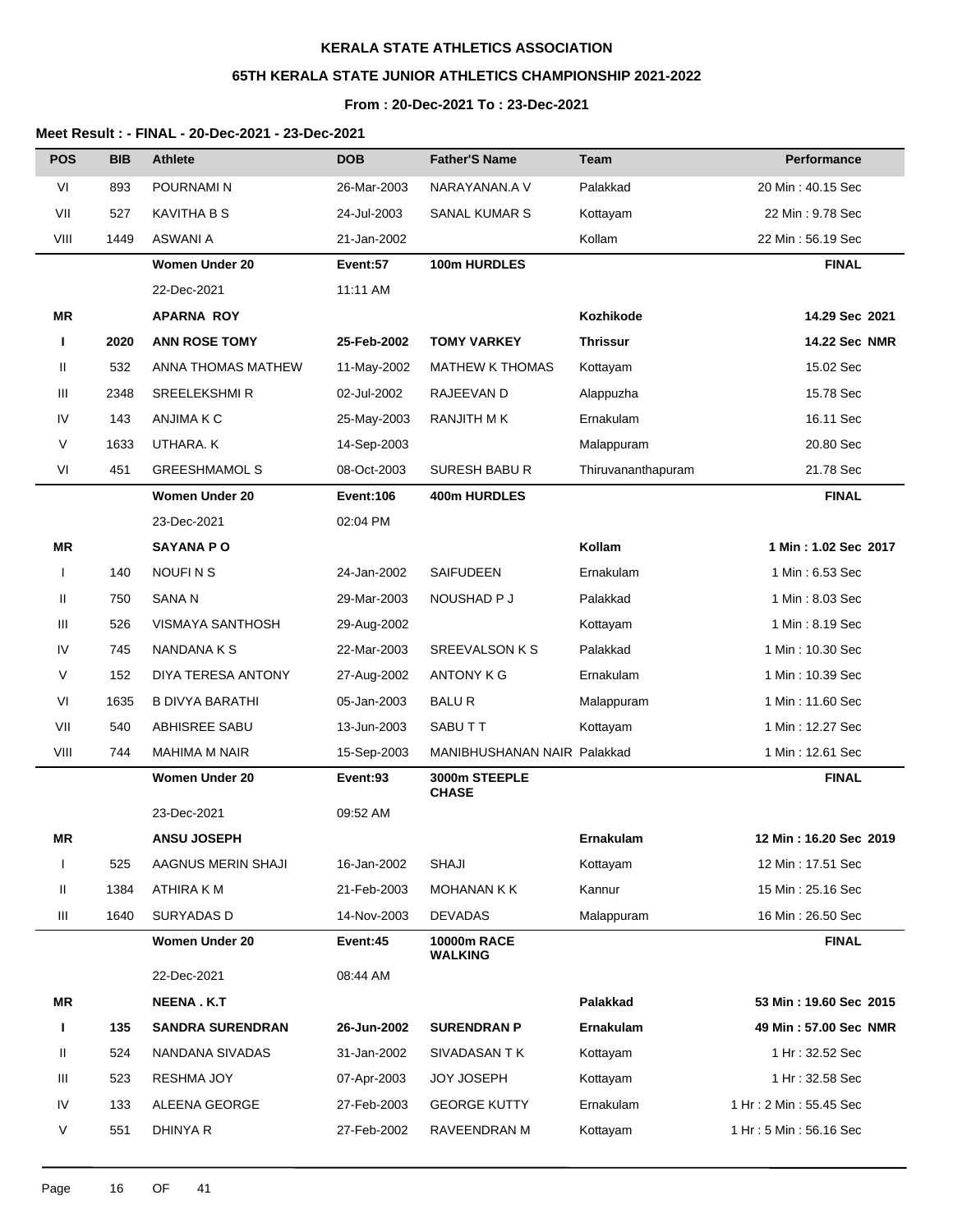# **65TH KERALA STATE JUNIOR ATHLETICS CHAMPIONSHIP 2021-2022**

## **From : 20-Dec-2021 To : 23-Dec-2021**

| <b>POS</b>   | <b>BIB</b> | <b>Athlete</b>                    | <b>DOB</b>  | <b>Father'S Name</b>  | <b>Team</b>                  | Performance            |
|--------------|------------|-----------------------------------|-------------|-----------------------|------------------------------|------------------------|
| VI           | 2030       | <b>SREEJA S</b>                   | 25-Mar-2003 | SRINIVASAN            | Thrissur                     | 1 Hr: 7 Min: 31.54 Sec |
|              |            | <b>Women Under 20</b>             | Event:13    | <b>LONG JUMP</b>      |                              | <b>FINAL</b>           |
|              |            | 21-Dec-2021                       | 10:07 AM    |                       |                              |                        |
| ΜR           |            | <b>ANCY SOJAN E</b>               |             |                       | <b>Thrissur</b>              | 6.20 Mts 2021          |
| $\mathbf{I}$ | 134        | ABHIRAMI V M                      | 27-Mar-2003 | BALAKRISHNAN V M      | Ernakulam                    | 5.73 Mts               |
| Ш            | 2025       | JULIE JOHNSON                     | 17-Oct-2003 | <b>JOHNSON KURIAN</b> | Thrissur                     | 5.36 Mts               |
| Ш            | 549        | AMBILY R                          | 26-Dec-2002 | <b>CHANDRAN R</b>     | Kottayam                     | 5.05 Mts               |
| IV           | 446        | <b>GOWRI SYAM.S</b>               | 08-Aug-2003 | <b>SHYAM VAS</b>      | Thiruvananthapuram           | 4.95 Mts               |
| V            | 1380       | <b>KRISHNENDU M</b>               | 16-Dec-2003 | <b>T SHAJI</b>        | Kannur                       | 4.93 Mts               |
| VI           | 2024       | JNANAMUDRA V K                    | 04-May-2003 | DASAN V K             | Thrissur                     | 4.83 Mts               |
| VII          | 1448       | <b>ATHULYA S</b>                  | 22-Aug-2003 | <b>SURESHKUMAR</b>    | Kollam                       | 4.64 Mts               |
| VIII         | 756        | <b>SURYAS</b>                     | 23-Oct-2003 | SURENDRAN             | Palakkad                     | 4.58 Mts               |
|              |            | <b>Women Under 20</b>             | Event:94    | <b>TRIPLE JUMP</b>    |                              | <b>FINAL</b>           |
|              |            | 23-Dec-2021                       | 10:35 AM    |                       |                              |                        |
| <b>MR</b>    |            | <b>JENIMOL JOY</b>                |             |                       | <b>THIRUVANATHAPURA</b><br>м | 12.70 Mts 2014         |
| L            | 153        | <b>MEERA SHIBU</b>                | 25-Jul-2002 | <b>SHIBU V A</b>      | Ernakulam                    | <b>12.90 Mts NMR</b>   |
| Ш            | 148        | <b>ANU MATHEW</b>                 | 01-Jul-2002 | <b>MATHEW P J</b>     | Ernakulam                    | <b>12.71 Mts BMR</b>   |
| Ш            | 545        | <b>ALEENA T SAJI</b>              | 12-Mar-2002 | <b>SAJI MATHEW</b>    | Kottayam                     | 12.15 Mts              |
| IV           | 145        | <b>IRINE MARIYA BIJU</b>          | 14-Apr-2002 | <b>BIJU JOSE</b>      | Ernakulam                    | 11.83 Mts              |
| V            | 541        | JOMOL JOSE                        | 01-Apr-2003 | <b>JOSE</b>           | Kottayam                     | 11.79 Mts              |
| VI           | 550        | SANDRA MC                         | 04-Mar-2002 | <b>CHACKO M P</b>     | Kottayam                     | 11.54 Mts              |
| VII          | 2348       | <b>SREELEKSHMIR</b>               | 02-Jul-2002 | RAJEEVAN D            | Alappuzha                    | 11.06 Mts              |
| VIII         | 2040       | <b>SIYA DAVIS</b>                 | 23-Nov-2002 | DAVIS P M             | Thrissur                     | 10.52 Mts              |
|              |            | <b>Women Under 20</b>             | Event:64    | <b>HIGH JUMP</b>      |                              | <b>FINAL</b>           |
|              |            | 22-Dec-2021                       | 02:58 PM    |                       |                              |                        |
| ΜR           |            | LIBIA SHAJI                       |             |                       | <b>Ernakulam</b>             | 1.71 Mts 2016          |
| L            | 153        | <b>MEERA SHIBU</b>                | 25-Jul-2002 | <b>SHIBU V A</b>      | Ernakulam                    | 1.72 Mts NMR           |
| Ш            | 2028       | SALIHA KH                         | 14-Sep-2002 | HAMEED K M            | Thrissur                     | 1.70 Mts               |
| Ш            | 143        | ANJIMA K C                        | 25-May-2003 | RANJITH M K           | Ernakulam                    | 1.64 Mts               |
| Ш            | 538        | ROSHNA AUGUSTINE                  | 31-Mar-2003 | KUNJAGUSTY P L        | Kottayam                     | 1.64 Mts               |
| V            | 2032       | <b>VARSHA</b><br>MURALEEDHARANRAN | 14-Jun-2003 |                       | Thrissur                     | 1.45 Mts               |
| VI           | 530        | ABISHA ANTONY                     | 23-Dec-2003 | <b>ANTONY K</b>       | Kottayam                     | 1.45 Mts               |
| VII          | 1448       | ATHULYA S                         | 22-Aug-2003 | <b>SURESHKUMAR</b>    | Kollam                       | 1.40 Mts               |
|              |            | Women Under 20                    | Event:46    | POLE VAULT            |                              | <b>FINAL</b>           |
|              |            | 22-Dec-2021                       | 09:16 AM    |                       |                              |                        |
| MR           |            | <b>NIVYA ANTONY A C</b>           |             |                       | Kottayam                     | 3.60 Mts 2019          |
| $\mathsf{L}$ | 146        | ARATHY A NAIR                     | 20-Jan-2003 | <b>AJAY KUMAR</b>     | Ernakulam                    | 3.10 Mts               |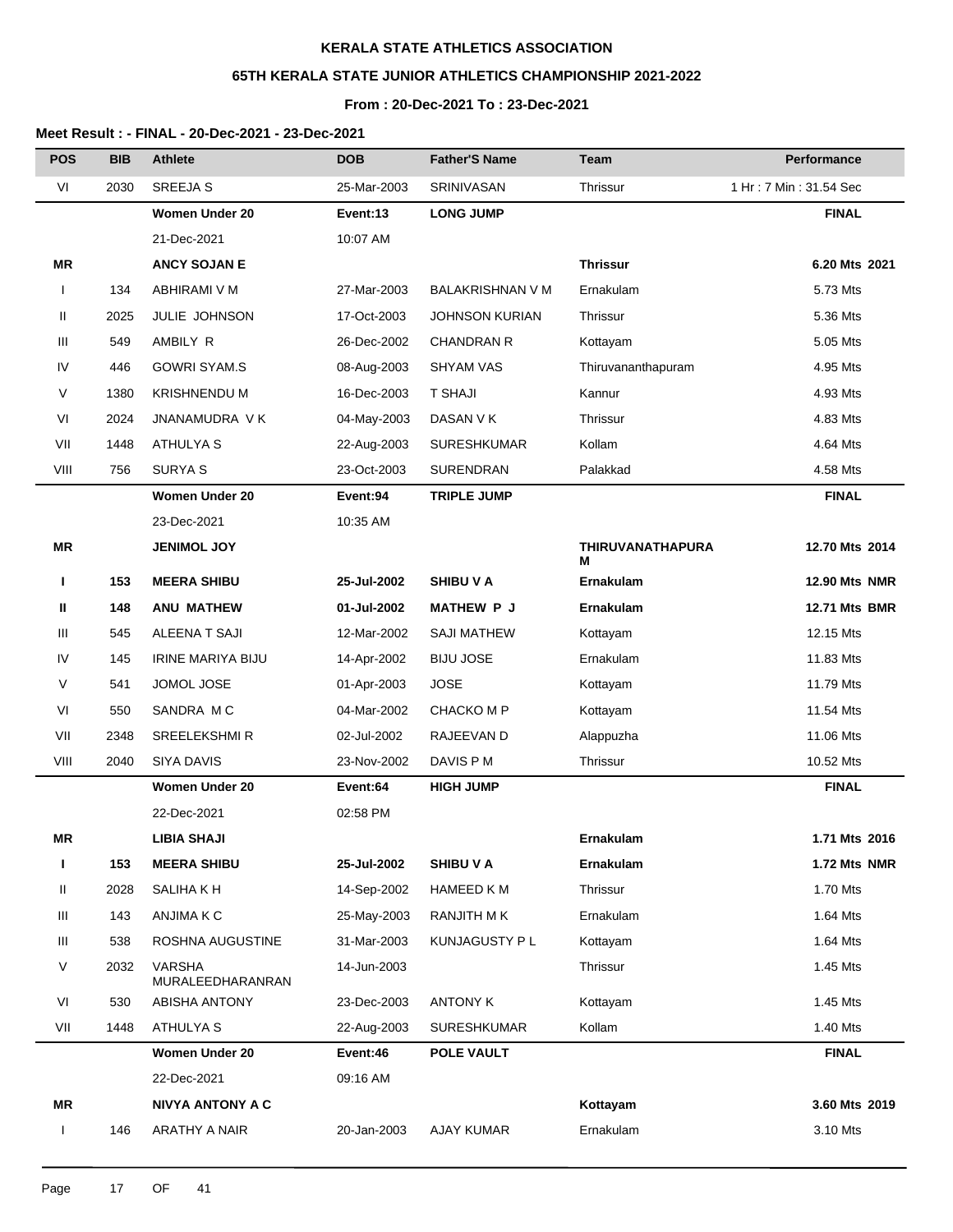# **65TH KERALA STATE JUNIOR ATHLETICS CHAMPIONSHIP 2021-2022**

### **From : 20-Dec-2021 To : 23-Dec-2021**

| <b>POS</b>   | <b>BIB</b> | <b>Athlete</b>              | <b>DOB</b>  | <b>Father'S Name</b> | Team               | Performance    |
|--------------|------------|-----------------------------|-------------|----------------------|--------------------|----------------|
| Ш            | 735        | AKSHAYA M                   | 21-Apr-2003 |                      | Palakkad           | 2.80 Mts       |
| Ш            | 155        | NEKHA ELDHO                 | 05-Mar-2003 | <b>ELDHO THOMAS</b>  | Ernakulam          | 2.40 Mts       |
|              |            | Women Under 20              | Event:78    | <b>SHOT PUT</b>      |                    | <b>FINAL</b>   |
|              |            | 22-Dec-2021                 | 05:01 PM    |                      |                    |                |
| ΜR           |            | <b>MEGHA MARIYAM MATHEW</b> |             |                      | Thiruvananthapuram | 13.32 Mts 2018 |
| I            | 2022       | <b>DIYA SHYJU</b>           | 05-Sep-2002 | SHYJU                | <b>Thrissur</b>    | 10.50 Mts      |
| Ш            | 1382       | ASWATHI A                   | 23-Apr-2002 | SAJITH KUMAR N       | Kannur             | 9.37 Mts       |
| Ш            | 1645       | ANU RASHA P K               | 10-Jun-2002 | <b>ABDUL RAHIMAN</b> | Malappuram         | 8.87 Mts       |
| IV           | 151        | ABHIRAMI SHIBU. P           | 04-Mar-2002 | SHIBU P V            | Ernakulam          | 8.55 Mts       |
| V            | 2349       | ANCHITHA.M                  | 19-Jun-2002 |                      | Alappuzha          | 6.93 Mts       |
| VI           | 980        | AKHILA BABU                 | 18-Oct-2003 |                      | Pathanamthitta     | 6.85 Mts       |
| VII          | 453        | <b>GOURI NAIR A</b>         | 04-Apr-2003 | K ANILKUMAR          | Thiruvananthapuram | 6.69 Mts       |
| VIII         | 2023       | FATHIMA NEHA MK             | 21-Dec-2003 |                      | Thrissur           | 6.65 Mts       |
|              |            | <b>Women Under 20</b>       | Event:40    | <b>DISCUS THROW</b>  |                    | <b>FINAL</b>   |
|              |            | 21-Dec-2021                 | 04:47 PM    |                      |                    |                |
| <b>MR</b>    |            | <b>PREJEESHAMK</b>          |             |                      | <b>KOTTAYAM</b>    | 45.51 Mts 2002 |
| $\mathbf{I}$ | 544        | ATHULYA P A                 | 26-Apr-2002 | <b>AJAYAGOSH</b>     | Kottayam           | 35.53 Mts      |
| Ш            | 1454       | <b>LEKSHMI PRIYASL</b>      | 05-Jan-2002 |                      | Kollam             | 29.19 Mts      |
| Ш            | 741        | <b>GAYATHRIV</b>            | 17-Mar-2003 |                      | Palakkad           | 29.05 Mts      |
| IV           | 1382       | ASWATHI A                   | 23-Apr-2002 | SAJITH KUMAR N       | Kannur             | 26.12 Mts      |
| V            | 2347       | AKHILAMOL P S               | 16-May-2002 |                      | Alappuzha          | 24.29 Mts      |
| VI           | 554        | UNNIMAYA BIJU               | 12-Feb-2002 |                      | Kottayam           | 24.01 Mts      |
| VII          | 980        | AKHILA BABU                 | 18-Oct-2003 |                      | Pathanamthitta     | 23.96 Mts      |
| VIII         | 151        | ABHIRAMI SHIBU. P           | 04-Mar-2002 | SHIBU P V            | Ernakulam          | 22.29 Mts      |
|              |            | <b>Women Under 20</b>       | Event:17    | <b>HAMMER THROW</b>  |                    | <b>FINAL</b>   |
|              |            | 21-Dec-2021                 | 12:31 PM    |                      |                    |                |
| MR           |            | <b>KESSIA MARIAM BENNY</b>  |             |                      | Ernakulam          | 46.33 Mts 2021 |
| L            | 136        | <b>KESSIA MARIAM BENNY</b>  | 09-Sep-2002 | <b>BENNY TM</b>      | Ernakulam          | 47.81 Mts NMR  |
| Ш            | 138        | <b>BLESSY DEVASIA</b>       | 25-May-2003 | DEVASIA A T          | Ernakulam          | 45.73 Mts      |
| Ш            | 535        | DEVIKA M BIJU               | 11-May-2002 | <b>BIJU M R</b>      | Kottayam           | 34.05 Mts      |
| IV           | 747        | NAVYA S                     | 31-Mar-2003 | <b>SASIKUMAR</b>     | Palakkad           | 32.21 Mts      |
| V            | 2347       | AKHILAMOL P S               | 16-May-2002 |                      | Alappuzha          | 31.21 Mts      |
| VI           | 536        | ASHA P.DEVASIA              | 23-May-2003 |                      | Kottayam           | 29.76 Mts      |
| VII          | 1651       | ANAGHA                      | 08-Jan-2003 |                      | Malappuram         | 18.88 Mts      |
| VIII         | 1646       | NOORA KHALEEL P             | 12-Mar-2003 |                      | Malappuram         | 18.57 Mts      |
|              |            | <b>Women Under 20</b>       | Event:118   | <b>JAVELIN THROW</b> |                    | <b>FINAL</b>   |
|              |            | 23-Dec-2021                 | 03:26 PM    |                      |                    |                |
| ΜR           |            | <b>SHEENA NV</b>            |             |                      | <b>ERNAKULAM</b>   | 40.91 Mts 2012 |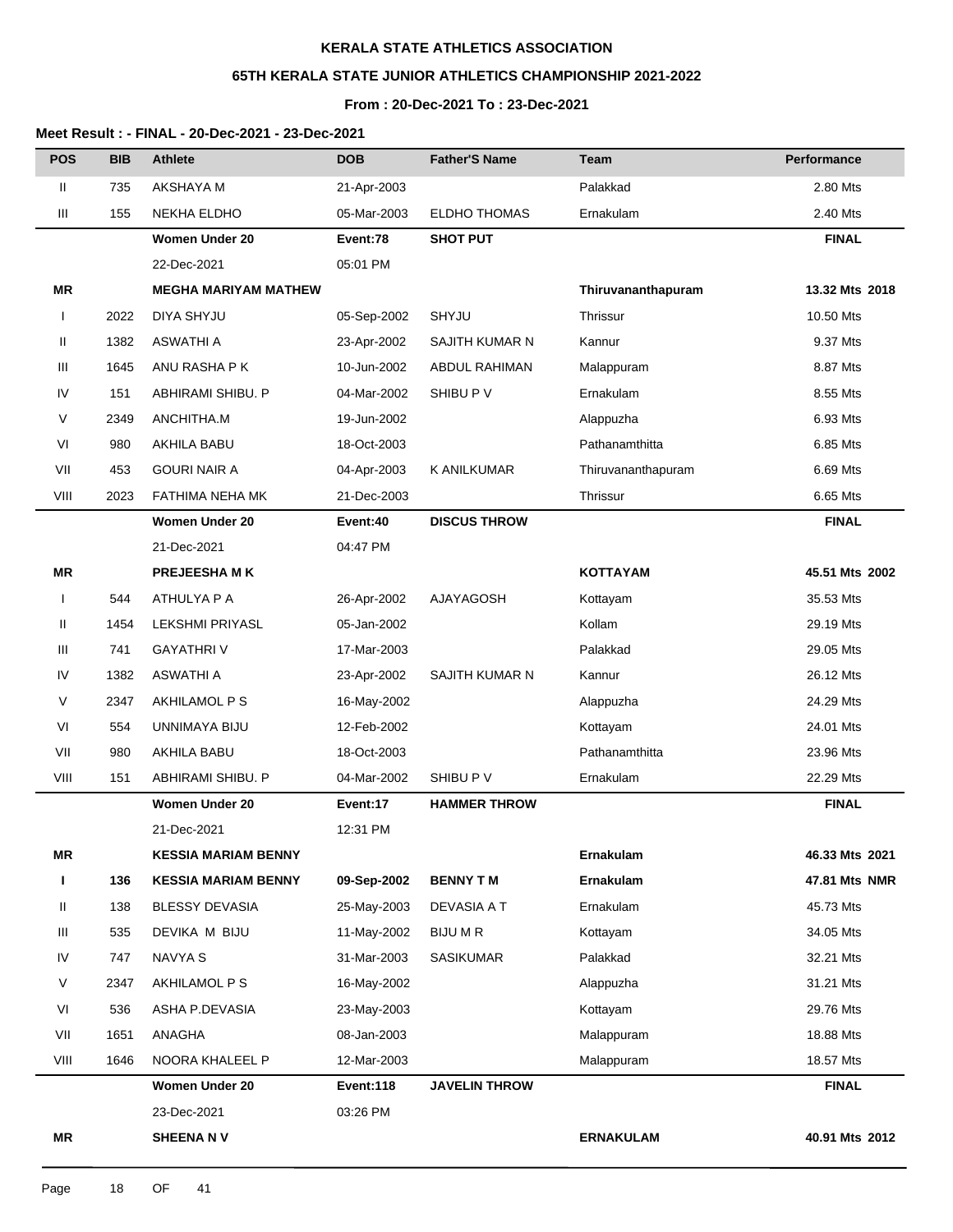# **65TH KERALA STATE JUNIOR ATHLETICS CHAMPIONSHIP 2021-2022**

#### **From : 20-Dec-2021 To : 23-Dec-2021**

| <b>POS</b>   | <b>BIB</b> | <b>Athlete</b>             | <b>DOB</b>  | <b>Father'S Name</b>             | <b>Team</b>     | Performance    |
|--------------|------------|----------------------------|-------------|----------------------------------|-----------------|----------------|
| T            | 156        | ASHIKA P                   | 12-Oct-2002 |                                  | Ernakulam       | 35.45 Mts      |
| Ш            | 146        | ARATHY A NAIR              | 20-Jan-2003 | AJAY KUMAR                       | Ernakulam       | 33.99 Mts      |
| Ш            | 150        | THALEETHA KUMMI SUNIL      | 07-Mar-2002 | SUNIL JOSE                       | Ernakulam       | 33.86 Mts      |
| IV           | 2019       | <b>ANITTA SIBY</b>         | 08-Sep-2002 | <b>SIBY VARKEY</b>               | Thrissur        | 31.09 Mts      |
| V            | 2022       | DIYA SHYJU                 | 05-Sep-2002 | SHYJU                            | Thrissur        | 29.81 Mts      |
| VI           | 1379       | ANJALI K C                 | 19-Aug-2002 | <b>CHANDRAN K</b>                | Kannur          | 25.90 Mts      |
| VII          | 1383       | <b>KRISHNENDHUPP</b>       | 25-Oct-2003 | PAVITHRAN P                      | Kannur          | 23.64 Mts      |
| VIII         | 1643       | DEVIKRISHNAN T M           | 01-Jan-2003 |                                  | Malappuram      | 22.15 Mts      |
|              |            | Women Under 20             | Event:111   | <b>HEPTATHLON</b>                |                 | <b>FINAL</b>   |
|              |            | 23-Dec-2021                | 02:43 PM    |                                  |                 |                |
| <b>MR</b>    |            | <b>APARNA ROY</b>          |             |                                  | Kozhikode       | 4712 Pts 2021  |
| $\mathbf{I}$ | 139        | <b>BETTY BENNY</b>         | 03-Nov-2002 | <b>BENNY JOSEPH</b>              | Ernakulam       | 3803 Pts       |
| Ш            | 520        | CHRISTEENA LUKA            | 10-Mar-2003 | LUCKA.KJ                         | Kottayam        | 2803 Pts       |
| Ш            | 1381       | <b>VISMAYA P</b>           | 18-Feb-2002 | <b>RAMESHAN P</b>                | Kannur          | 2223 Pts       |
|              |            | <b>Women Under 20</b>      | Event:42    | 4X100m RELAY                     |                 | <b>FINAL</b>   |
|              |            | 21-Dec-2021                | 07:59 PM    |                                  |                 |                |
| MR           |            |                            |             |                                  | <b>Thrissur</b> | 47.17 Sec 2021 |
| L            |            | $\mathbf{C}$               |             |                                  | Kottayam        | 51.04 Sec      |
|              | 555        | PARVATHY PRASAD            | 16-Apr-2002 | <b>PRASAD</b><br>CHANDRA.K.MENON |                 |                |
|              | 534        | <b>GRACE MARIYA WILSON</b> | 07-Sep-2002 | <b>WILSON CHACKO</b>             |                 |                |
|              | 545        | ALEENA T SAJI              | 12-Mar-2002 | <b>SAJI MATHEW</b>               |                 |                |
|              | 539        | RESHMI JAYARAJ             | 17-Mar-2003 | JAYARAJAN                        |                 |                |
| Ш            |            | L.                         |             |                                  | <b>Thrissur</b> | 51.06 Sec      |
|              | 2018       | AMEENA SALIM               | 28-Jan-2003 | <b>SALIM</b>                     |                 |                |
|              | 2020       | ANN ROSE TOMY              | 25-Feb-2002 | <b>TOMY VARKEY</b>               |                 |                |
|              | 2025       | JULIE JOHNSON              | 17-Oct-2003 | <b>JOHNSON KURIAN</b>            |                 |                |
|              | 2029       | SANIYA VV                  | 04-Oct-2003 |                                  |                 |                |
| Ш            |            | Α                          |             |                                  | Ernakulam       | 51.40 Sec      |
|              | 139        | <b>BETTY BENNY</b>         | 03-Nov-2002 | <b>BENNY JOSEPH</b>              |                 |                |
|              | 143        | ANJIMA K C                 | 25-May-2003 | RANJITH MK                       |                 |                |
|              | 134        | ABHIRAMI V M               | 27-Mar-2003 | BALAKRISHNAN V M                 |                 |                |
|              | 141        | JYOTHISHA S                | 04-Feb-2003 | <b>JEROM</b>                     |                 |                |
| ${\sf IV}$   |            | N                          |             |                                  | Alappuzha       | 52.94 Sec      |
|              | 2348       | <b>SREELEKSHMIR</b>        | 02-Jul-2002 | RAJEEVAN D                       |                 |                |
|              | 2342       | <b>SRUTHIMOL S</b>         | 18-Feb-2003 | SABUKUMAR                        |                 |                |
|              | 2343       | LAVANYA R                  | 26-Feb-2003 | VISWANATHAN                      |                 |                |
|              | 2350       | ADITHYA P S                | 10-Mar-2003 |                                  |                 |                |
|              |            | <b>Women Under 20</b>      | Event:121   | 4X400m RELAY                     |                 | <b>FINAL</b>   |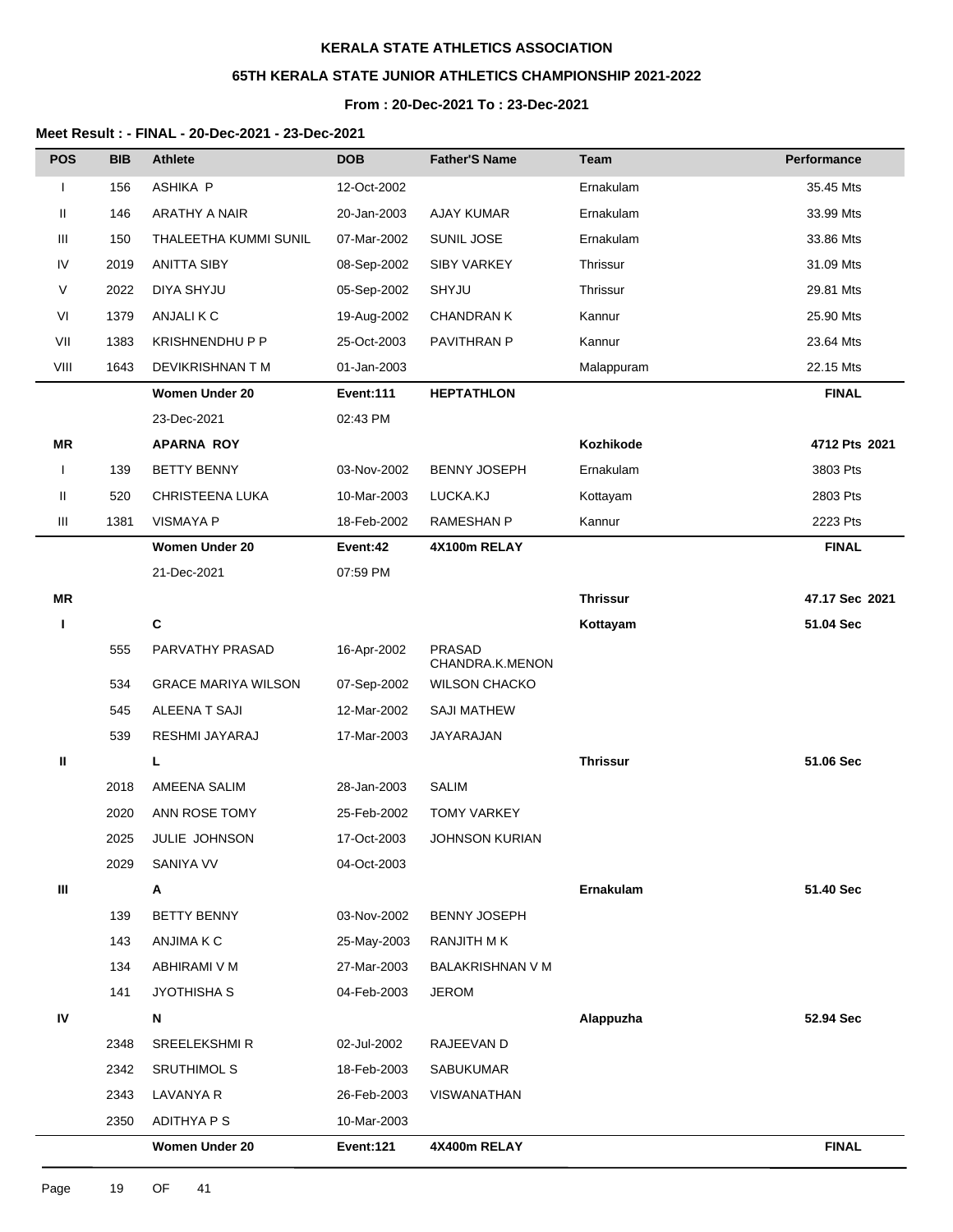# **65TH KERALA STATE JUNIOR ATHLETICS CHAMPIONSHIP 2021-2022**

### **From : 20-Dec-2021 To : 23-Dec-2021**

| <b>POS</b>   | <b>BIB</b> | <b>Athlete</b>        | <b>DOB</b>  | <b>Father'S Name</b>   | <b>Team</b>      | <b>Performance</b>    |
|--------------|------------|-----------------------|-------------|------------------------|------------------|-----------------------|
|              |            | 23-Dec-2021           | 03:42 PM    |                        |                  |                       |
| <b>MR</b>    |            |                       |             |                        | <b>KANNUR</b>    | 3 Min: 48.88 Sec 2008 |
| п            |            | C                     |             |                        | Kottayam         | 4 Min: 12.15 Sec      |
|              | 543        | JOSNA JOSEPH          | 14-Jan-2003 | <b>JOSEPH VARGHESE</b> |                  |                       |
|              | 542        | JISHA V.D             | 13-Aug-2002 |                        |                  |                       |
|              | 553        | <b>AMALA JOHN</b>     | 14-Dec-2002 | <b>JOHN M S</b>        |                  |                       |
|              | 552        | <b>TREESA MATHEW</b>  | 03-Jul-2002 | MATHEW KV              |                  |                       |
| Ш            |            | D                     |             |                        | <b>Palakkad</b>  | 4 Min: 21.14 Sec      |
|              | 743        | <b>KANISHKA S</b>     | 28-Jul-2003 |                        |                  |                       |
|              | 744        | <b>MAHIMA M NAIR</b>  | 15-Sep-2003 | MANIBHUSHANAN NAIR     |                  |                       |
|              | 893        | POURNAMI N            | 26-Mar-2003 | NARAYANAN.A V          |                  |                       |
|              | 745        | <b>NANDANAKS</b>      | 22-Mar-2003 | <b>SREEVALSON K S</b>  |                  |                       |
| Ш            |            | L                     |             |                        | <b>Thrissur</b>  | 4 Min: 38.71 Sec      |
|              | 2017       | AKSHAYA K P           | 11-Sep-2003 | <b>HAREESH KUMAR</b>   |                  |                       |
|              | 2039       | <b>SUPRIYA B</b>      | 13-May-2003 |                        |                  |                       |
|              | 2041       | <b>AKSA BINOY</b>     | 28-Dec-2003 | <b>BINOY MI</b>        |                  |                       |
|              | 2040       | <b>SIYA DAVIS</b>     | 23-Nov-2002 | DAVIS P M              |                  |                       |
| IV           |            | Α                     |             |                        | Ernakulam        | 6 Min                 |
|              |            | <b>Women Under 20</b> | Event:122   | 4x400m MIXED RELAY     |                  | <b>FINAL</b>          |
|              |            | 23-Dec-2021           | 03:42 PM    |                        |                  |                       |
| п            |            | D                     |             |                        | Palakkad         | 3 Min: 36.90 Sec NMR  |
| Ш            |            | Α                     |             |                        | <b>Ernakulam</b> | 3 Min: 37.72 Sec      |
| Ш            |            | С                     |             |                        | Kottayam         | 3 Min: 49.95 Sec      |
| IV           |            | L                     |             |                        | <b>Thrissur</b>  | 3 Min: 53.60 Sec      |
| V            |            | ${\sf N}$             |             |                        | Alappuzha        | 4 Min: 1.46 Sec       |
|              |            | <b>Boys Under 14</b>  | Event:21    | 60m                    |                  | <b>FINAL</b>          |
|              |            | 21-Dec-2021           | 02:38 PM    |                        |                  |                       |
| MR           |            | <b>AYUSH KRISHNA</b>  |             |                        | <b>PALAKKAD</b>  | 7.68 Sec 2021         |
| $\mathsf{L}$ | 2062       | AMAL P                | 07-Feb-2008 |                        | Kozhikode        | 7.42 Sec              |
| Ш            | 1893       | MD ABSAR              | 15-Oct-2008 |                        | Thrissur         | 7.52 Sec              |
| Ш            | 1102       | ADHIL AYOOB T A       | 17-Apr-2008 |                        | Idukki           | 7.56 Sec              |
| IV           | 1658       | SUNEESH P K           | 01-Jun-2008 |                        | Malappuram       | 8.01 Sec              |
| V            | 1896       | SINAN JALEEL          | 30-Jan-2008 |                        | Thrissur         | 8.05 Sec              |
| VI           | 565        | DARON CHRIS DENNIS    | 29-Sep-2008 | <b>DENNIS JACOB</b>    | Kottayam         | 8.09 Sec              |
| VII          | 1662       | AYOOB KHAN            | 04-Jan-2008 |                        | Malappuram       | 8.13 Sec              |
| VIII         | 280        | <b>ANZEN SAJI</b>     | 03-Jul-2008 | SAJI THOMAS            | Ernakulam        | 8.33 Sec              |
|              |            | <b>Boys Under 14</b>  | Event:35    | 600m                   |                  | <b>FINAL</b>          |
|              |            | 21-Dec-2021           | 04:19 PM    |                        |                  |                       |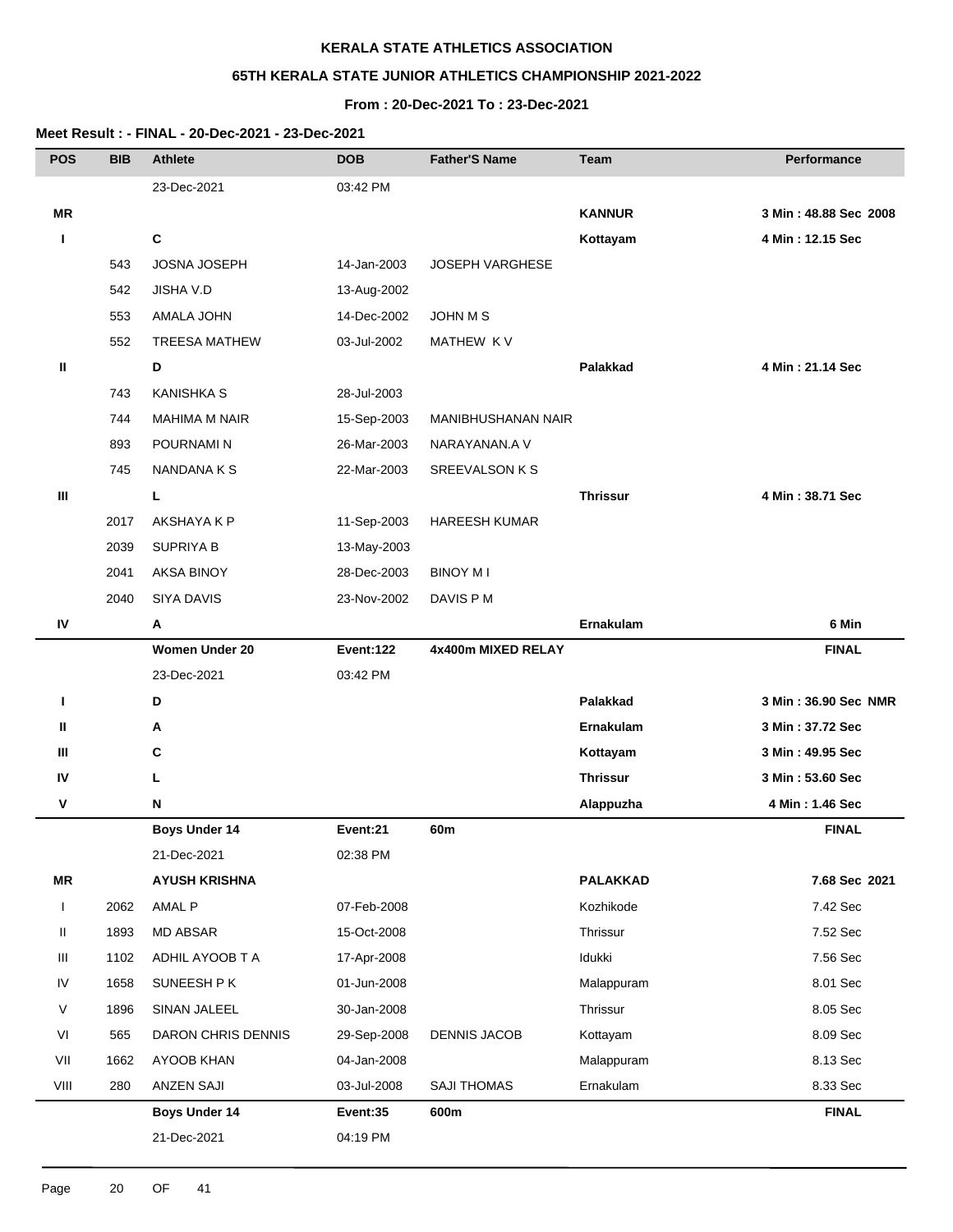# **65TH KERALA STATE JUNIOR ATHLETICS CHAMPIONSHIP 2021-2022**

### **From : 20-Dec-2021 To : 23-Dec-2021**

| <b>POS</b>   | <b>BIB</b> | <b>Athlete</b>                      | <b>DOB</b>  | <b>Father'S Name</b>  | Team               | Performance           |
|--------------|------------|-------------------------------------|-------------|-----------------------|--------------------|-----------------------|
| <b>MR</b>    |            | <b>ANILASH BALAN</b>                |             |                       | <b>ERNAKULAM</b>   | 1 Min: 28.38 Sec 2010 |
| $\mathbf{I}$ | 759        | <b>AMRUTH M</b>                     | 19-Jan-2008 |                       | Palakkad           | 1 Min: 34.10 Sec      |
| Ш            | 1109       | <b>MELBIN BENNY</b>                 | 06-Jul-2008 |                       | Idukki             | 1 Min: 37.01 Sec      |
| Ш            | 1103       | <b>MELBIN C SEBASTIAN</b>           | 24-Apr-2008 |                       | Idukki             | 1 Min: 37.13 Sec      |
| IV           | 2063       | AKSHAY PRAKASH                      | 04-Feb-2008 |                       | Kozhikode          | 1 Min: 42.22 Sec      |
| $\vee$       | 567        | <b>EMMANUEL THOMAS</b>              | 25-Jan-2008 | <b>THOMAS</b>         | Kottayam           | 1 Min: 43.55 Sec      |
| VI           | 308        | ALAN JOSE J                         | 04-Jan-2008 |                       | Thiruvananthapuram | 1 Min: 46.10 Sec      |
| VII          | 2241       | <b>IMMANUEL XAVIER</b>              | 21-Mar-2008 |                       | Alappuzha          | 1 Min: 53.08 Sec      |
|              |            | <b>Boys Under 14</b>                | Event:11    | <b>LONG JUMP</b>      |                    | <b>FINAL</b>          |
|              |            | 21-Dec-2021                         | 09:18 AM    |                       |                    |                       |
| <b>MR</b>    |            | <b>MEGHADRI ROY</b>                 |             |                       | Thiruvananthapuram | 6.47 Mts 2017         |
| $\mathbf{I}$ | 1102       | ADHIL AYOOB T A                     | 17-Apr-2008 |                       | Idukki             | 5.70 Mts              |
| Ш            | 768        | MOIRANGTHEM DARSHAN<br><b>SINGH</b> | 31-Mar-2008 |                       | Palakkad           | 5.58 Mts              |
| Ш            | 2236       | DEYON FREDY ANTONY                  | 22-Jun-2008 |                       | Alappuzha          | 5.34 Mts              |
| IV           | 2233       | <b>ABHINAV SREERAM</b>              | 13-Aug-2008 |                       | Alappuzha          | 5.28 Mts              |
| $\vee$       | 761        | ANTO LIBIN J                        | 15-Jun-2008 |                       | Palakkad           | 5.21 Mts              |
| VI           | 1655       | MUHAMMED SUFIYAN K                  | 02-Sep-2008 |                       | Malappuram         | 5.20 Mts              |
| VII          | 2064       | RONALD T ROY                        | 02-Mar-2008 |                       | Kozhikode          | 5.10 Mts              |
| VIII         | 2406       | <b>FELIX GEORGE</b>                 | 08-Oct-2008 | SHAIJI M C            | Kannur             | 4.86 Mts              |
|              |            | <b>Boys Under 14</b>                | Event:77    | <b>HIGH JUMP</b>      |                    | <b>FINAL</b>          |
|              |            | 22-Dec-2021                         | 05:01 PM    |                       |                    |                       |
| ΜR           |            | <b>BHARATH RAJ B</b>                |             |                       | Pathanamthitta     | 1.76 Mts 2017         |
| $\mathbf{I}$ | 2057       | <b>DEVAK BHUSHAN</b>                | 09-Jun-2008 |                       | Kozhikode          | 1.51 Mts              |
| Ш            | 282        | NAETHAN VERGHESE JOHN               | 07-Aug-2009 | <b>VERGHESE JOHN</b>  | Ernakulam          | 1.48 Mts              |
| Ш            | 1895       | RIZWAN ABDUL RASAK                  | 14-Jul-2008 |                       | Thrissur           | 1.45 Mts              |
| IV           | 2239       | MATHEW A SABU                       | 12-Jan-2008 |                       | Alappuzha          | 1.40 Mts              |
| V            | 1104       | <b>KEDHARNADH K S</b>               | 28-Jul-2009 |                       | ldukki             | 1.40 Mts              |
| VI           | 564        | ABHINAV JOSHY                       | 08-Feb-2008 | <b>JOSHY K R</b>      | Kottayam           | 1.40 Mts              |
| VII          | 562        | SABIN GEORGE                        | 21-Mar-2008 | <b>SHAIJU GEORGE</b>  | Kottayam           | 1.35 Mts              |
| VII          | 1464       | <b>LINU LEONS</b>                   | 13-Apr-2008 |                       | Kollam             | 1.35 Mts              |
|              |            | Boys Under 14                       | Event:55    | <b>SHOT PUT</b>       |                    | <b>FINAL</b>          |
|              |            | 22-Dec-2021                         | 10:49 AM    |                       |                    |                       |
| ΜR           |            | <b>MOHAMMED NISHAM K K</b>          |             |                       | <b>MALAPPURAM</b>  | 11.36 Mts 2021        |
| L            | 2232       | <b>SACHU MARTIN</b>                 | 09-Sep-2008 |                       | Alappuzha          | <b>13.26 Mts NMR</b>  |
| Ш            | 286        | <b>S SUNDAR RAJ</b>                 | 04-Jul-2008 | <b>S SRINIVASAN</b>   | Ernakulam          | 11.75 Mts BMR         |
| Ш            | 1170       | <b>THEJAS CHANDRAN</b>              | 27-Sep-2008 |                       | Wayanad            | 11.55 Mts BMR         |
| IV           | 1892       | <b>MERSHAL MEJO</b>                 | 13-Apr-2008 |                       | <b>Thrissur</b>    | 11.54 Mts BMR         |
| $\vee$       | 285        | JEEVAN SHAJU                        | 27-Jan-2009 | <b>SHAJU VARGHESE</b> | Ernakulam          | 11.19 Mts             |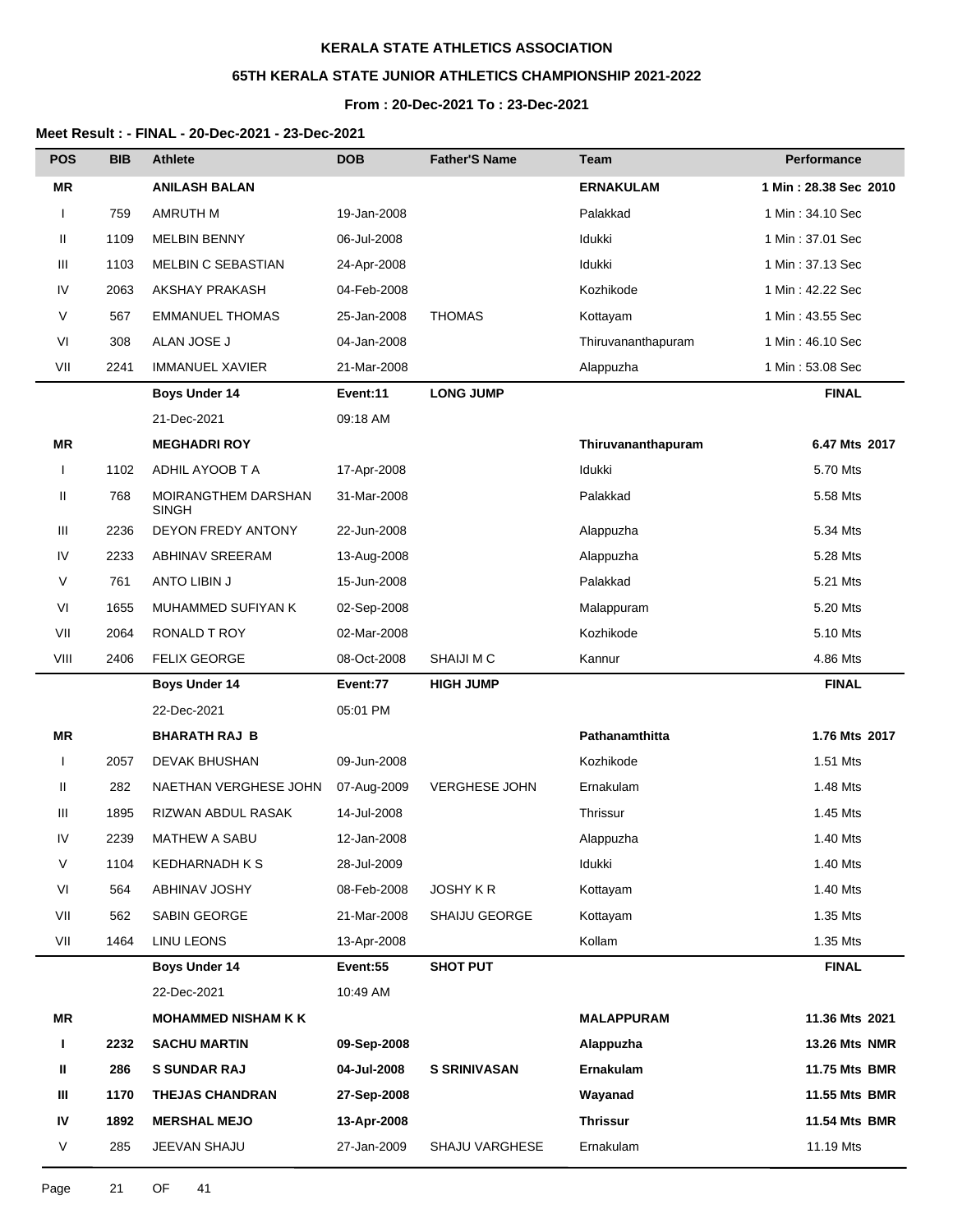# **65TH KERALA STATE JUNIOR ATHLETICS CHAMPIONSHIP 2021-2022**

# **From : 20-Dec-2021 To : 23-Dec-2021**

| <b>POS</b>   | <b>BIB</b> | <b>Athlete</b>                            | <b>DOB</b>  | <b>Father'S Name</b> | Team             | Performance    |
|--------------|------------|-------------------------------------------|-------------|----------------------|------------------|----------------|
| VI           | 1665       | AKSHAY.A                                  | 08-Apr-2008 |                      | Malappuram       | 11.16 Mts      |
| VII          | 2234       | JAVAD J M                                 | 19-Jul-2008 |                      | Alappuzha        | 11.02 Mts      |
| VIII         | 758        | AKASH P P                                 | 11-Jul-2008 |                      | Palakkad         | 10.67 Mts      |
|              |            | <b>Boys Under 14</b>                      | Event:112   | <b>TRIATHLON</b>     |                  | <b>FINAL</b>   |
|              |            | 23-Dec-2021                               | 02:43 PM    |                      |                  |                |
| MR           |            | <b>MOHAMAD WASHWF ALI</b>                 |             |                      | <b>KOZHIKODE</b> | 2279 Pts 2009  |
| $\mathbf{I}$ | 2062       | <b>AMAL P</b>                             | 07-Feb-2008 |                      | Kozhikode        | 1682 Pts       |
| Ш            | 1658       | SUNEESH P K                               | 01-Jun-2008 |                      | Malappuram       | 1420 Pts       |
| Ш            | 761        | ANTO LIBIN J                              | 15-Jun-2008 |                      | Palakkad         | 1343 Pts       |
| ${\sf IV}$   | 1890       | <b>EMMANUEL GEORGE</b><br><b>SANTHOSH</b> | 03-Jul-2008 |                      | Thrissur         | 1266 Pts       |
| V            | 1851       | ASHISH S PODUVAL                          | 22-Apr-2008 |                      | Kasargod         | 1150 Pts       |
| VI           | 2057       | <b>DEVAK BHUSHAN</b>                      | 09-Jun-2008 |                      | Kozhikode        | 1143 Pts       |
| VII          | 2064       | <b>RONALD T ROY</b>                       | 02-Mar-2008 |                      | Kozhikode        | 1141 Pts       |
| VIII         | 565        | <b>DARON CHRIS DENNIS</b>                 | 29-Sep-2008 | <b>DENNIS JACOB</b>  | Kottayam         | 1141 Pts       |
|              |            | <b>Boys Under 14</b>                      | Event:65    | <b>BALL THROW</b>    |                  | <b>FINAL</b>   |
|              |            | 22-Dec-2021                               | 02:58 PM    |                      |                  |                |
| <b>MR</b>    |            | <b>VISHNUPK</b>                           |             |                      | <b>WAYANAD</b>   | 66.65 Mts 2021 |
| п            | 1170       | <b>THEJAS CHANDRAN</b>                    | 27-Sep-2008 |                      | Wayanad          | 67.04 Mts NMR  |
| Ш            | 758        | AKASH P P                                 | 11-Jul-2008 |                      | Palakkad         | 63.84 Mts      |
| Ш            | 1469       | VISHNU A B                                | 24-Nov-2008 |                      | Kollam           | 63.37 Mts      |
| IV           | 2066       | ASWINDH KRISHNA E P                       | 17-Feb-2008 |                      | Kozhikode        | 59.85 Mts      |
| V            | 766        | <b>JITHIN P S</b>                         | 22-Feb-2008 |                      | Palakkad         | 59.11 Mts      |
| VI           | 1100       | <b>ALAN MATHEW</b>                        | 14-Feb-2008 |                      | Idukki           | 57.93 Mts      |
| VII          | 1661       | RIDHUL KRISHNAN P                         | 12-Jan-2008 |                      | Malappuram       | 56.30 Mts      |
| VIII         | 1172       | <b>ATHUL SAJI</b>                         | 28-Aug-2008 |                      | Wayanad          | 54.52 Mts      |
|              |            | <b>Boys Under 16</b>                      | Event:23    | 100m                 |                  | <b>FINAL</b>   |
|              |            | 21-Dec-2021                               | 02:49 PM    |                      |                  |                |
| <b>MR</b>    |            | <b>VINEETH V S</b>                        |             |                      | <b>KOLLAM</b>    | 11.00 Sec 2005 |
|              | 1913       | <b>VIJAY KRISHNA</b>                      | 02-Feb-2006 | SURESH T P           | Thrissur         | 11.55 Sec      |
| Ш            | 1676       | <b>ALAN MATHEW</b>                        | 02-Mar-2006 |                      | Malappuram       | 11.60 Sec      |
| Ш            | 1902       | <b>BOBO SARIF</b>                         | 15-Feb-2006 | MD:AZAD              | Thrissur         | 11.62 Sec      |
| ${\sf IV}$   | 785        | <b>AAYUSH R</b>                           | 07-Apr-2006 |                      | Palakkad         | 11.66 Sec      |
| V            | 2078       | AGHOSH T                                  | 13-Feb-2006 | <b>BIJU PRASAD T</b> | Kozhikode        | 11.77 Sec      |
| VI           | 788        | AYUSH KRISHNA                             | 28-May-2006 |                      | Palakkad         | 11.78 Sec      |
| VII          | 776        | <b>ADHARSH K B</b>                        | 17-Jan-2006 |                      | Palakkad         | 11.98 Sec      |
| VIII         | 1681       | MOHAMMED SANIR U                          | 30-Apr-2007 |                      | Malappuram       | 12.11 Sec      |
|              |            | <b>Boys Under 16</b>                      | Event:75    | 300m                 |                  | <b>FINAL</b>   |
|              |            | 22-Dec-2021                               | 04:49 PM    |                      |                  |                |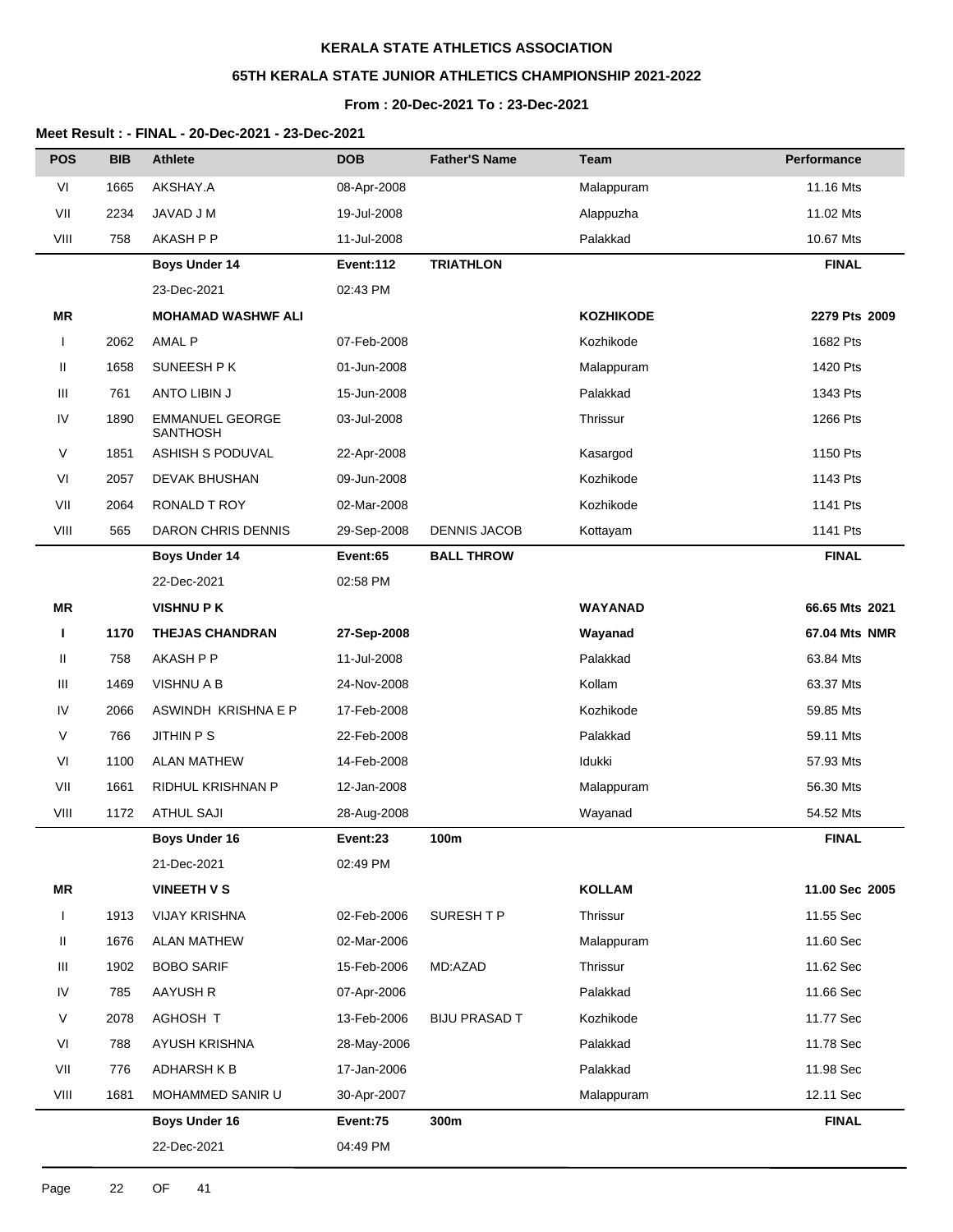# **65TH KERALA STATE JUNIOR ATHLETICS CHAMPIONSHIP 2021-2022**

#### **From : 20-Dec-2021 To : 23-Dec-2021**

| <b>POS</b>   | <b>BIB</b> | <b>Athlete</b>            | <b>DOB</b>  | <b>Father'S Name</b>  | Team               | Performance            |
|--------------|------------|---------------------------|-------------|-----------------------|--------------------|------------------------|
| ΜR           |            | <b>ABIRAM P</b>           |             |                       | <b>KSAA</b>        | 37.81 Sec 2020         |
| Т.           | 2078       | <b>AGHOSH T</b>           | 13-Feb-2006 | <b>BIJU PRASAD T</b>  | Kozhikode          | 37.31 Sec NMR          |
| Ш            | 1676       | <b>ALAN MATHEW</b>        | 02-Mar-2006 |                       | Malappuram         | 37.76 Sec BMR          |
| Ш            | 321        | <b>ASHWIN V GEORGE</b>    | 03-Feb-2006 | <b>VIVEK. GEORGE</b>  | Thiruvananthapuram | 38.48 Sec              |
| IV           | 804        | SURYADEV S                | 09-Aug-2006 |                       | Palakkad           | 38.61 Sec              |
| V            | 1898       | AMMAL MANGALAM            | 02-Feb-2006 |                       | Thrissur           | 38.91 Sec              |
| VI           | 224        | JEEVAN JOSHY              | 21-Jan-2006 | <b>JOSHY THOMAS</b>   | Ernakulam          | 39.13 Sec              |
| VII          | 1902       | <b>BOBO SARIF</b>         | 15-Feb-2006 | MD:AZAD               | Thrissur           | 39.44 Sec              |
| VIII         | 573        | <b>JOEL MATHEW</b>        | 08-Jun-2006 | <b>JOSHY EMMANUEL</b> | Kottayam           | 39.84 Sec              |
|              |            | <b>Boys Under 16</b>      | Event:32    | 800m                  |                    | <b>FINAL</b>           |
|              |            | 21-Dec-2021               | 03:46 PM    |                       |                    |                        |
| ΜR           |            | <b>AJAY K VISWANATH</b>   |             |                       | Palakkad           | 1 Min: 57.27 Sec 2018  |
| $\mathbf{I}$ | 571        | MUHAMMED SWALIH           | 01-Apr-2007 | <b>SULAIMAN</b>       | Kottayam           | 2 Min: 7.97 Sec        |
| Ш            | 225        | AROMAL P R                | 15-Feb-2006 | RAJAN P.A             | Ernakulam          | 2 Min: 8.16 Sec        |
| Ш            | 793        | MOIRANGTHEM SANAJAOBA     | 02-Mar-2006 |                       | Palakkad           | 2 Min : 8.22 Sec       |
| IV           | 779        | AJIL S                    | 18-Aug-2006 |                       | Palakkad           | 2 Min : 8.40 Sec       |
| V            | 2084       | ABHINAV MANOHARAN         | 19-May-2007 |                       | Kozhikode          | 2 Min: 10.56 Sec       |
| VI           | 575        | <b>BEN MARTIN</b>         | 04-Nov-2006 | MARTIN T.M            | Kottayam           | 2 Min: 10.95 Sec       |
| VII          | 2271       | G. KRISHNANAND            | 24-Nov-2006 |                       | Alappuzha          | 2 Min: 11.09 Sec       |
| VIII         | 1273       | ANIKETH M                 | 14-Oct-2006 |                       | Kannur             | 2 Min: 24.85 Sec       |
|              |            | <b>Boys Under 16</b>      | Event:51    | 5000m RACE WALKING    |                    | <b>FINAL</b>           |
|              |            | 22-Dec-2021               | 09:34 AM    |                       |                    |                        |
| ΜR           |            | <b>NISANTH DK</b>         |             |                       | Palakkad           | 23 Min: 35.80 Sec 2016 |
| $\mathbf{I}$ | 1684       | JITHIN RAJ K K            | 21-Jan-2006 |                       | Malappuram         | 27 Min: 3.82 Sec       |
| Ш            | 775        | <b>ABHISHEK CS</b>        | 10-Oct-2007 |                       | Palakkad           | 27 Min: 4.03 Sec       |
| Ш            | 794        | MUHAMMEED SAJAD K S       | 13-Oct-2006 |                       | Palakkad           | 27 Min: 50.23 Sec      |
| IV           | 778        | <b>ADITHYAN R</b>         | 28-Mar-2007 |                       | Palakkad           | 27 Min: 52.94 Sec      |
| V            | 569        | NIRANJAN M.J              | 26-Nov-2006 | JAYAN                 | Kottayam           | 30 Min: 3.28 Sec       |
| V            | 2077       | JEEVAN K J                | 12-Oct-2006 |                       | Kozhikode          | 30 Min: 3.28 Sec       |
| VII          | 2085       | <b>GOKUL A</b>            | 22-Jun-2006 |                       | Kozhikode          | 30 Min: 54.67 Sec      |
| VIII         | 248        | ADON JOSE                 | 26-Mar-2006 | <b>JOSE JOHN</b>      | Ernakulam          | 32 Min: 19.56 Sec      |
|              |            | <b>Boys Under 16</b>      | Event:56    | <b>LONG JUMP</b>      |                    | <b>FINAL</b>           |
|              |            | 22-Dec-2021               | 10:49 AM    |                       |                    |                        |
| ΜR           |            | <b>ADITYA KUMAR SINGH</b> |             |                       | Thiruvananthapuram | 6.93 Mts 2018          |
| $\mathbf{I}$ | 1278       | <b>ALBIN ANTONY</b>       | 07-Sep-2006 |                       | Kannur             | 6.31 Mts               |
| Ш            | 780        | AKHIL V R                 | 24-Jun-2006 |                       | Palakkad           | 6.15 Mts               |
| Ш            | 1478       | MUHAMMED ARSHAD           | 23-Jan-2006 |                       | Kollam             | 6.01 Mts               |
| IV           | 2087       | ANJAL DEEP T              | 07-May-2006 | RANDEEP. T            | Kozhikode          | 5.85 Mts               |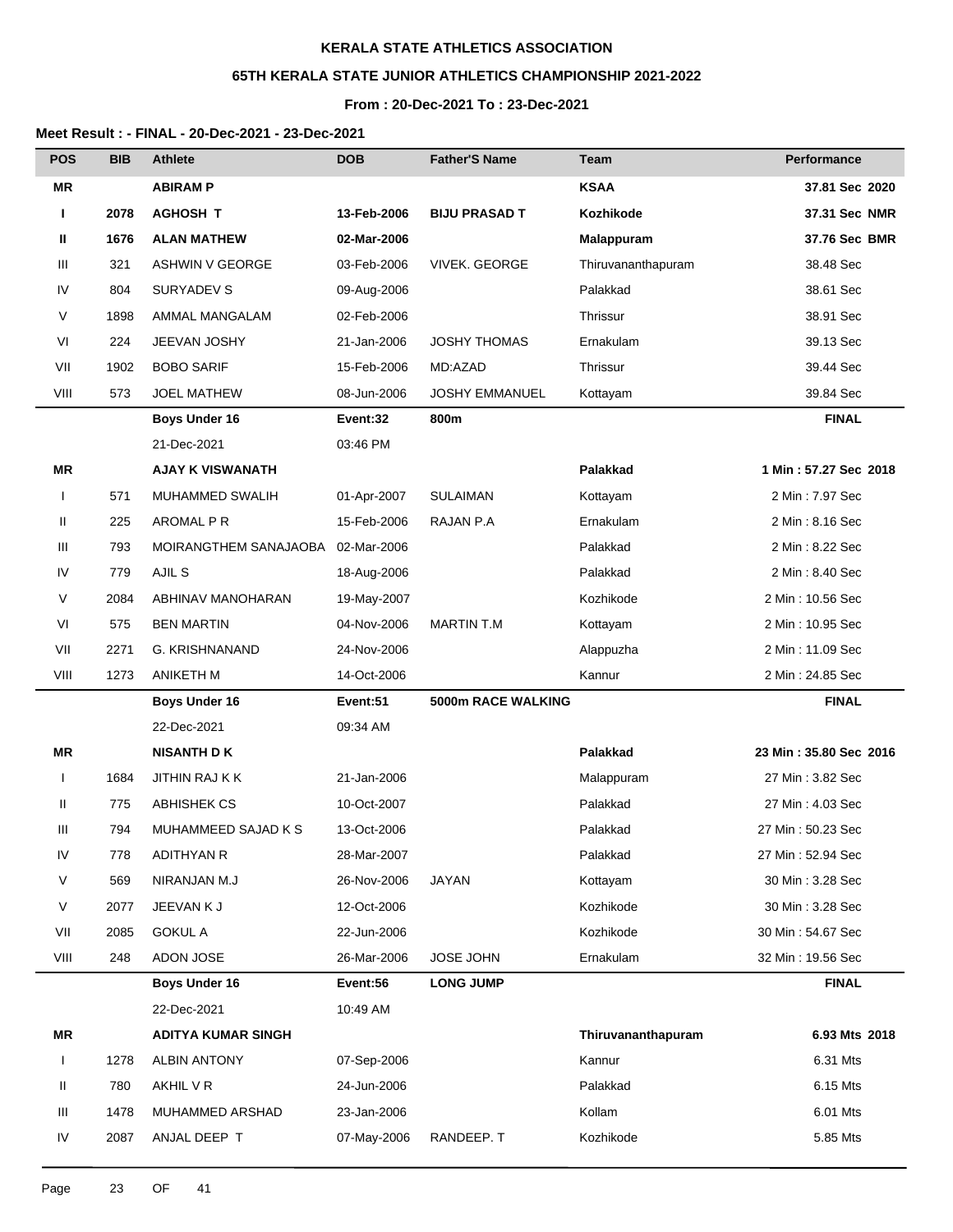# **65TH KERALA STATE JUNIOR ATHLETICS CHAMPIONSHIP 2021-2022**

# **From : 20-Dec-2021 To : 23-Dec-2021**

| <b>POS</b>   | <b>BIB</b> | <b>Athlete</b>       | <b>DOB</b>       | <b>Father'S Name</b> | <b>Team</b>                   | Performance    |
|--------------|------------|----------------------|------------------|----------------------|-------------------------------|----------------|
| $\vee$       | 2089       | AMRUTHESH MURALI     | 18-Apr-2006      |                      | Kozhikode                     | 5.84 Mts       |
| VI           | 1907       | MEHADIYAS JAZIM      | 01-Jul-2006      |                      | Thrissur                      | 5.76 Mts       |
| VII          | 1177       | VIMAL A. B           | 05-Dec-2006      | <b>BALAN</b>         | Wayanad                       | 5.72 Mts       |
| VIII         | 2420       | ALEN JOHNSON         | 30-Jun-2006      |                      | Kasargod                      | 5.71 Mts       |
|              |            | <b>Boys Under 16</b> | <b>Event:102</b> | <b>HIGH JUMP</b>     |                               | <b>FINAL</b>   |
|              |            | 23-Dec-2021          | 01:43 PM         |                      |                               |                |
| MR           |            | ANANDHU.K.S          |                  |                      | <b>Thrissur</b>               | 2.05 Mts 2015  |
| $\mathbf{I}$ | 790        | <b>BINOY B</b>       | 25-Mar-2007      |                      | Palakkad                      | 1.78 Mts       |
| Ш            | 239        | ANADHAKRISHNAN       | 23-Jun-2006      | SABU.V               | Ernakulam                     | 1.75 Mts       |
| Ш            | 2274       | ASWIN KRISHNA R      | 28-Jan-2006      | RADHAKRISHAN T G     | Alappuzha                     | 1.75 Mts       |
| IV           | 1913       | <b>VIJAY KRISHNA</b> | 02-Feb-2006      | SURESH T P           | Thrissur                      | 1.70 Mts       |
| $\vee$       | 1481       | ALON SHIJU MATHEW    | 15-Nov-2006      |                      | Kollam                        | 1.70 Mts       |
| VI           | 1274       | ATHUL PRAKASH V      | 27-Apr-2006      |                      | Kannur                        | 1.70 Mts       |
| VII          | 2092       | MAHIR KUZHIMPATTIL   | 16-Jun-2006      |                      | Kozhikode                     | 1.65 Mts       |
| VII          | 2093       | ANIRUDH SATHEESH A   | 28-Apr-2006      |                      | Kozhikode                     | 1.65 Mts       |
|              |            | <b>Boys Under 16</b> | Event:119        | <b>SHOT PUT</b>      |                               | <b>FINAL</b>   |
|              |            | 23-Dec-2021          | 03:32 PM         |                      |                               |                |
| <b>MR</b>    |            | <b>ALPHIN V P</b>    |                  |                      | <b>THIRUVANANTHAPUR</b><br>ΑM | 14.54 Mts 2008 |
| т            | 1867       | <b>SERVAN KC</b>     | 13-Oct-2006      |                      | Kasargod                      | 17.65 Mts NMR  |
| Ш            | 1672       | <b>AJITH K</b>       | 07-Mar-2006      |                      | Malappuram                    | 13.33 Mts      |
| Ш            | 1483       | <b>KARTHIKEYAN R</b> | 28-Nov-2006      |                      | Kollam                        | 12.78 Mts      |
| IV           | 325        | <b>HARIGOVIND</b>    | 02-Mar-2006      | SANTHOSH M P         | Thiruvananthapuram            | 12.56 Mts      |
| $\vee$       | 1882       | ADIT P P             | 26-Apr-2006      |                      | Kasargod                      | 12.51 Mts      |
| VI           | 1901       | ATEENDRADAS E M      | 17-Apr-2006      |                      | Thrissur                      | 12.01 Mts      |
| VII          | 1083       | JOHN STEPHAN         | 26-Nov-2006      | STEPHEN M THOMAS     | Idukki                        | 11.79 Mts      |
| VIII         | 1897       | AARAV PRABHU A B     | 16-Jul-2006      |                      | Thrissur                      | 11.48 Mts      |
|              |            | <b>Boys Under 16</b> | Event:100        | <b>DISCUS THROW</b>  |                               | <b>FINAL</b>   |
|              |            | 23-Dec-2021          | 12:23 PM         |                      |                               |                |
| MR           |            | <b>SERVANKC</b>      |                  |                      | <b>KASARGODE</b>              | 51.07 Mts 2020 |
| L            | 1867       | <b>SERVAN KC</b>     | 13-Oct-2006      |                      | Kasargod                      | 59.25 Mts NMR  |
| Ш            | 1083       | JOHN STEPHAN         | 26-Nov-2006      | STEPHEN M THOMAS     | Idukki                        | 35.35 Mts      |
| Ш            | 1672       | AJITH K              | 07-Mar-2006      |                      | Malappuram                    | 35.26 Mts      |
| IV           | 796        | MUHAMMED NIHAL       | 30-Oct-2006      |                      | Palakkad                      | 33.62 Mts      |
| V            | 1690       | ADARSH T             | 23-Jan-2007      |                      | Malappuram                    | 33.42 Mts      |
| VI           | 1266       | ANUGRAH T P          | 22-Feb-2006      |                      | Kannur                        | 31.88 Mts      |
| VII          | 1897       | AARAV PRABHU A B     | 16-Jul-2006      |                      | Thrissur                      | 31.55 Mts      |
| VIII         | 327        | <b>BIMAL B B</b>     | 02-Jan-2006      | <b>BIJUKUMAR S S</b> | Thiruvananthapuram            | 31.05 Mts      |
|              |            | Boys Under 16        | Event:3          | <b>HAMMER THROW</b>  |                               | <b>FINAL</b>   |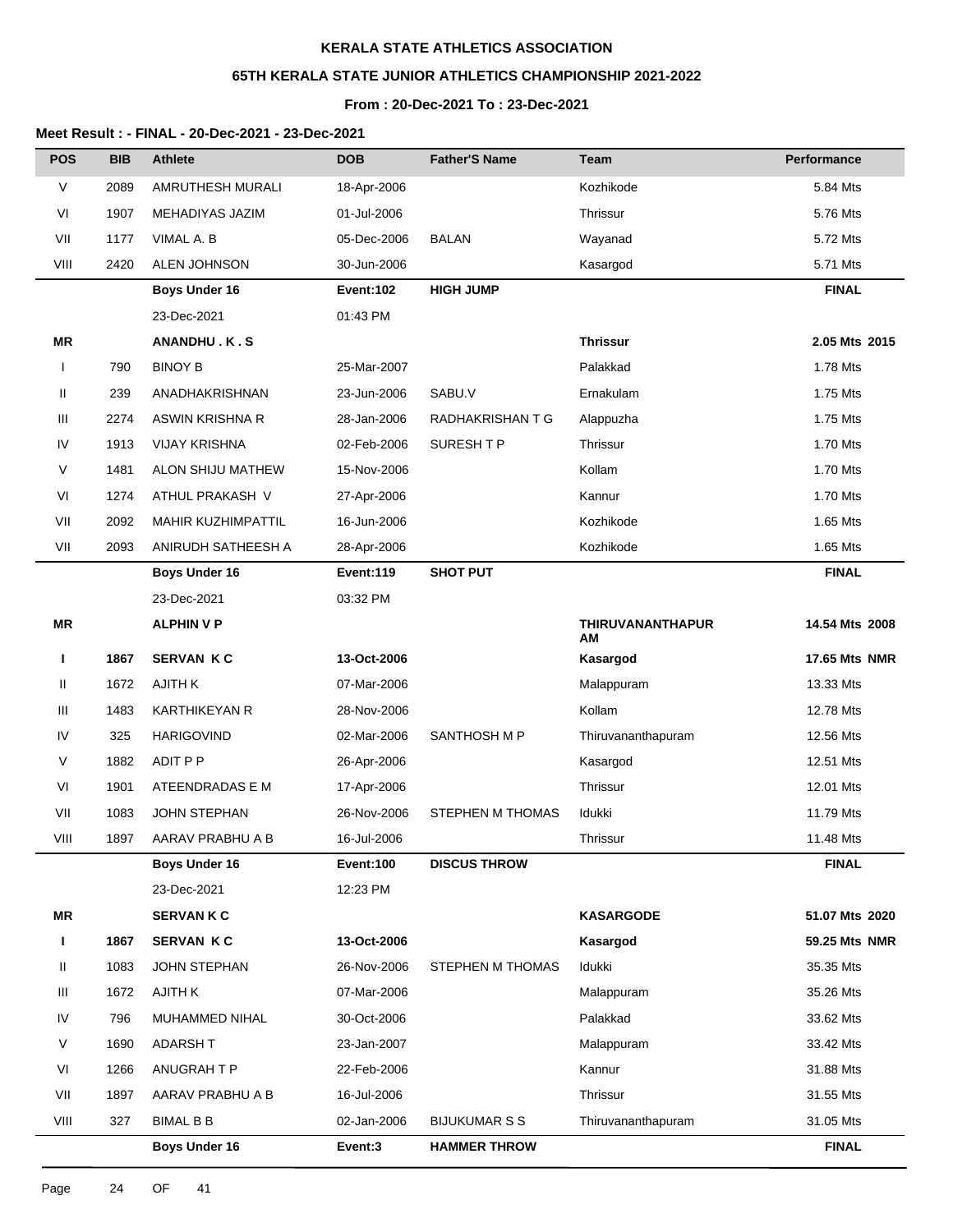# **65TH KERALA STATE JUNIOR ATHLETICS CHAMPIONSHIP 2021-2022**

### **From : 20-Dec-2021 To : 23-Dec-2021**

| <b>POS</b>   | <b>BIB</b> | <b>Athlete</b>       | <b>DOB</b>  | <b>Father'S Name</b> | <b>Team</b>                   | Performance          |
|--------------|------------|----------------------|-------------|----------------------|-------------------------------|----------------------|
|              |            | 20-Dec-2021          | 03:41 PM    |                      |                               |                      |
| <b>MR</b>    |            | <b>SREEVISWA M</b>   |             |                      | Palakkad                      | 50.80 Mts 2016       |
| I            | 796        | MUHAMMED NIHAL       | 30-Oct-2006 |                      | Palakkad                      | 50.69 Mts            |
| Ш            | 1692       | ASWIN C              | 13-Feb-2006 |                      | Malappuram                    | 47.62 Mts            |
| Ш            | 2268       | <b>SHAIN THOMAS</b>  | 11-Oct-2007 |                      | Alappuzha                     | 33.98 Mts            |
| IV           | 1909       | MUHAMMED YASIR T A   | 29-May-2006 |                      | Thrissur                      | 29.21 Mts            |
| V            | 792        | <b>KIRAN K</b>       | 23-Sep-2006 |                      | Palakkad                      | 29.14 Mts            |
| VI           | 235        | <b>JONES DOMINIC</b> | 08-Apr-2007 | ALEX PHILIP          | Ernakulam                     | 28.24 Mts            |
| VII          | 338        | ANANDU SHAJI         | 28-Feb-2006 |                      | Thiruvananthapuram            | 26.65 Mts            |
| VIII         | 955        | DEVADATHAN A         | 24-Mar-2006 |                      | Pathanamthitta                | 25.41 Mts            |
|              |            | <b>Boys Under 16</b> | Event:96    | <b>JAVELIN THROW</b> |                               | <b>FINAL</b>         |
|              |            | 23-Dec-2021          | 11:05 AM    |                      |                               |                      |
| <b>MR</b>    |            | <b>TONY MATHEW K</b> |             |                      | <b>THIRUVANANTHAPUR</b><br>АM | 55.72 Mts 2009       |
| $\mathbf{I}$ | 1692       | ASWIN C              | 13-Feb-2006 |                      | Malappuram                    | 42.63 Mts            |
| Ш            | 2270       | AKHIL. R             | 10-Jun-2006 |                      | Alappuzha                     | 41.89 Mts            |
| Ш            | 1669       | MOHAMMED REDIN AV    | 07-Jul-2006 |                      | Malappuram                    | 37.12 Mts            |
| ${\sf IV}$   | 1686       | MUHAMMED SAHEER T    | 24-Apr-2007 |                      | Malappuram                    | 36.06 Mts            |
| V            | 806        | VISHNU V K           | 27-Sep-2006 |                      | Palakkad                      | 35.61 Mts            |
| VI           | 586        | <b>ASWIN SAJI</b>    | 28-Mar-2006 | <b>SAJIMON T.V</b>   | Kottayam                      | 35.59 Mts            |
| VII          | 1882       | ADIT P P             | 26-Apr-2006 |                      | Kasargod                      | 33.26 Mts            |
| VIII         | 1906       | M D ZAHIR KHAN       | 04-Mar-2006 |                      | Thrissur                      | 31.40 Mts            |
|              |            | <b>Boys Under 16</b> | Event:83    | <b>MEDLEY RELAY</b>  |                               | <b>FINAL</b>         |
|              |            | 22-Dec-2021          | 05:53 PM    |                      |                               |                      |
| MR           |            |                      |             |                      | Kozhikode                     | 2 Min: 2.05 Sec 2016 |
| ı            |            | D                    |             |                      | Palakkad                      | 2 Min: 6.49 Sec      |
|              | 788        | AYUSH KRISHNA        | 28-May-2006 |                      |                               |                      |
|              | 785        | <b>AAYUSH R</b>      | 07-Apr-2006 |                      |                               |                      |
|              | 791        | <b>KIRAN K</b>       | 27-Jan-2007 |                      |                               |                      |
|              | 789        | <b>BEJOY J</b>       | 23-Mar-2006 |                      |                               |                      |
| ı            |            | Α                    |             |                      | Ernakulam                     | 2 Min: 6.49 Sec      |
|              | 227        | JESWIN FERNANDEZ     | 30-Mar-2006 | JUDSON FERNANDEZ     |                               |                      |
|              | 243        | KRISHNA KUMAR SHARMA | 24-Feb-2007 | DEVANAND SHARMA      |                               |                      |
|              | 224        | JEEVAN JOSHY         | 21-Jan-2006 | <b>JOSHY THOMAS</b>  |                               |                      |
|              | 225        | AROMAL P R           | 15-Feb-2006 | RAJAN P.A            |                               |                      |
| Ш            |            | Κ                    |             |                      | Malappuram                    | 2 Min: 9.84 Sec      |
|              | 1681       | MOHAMMED SANIR U     | 30-Apr-2007 |                      |                               |                      |
|              | 1689       | MUHAMMED RASAL VV    | 26-Jan-2006 |                      |                               |                      |
|              | 1676       | <b>ALAN MATHEW</b>   | 02-Mar-2006 |                      |                               |                      |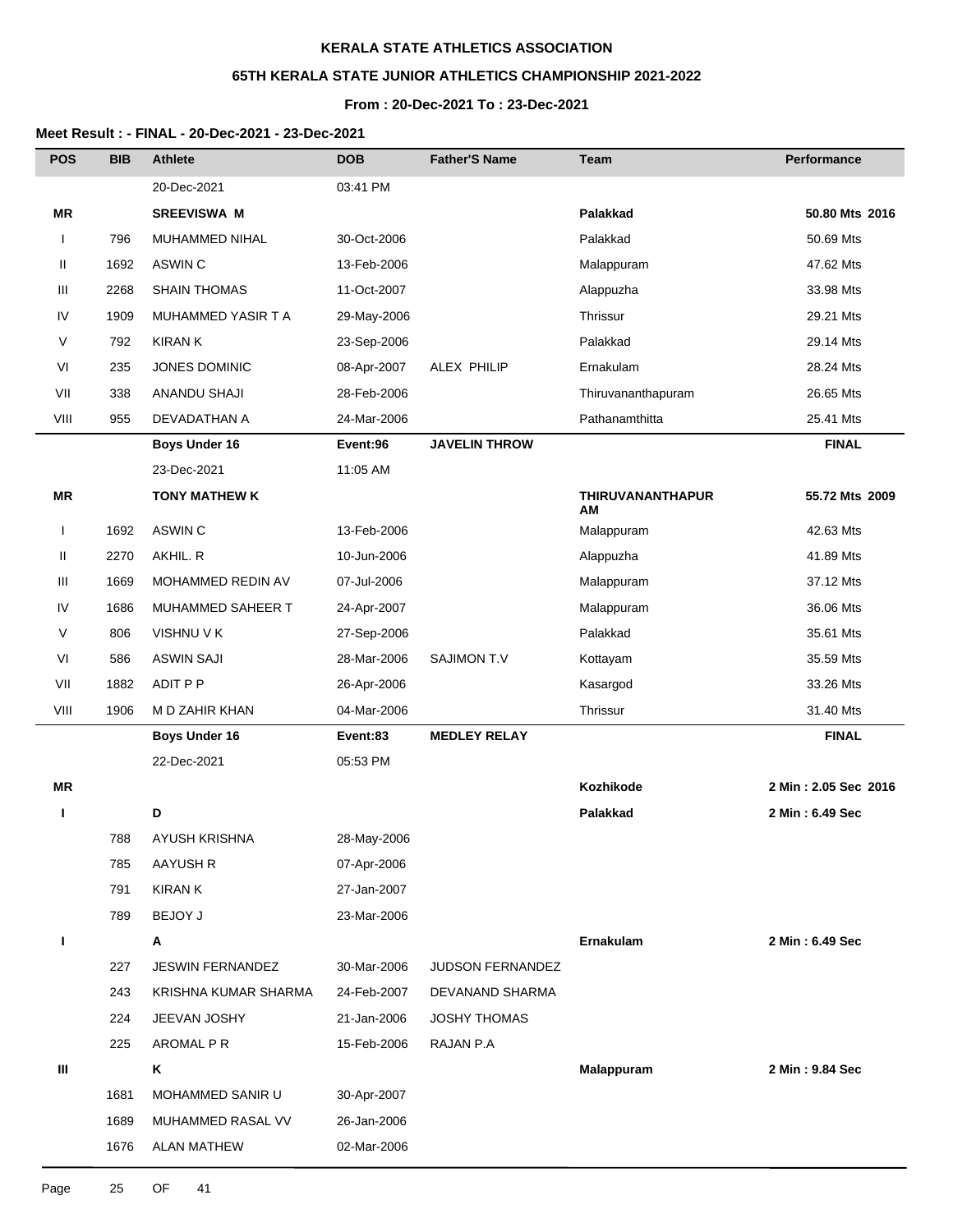# **65TH KERALA STATE JUNIOR ATHLETICS CHAMPIONSHIP 2021-2022**

### **From : 20-Dec-2021 To : 23-Dec-2021**

| <b>POS</b> | <b>BIB</b> | <b>Athlete</b>           | <b>DOB</b>  | <b>Father'S Name</b>  | Team               | <b>Performance</b>    |
|------------|------------|--------------------------|-------------|-----------------------|--------------------|-----------------------|
|            | 1675       | RABEEH AHAMED            | 08-Aug-2006 |                       |                    |                       |
| IV         |            | м                        |             |                       | Kozhikode          | 2 Min: 9.91 Sec       |
|            | 2087       | ANJAL DEEP T             | 07-May-2006 | RANDEEP.T             |                    |                       |
|            | 2090       | SAYOOJ M                 | 29-Mar-2007 |                       |                    |                       |
|            | 2078       | AGHOSH T                 | 13-Feb-2006 | <b>BIJU PRASAD T</b>  |                    |                       |
|            | 2084       | ABHINAV MANOHARAN        | 19-May-2007 |                       |                    |                       |
| ۷          |            | C                        |             |                       | Kottayam           | 2 Min: 10.73 Sec      |
|            | 588        | <b>GHANASHYAM S.</b>     | 24-Jan-2006 | SURAJ K.R             |                    |                       |
|            | 651        | <b>ASHWIN V R</b>        | 27-Feb-2006 |                       |                    |                       |
|            | 573        | <b>JOEL MATHEW</b>       | 08-Jun-2006 | <b>JOSHY EMMANUEL</b> |                    |                       |
|            | 571        | MUHAMMED SWALIH          | 01-Apr-2007 | <b>SULAIMAN</b>       |                    |                       |
| VI         |            | B                        |             |                       | Thiruvananthapuram | 2 Min: 12.30 Sec      |
|            | 321        | <b>ASHWIN V GEORGE</b>   | 03-Feb-2006 | <b>VIVEK, GEORGE</b>  |                    |                       |
|            | 320        | <b>VISHNUMK</b>          | 09-Jan-2006 | <b>KULIYAN</b>        |                    |                       |
|            | 322        | P.ABHISHEK               | 19-Jan-2006 | P RAMACHANDRAN        |                    |                       |
|            | 324        | <b>JAGANTR</b>           | 23-Jan-2006 | RAJAN P K             |                    |                       |
| VII        |            | L                        |             |                       | <b>Thrissur</b>    | 2 Min: 13.16 Sec      |
|            | 1913       | <b>VIJAY KRISHNA</b>     | 02-Feb-2006 | SURESH T P            |                    |                       |
|            | 1902       | <b>BOBO SARIF</b>        | 15-Feb-2006 | MD:AZAD               |                    |                       |
|            | 1898       | AMMAL MANGALAM           | 02-Feb-2006 |                       |                    |                       |
|            | 1905       | LAZAR POWLO C S          | 18-Apr-2006 | SHAJU C L             |                    |                       |
| <b>DNS</b> |            | N                        |             |                       | Alappuzha          |                       |
|            |            | <b>Boys Under 16</b>     | Event:9     | 2000m                 |                    | <b>FINAL</b>          |
|            |            | 21-Dec-2021              | 07:33 AM    |                       |                    |                       |
| ΜR         |            | <b>RIJOY J</b>           |             |                       | <b>PALAKKAD</b>    | 5 Min: 45.50 Sec 2020 |
| ı          | 789        | <b>BEJOY J</b>           | 23-Mar-2006 |                       | Palakkad           | 5 Min : 49.28 Sec     |
| Ш          | 1674       | ALAN BIJU                | 10-May-2006 |                       | Malappuram         | 6 Min: 15.61 Sec      |
| Ш          | 784        | ASHWIN BABU P B          | 30-May-2007 |                       | Palakkad           | 6 Min: 16.49 Sec      |
| IV         | 1082       | <b>ARISON B</b>          | 18-Oct-2006 |                       | Idukki             | 6 Min: 21.57 Sec      |
| V          | 2086       | <b>ASWIN BINU</b>        | 20-Aug-2006 |                       | Kozhikode          | 6 Min: 21.79 Sec      |
| VI         | 1687       | ABU MANZOOR              | 09-Mar-2006 |                       | Malappuram         | 6 Min: 22.37 Sec      |
| VII        | 1091       | AIFRED JOJO              | 18-Nov-2006 |                       | Idukki             | 6 Min: 23.68 Sec      |
| VIII       | 226        | <b>BASIL BENNY JACOB</b> | 02-Jul-2007 | <b>BENNY K JACOB</b>  | Ernakulam          | 6 Min: 23.83 Sec      |
|            |            | <b>Boys Under 16</b>     | Event:72    | <b>HEXATHLON</b>      |                    | <b>FINAL</b>          |
|            |            | 22-Dec-2021              | 04:39 PM    |                       |                    |                       |
| MR         |            | <b>ROSHAN ROY</b>        |             |                       | <b>KOTTAYAM</b>    | 2845 Pts 2020         |
| L          | 1677       | <b>IRFAN MOHAMMED</b>    | 02-Feb-2006 |                       | <b>Malappuram</b>  | 2946 Pts NMR          |
| Ш          | 581        | <b>ROSHIN ROY</b>        | 13-May-2006 | ROY SCARIA            | Kottayam           | 2841 Pts              |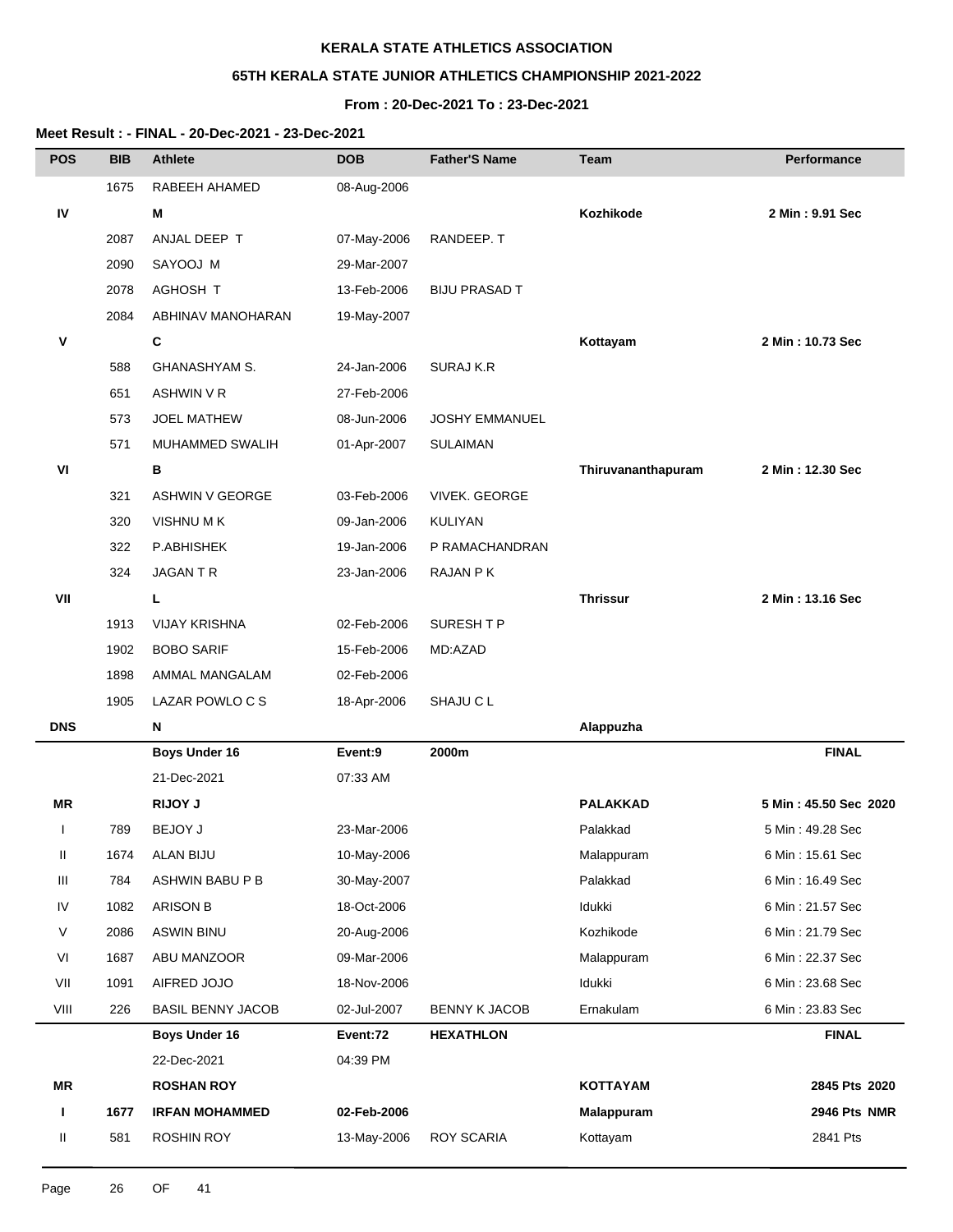## **65TH KERALA STATE JUNIOR ATHLETICS CHAMPIONSHIP 2021-2022**

## **From : 20-Dec-2021 To : 23-Dec-2021**

| <b>POS</b>   | <b>BIB</b> | <b>Athlete</b>                            | <b>DOB</b>       | <b>Father'S Name</b> | Team               | <b>Performance</b>   |
|--------------|------------|-------------------------------------------|------------------|----------------------|--------------------|----------------------|
| Ш            | 578        | ABHISHEK P JAYAN                          | 16-Dec-2006      | JAYAN T M            | Kottayam           | 2819 Pts             |
| IV           | 324        | JAGAN T R                                 | 23-Jan-2006      | RAJAN P K            | Thiruvananthapuram | 2712 Pts             |
| V            | 1905       | LAZAR POWLO C S                           | 18-Apr-2006      | SHAJU C L            | Thrissur           | 2705 Pts             |
| VI           | 231        | <b>ELROY SHIJAN</b>                       | 07-Feb-2006      | SHIJAN U A           | Ernakulam          | 2617 Pts             |
| VII          | 1478       | MUHAMMED ARSHAD                           | 23-Jan-2006      |                      | Kollam             | 2602 Pts             |
| VIII         | 966        | <b>BIBIN BABU</b>                         | 07-Oct-2006      |                      | Pathanamthitta     | 2504 Pts             |
|              |            | <b>Boys Under 16</b>                      | Event:61         | 80 m HURDLES         |                    | <b>FINAL</b>         |
|              |            | 22-Dec-2021                               | 02:58 PM         |                      |                    |                      |
| ΜR           |            | <b>VIMAL A B</b>                          |                  |                      | <b>WAYANAD</b>     | 11.30 Sec 2021       |
| Ш            | 791        | <b>KIRAN K</b>                            | 27-Jan-2007      |                      | Palakkad           | <b>10.90 Sec NMR</b> |
| Ш            | 1177       | VIMAL A. B                                | 05-Dec-2006      | <b>BALAN</b>         | Wayanad            | 11.34 Sec            |
| Ш            | 2083       | <b>AMARJIGTH P</b>                        | 12-Jun-2007      |                      | Kozhikode          | 11.48 Sec            |
| IV           | 227        | <b>JESWIN FERNANDEZ</b>                   | 30-Mar-2006      | JUDSON FERNANDEZ     | Ernakulam          | 11.60 Sec            |
| V            | 1677       | <b>IRFAN MOHAMMED</b>                     | 02-Feb-2006      |                      | Malappuram         | 11.61 Sec            |
| VI           | 581        | <b>ROSHIN ROY</b>                         | 13-May-2006      | <b>ROY SCARIA</b>    | Kottayam           | 11.88 Sec            |
| VII          | 585        | SHONE SHAJI                               | 07-Mar-2006      | SHAJI ZACHARIAH      | Kottayam           | 12.11 Sec            |
| VIII         | 802        | SHAHUL S                                  | 24-Nov-2006      |                      | Palakkad           | 12.21 Sec            |
|              |            | Men Under 18                              | Event:27         | 100m                 |                    | <b>FINAL</b>         |
|              |            | 21-Dec-2021                               | 03:11 PM         |                      |                    |                      |
| <b>MR</b>    |            | <b>ABHINAV C</b>                          |                  |                      | Thiruvananthapuram | 10.77 Sec 2018       |
| $\mathbf{I}$ | 1707       | MUHAMMED SHAN                             | 30-Jan-2004      | SAINUDHEEN           | Malappuram         | 11.06 Sec            |
| Ш            | 1498       | <b>MOHAMMED BASIL P</b>                   | 04-Feb-2004      |                      | Kollam             | 11.17 Sec            |
| Ш            | 2333       | <b>CALVIN ROSWAN</b>                      | 05-May-2005      |                      | Alappuzha          | 11.30 Sec            |
| IV           | 1702       | ABDUL REHUF CP                            | 22-Sep-2004      |                      | Malappuram         | 11.38 Sec            |
| V            | 830        | <b>MOHAMMED SAHIDUR</b><br><b>RAHAMAN</b> | 21-May-2005      |                      | Palakkad           | 11.48 Sec            |
| VI           | 366        | FIBIN RAJU                                | 05-Mar-2004      | RAJU P               | Thiruvananthapuram | 11.49 Sec            |
| VII          | 616        | SANGEETH S                                | 05-May-2005      | K C SASIKUMAR        | Kottayam           | 11.51 Sec            |
| VIII         | 2324       | ASHLIN ALEXANDER                          | 29-Aug-2005      |                      | Alappuzha          | 11.61 Sec            |
|              |            | Men Under 18                              | <b>Event:113</b> | 200m                 |                    | <b>FINAL</b>         |
|              |            | 23-Dec-2021                               | 02:43 PM         |                      |                    |                      |
| MR           |            | <b>ABHINAV C</b>                          |                  |                      | Thiruvananthapuram | 21.81 Sec 2018       |
| $\mathbf{I}$ | 1707       | MUHAMMED SHAN                             | 30-Jan-2004      | SAINUDHEEN           | Malappuram         | 22.28 Sec            |
| Ш            | 840        | <b>RIJITH K R</b>                         | 01-May-2004      |                      | Palakkad           | 22.67 Sec            |
| Ш            | 1498       | MOHAMMED BASIL P                          | 04-Feb-2004      |                      | Kollam             | 22.69 Sec            |
| IV           | 1702       | ABDUL REHUF CP                            | 22-Sep-2004      |                      | Malappuram         | 23.03 Sec            |
| V            | 2333       | <b>CALVIN ROSWAN</b>                      | 05-May-2005      |                      | Alappuzha          | 23.14 Sec            |
| VI           | 832        | MUHAMMED FAZAL M                          | 18-Mar-2004      |                      | Palakkad           | 23.30 Sec            |
| VII          | 810        | <b>ABIRAM P</b>                           | 18-Dec-2005      |                      | Palakkad           | 23.35 Sec            |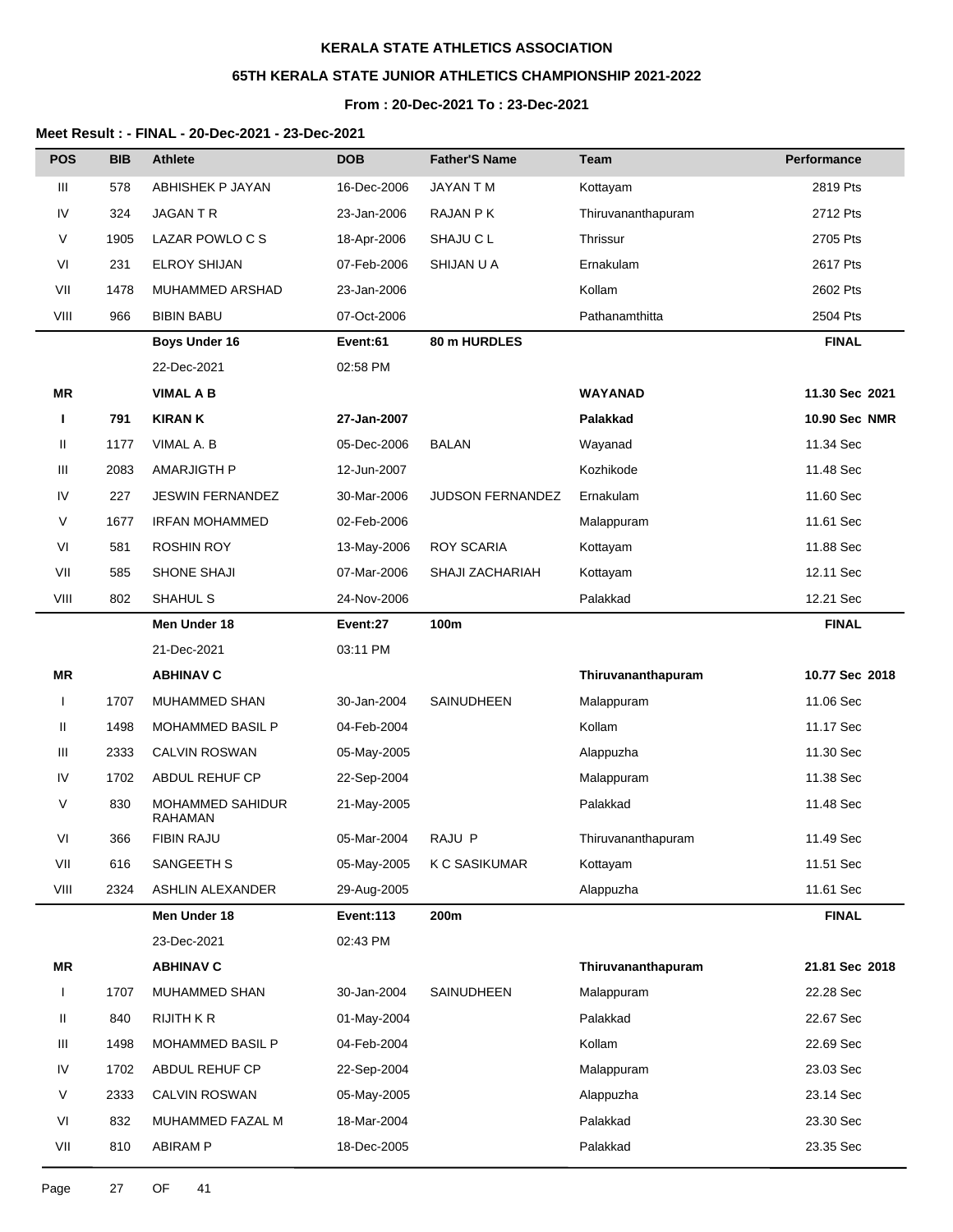# **65TH KERALA STATE JUNIOR ATHLETICS CHAMPIONSHIP 2021-2022**

### **From : 20-Dec-2021 To : 23-Dec-2021**

| <b>POS</b>   | <b>BIB</b> | <b>Athlete</b>       | <b>DOB</b>  | <b>Father'S Name</b>        | Team               | <b>Performance</b>    |
|--------------|------------|----------------------|-------------|-----------------------------|--------------------|-----------------------|
| VIII         | 366        | <b>FIBIN RAJU</b>    | 05-Mar-2004 | RAJU P                      | Thiruvananthapuram | 23.44 Sec             |
|              |            | Men Under 18         | Event:69    | 400m                        |                    | <b>FINAL</b>          |
|              |            | 22-Dec-2021          | 03:54 PM    |                             |                    |                       |
| ΜR           |            | <b>ABIJITH K</b>     |             |                             | Palakkad           | 48.73 Sec 2021        |
|              | 840        | <b>RIJITH K R</b>    | 01-May-2004 |                             | Palakkad           | 49.41 Sec             |
| Ш            | 810        | <b>ABIRAM P</b>      | 18-Dec-2005 |                             | Palakkad           | 49.54 Sec             |
| Ш            | 1708       | ANSAB T F            | 18-Mar-2004 | <b>FAISAL T A</b>           | Malappuram         | 50.28 Sec             |
| IV           | 2102       | <b>JENSON RONY</b>   | 11-Oct-2004 | <b>RONY MATHEW</b>          | Kozhikode          | 50.84 Sec             |
| V            | 1062       | <b>ANTO ANTONY</b>   | 18-Nov-2004 | <b>ROJI ANTONY</b>          | Idukki             | 51.29 Sec             |
| VI           | 2104       | <b>ADIL N</b>        | 09-Sep-2005 |                             | Kozhikode          | 51.39 Sec             |
| VII          | 2332       | ANUGRAH G JOSEPH     | 27-Feb-2004 | <b>JOSEPH</b>               | Alappuzha          | 52.08 Sec             |
| VIII         | 786        | <b>VIMAL V</b>       | 04-Apr-2004 |                             | Palakkad           | 52.49 Sec             |
|              |            | Men Under 18         | Event:39    | 800m                        |                    | <b>FINAL</b>          |
|              |            | 21-Dec-2021          | 04:47 PM    |                             |                    |                       |
| ΜR           |            | <b>LIJO MANY</b>     |             |                             | <b>PALAKKAD</b>    | 1 Min: 54.10 Sec 2010 |
| $\mathbf{I}$ | 387        | <b>INDRANATHAN S</b> | 18-Apr-2005 | SURESH KUMAR G              | Thiruvananthapuram | 1 Min: 58.32 Sec      |
| Ш            | 603        | <b>VISHNU AJI</b>    | 17-May-2005 | AJI T                       | Kottayam           | 1 Min: 58.88 Sec      |
| Ш            | 821        | ARJUNVIJAYA V        | 23-Apr-2004 |                             | Palakkad           | 1 Min: 59.43 Sec      |
| IV           | 843        | SARANYAN K           | 06-Oct-2004 | <b>KUNHIRAMAN</b>           | Palakkad           | 2 Min: 0.56 Sec       |
| V            | 164        | AKHILESH EASWARAN    | 22-Jun-2005 | ESWARAN M A                 | Ernakulam          | 2 Min: 2.86 Sec       |
| VI           | 1927       | <b>DELVIN DAVIS</b>  | 03-Feb-2005 |                             | Thrissur           | 2 Min: 4.82 Sec       |
| VII          | 2123       | <b>ATHUL MANOJ</b>   | 14-Mar-2004 |                             | Kozhikode          | 2 Min: 5.77 Sec       |
| VIII         | 1554       | <b>AKHIL A</b>       | 03-Mar-2004 |                             | Kollam             | 2 Min: 12.20 Sec      |
|              |            | Men Under 18         | Event:80    | 1500m                       |                    | <b>FINAL</b>          |
|              |            | 22-Dec-2021          | 05:09 PM    |                             |                    |                       |
| ΜR           |            | <b>ADARSH GOPI</b>   |             |                             | Ernakulam          | 3 Min: 55.02 Sec 2018 |
| I            | 1926       | ATHUL KRISHNA M S    | 25-Jul-2004 |                             | Thrissur           | 4 Min: 17.99 Sec      |
| Ш            | 2113       | <b>NAVEEN BIJU</b>   | 29-May-2005 |                             | Kozhikode          | 4 Min: 26.77 Sec      |
| Ш            | 1065       | <b>ABHINAV SONY</b>  | 09-Oct-2005 | Sony Joseph                 | Idukki             | 4 Min: 27.03 Sec      |
| IV           | 825        | <b>GOURISH G</b>     | 22-Jan-2005 |                             | Palakkad           | 4 Min: 28.41 Sec      |
| V            | 1701       | MUHAMMED SWALIH K    | 15-Aug-2005 |                             | Malappuram         | 4 Min: 30.13 Sec      |
| VI           | 1283       | ALFY VIMITH K        | 28-Feb-2004 | RIJU .K                     | Kannur             | 4 Min: 30.27 Sec      |
| VII          | 371        | ARJITH V P           | 07-Feb-2005 | <b>VIJAYAN T</b>            | Thiruvananthapuram | 4 Min: 30.41 Sec      |
| VIII         | 161        | ABHIJITH MOUJAN      | 05-Jul-2004 | <b>MOUJAN BHASKARAN</b>     | Ernakulam          | 4 Min: 32.87 Sec      |
|              |            | Men Under 18         | Event:6     | 3000m                       |                    | <b>FINAL</b>          |
|              |            | 20-Dec-2021          | 05:45 PM    |                             |                    |                       |
| ΜR           |            | AJITH .P.N           |             |                             | Palakkad           | 8 Min: 54.07 Sec 2015 |
| L            | 1940       | YAMNAM ARJIT MEITEI  | 04-Sep-2004 | YUMNAM ARJIT METTE Thrissur |                    | 9 Min: 17.30 Sec      |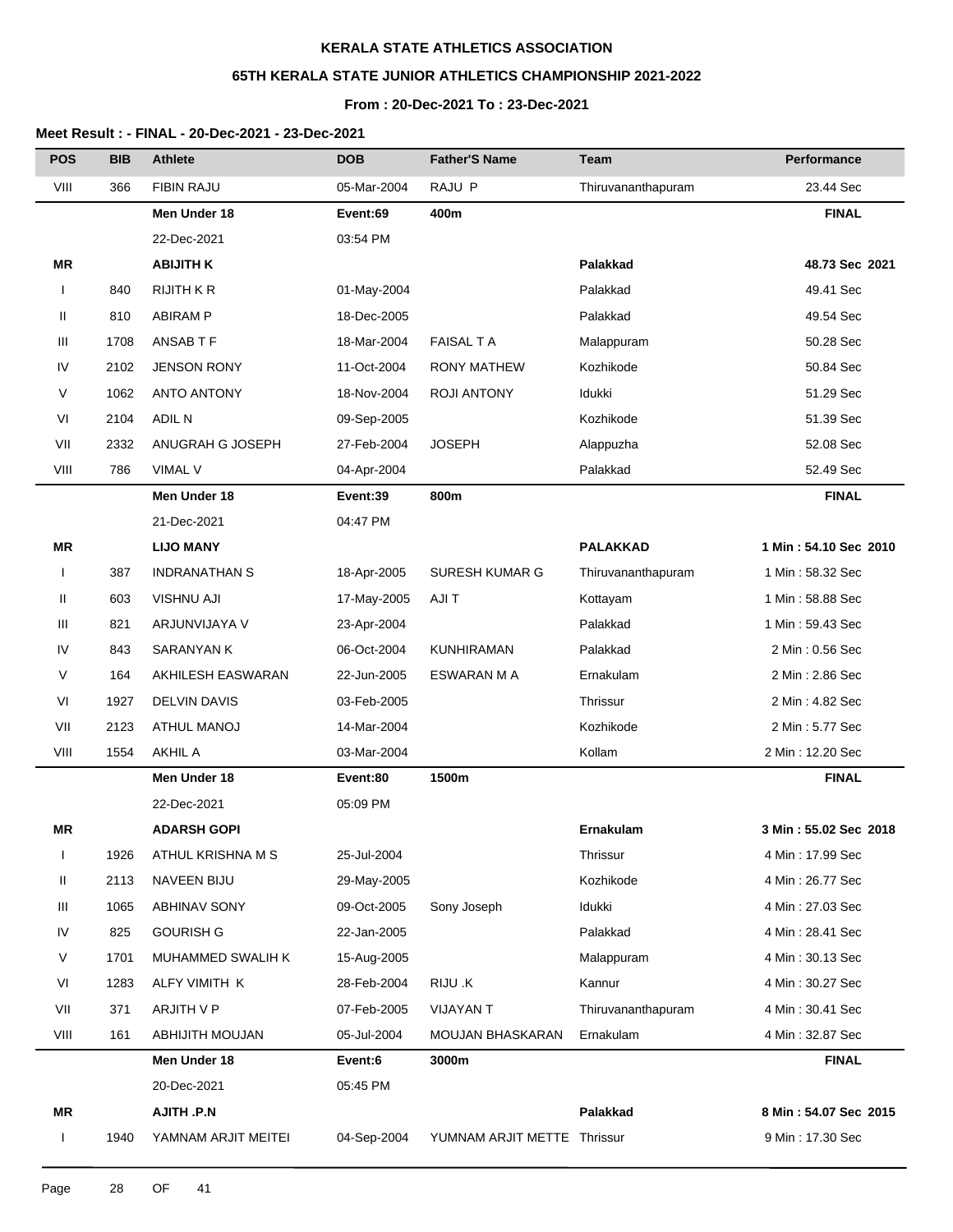# **65TH KERALA STATE JUNIOR ATHLETICS CHAMPIONSHIP 2021-2022**

### **From : 20-Dec-2021 To : 23-Dec-2021**

#### **Meet Result : - FINAL - 20-Dec-2021 - 23-Dec-2021**

| <b>POS</b>   | <b>BIB</b> | <b>Athlete</b>                            | <b>DOB</b>  | <b>Father'S Name</b> | Team               | Performance          |
|--------------|------------|-------------------------------------------|-------------|----------------------|--------------------|----------------------|
| Ш            | 2100       | VIGNESH V                                 | 22-Nov-2004 |                      | Kozhikode          | 9 Min: 32.60 Sec     |
| Ш            | 1296       | DONET JAMES                               | 06-Dec-2004 |                      | Kannur             | 9 Min: 33.70 Sec     |
| IV           | 815        | AJAY K K                                  | 05-Jan-2005 |                      | Palakkad           | 9 Min: 37.90 Sec     |
| V            | 822        | ARUNKUMAR A                               | 04-Jun-2005 |                      | Palakkad           | 9 Min: 55.50 Sec     |
| VI           | 373        | AJIN M P                                  | 11-Mar-2005 | PATHROSE K           | Thiruvananthapuram | 9 Min: 55.60 Sec     |
| VII          | 1064       | <b>GAUTHAM KRISHNA P</b>                  | 31-Dec-2005 | PRASHOD KUMAR S      | Idukki             | 9 Min: 56.10 Sec     |
| VIII         | 189        | <b>DITHIMOS SIBY</b>                      | 26-Nov-2004 | SIBY VARGHESE        | Ernakulam          | 9 Min: 58.20 Sec     |
| IX           | 1722       | <b>MUFLIH</b>                             | 18-Feb-2005 | <b>ABDUL SALAM</b>   | Malappuram         | 10 Min: 1.90 Sec     |
| X            | 1056       | <b>BIBIN TOBY</b>                         | 03-Sep-2004 |                      | Idukki             | 10 Min: 2.90 Sec     |
|              |            | Men Under 18                              | Event:59    | 110m HURDLES         |                    | <b>FINAL</b>         |
|              |            | 22-Dec-2021                               | 02:37 PM    |                      |                    |                      |
| ΜR           |            | <b>MUHAMMED HANAN V</b>                   |             |                      | <b>Malappuram</b>  | 13.97 Sec 2021       |
| $\mathbf{I}$ | 848        | VISWAJITH R K                             | 01-Aug-2004 | <b>RAMESH K</b>      | Palakkad           | 14.72 Sec            |
| Ш            | 830        | <b>MOHAMMED SAHIDUR</b><br><b>RAHAMAN</b> | 21-May-2005 |                      | Palakkad           | 14.75 Sec            |
| Ш            | 1729       | MUHAMMAD SHAMSEER.O                       | 24-Apr-2005 |                      | Malappuram         | 15.35 Sec            |
| IV           | 2325       | <b>NOAH SEBY ANTONY</b>                   | 13-Feb-2005 | <b>SEBY ANTONY</b>   | Alappuzha          | 15.65 Sec            |
| V            | 1713       | <b>MOHAMMED FARSIN</b>                    | 13-Feb-2004 | <b>BASHEER</b>       | Malappuram         | 15.77 Sec            |
| VI           | 1062       | <b>ANTO ANTONY</b>                        | 18-Nov-2004 | <b>ROJI ANTONY</b>   | Idukki             | 15.87 Sec            |
| VII          | 162        | AKSHAY J                                  | 01-Aug-2005 | JAYAPRAKAS. M. V     | Ernakulam          | 15.90 Sec            |
|              |            | Men Under 18                              | Event:104   | 400m HURDLES         |                    | <b>FINAL</b>         |
|              |            | 23-Dec-2021                               | 02:04 PM    |                      |                    |                      |
| ΜR           |            | <b>BASTIN JOSEPH</b>                      |             |                      | KOTTAYAM           | 53.55 Sec 2010       |
| $\mathbf{I}$ | 376        | <b>AGNAL BERNARD</b>                      | 04-Aug-2004 | BERNARD SEBASTIAN    | Thiruvananthapuram | 54.55 Sec            |
| Ш            | 943        | <b>SANO KURIAYAN</b>                      | 18-Apr-2004 |                      | Pathanamthitta     | 55.94 Sec            |
| Ш            | 1931       | <b>KANNAN K S</b>                         | 07-Jan-2005 | <b>SUKUMARAN</b>     | Thrissur           | 58.49 Sec            |
| IV           | 839        | RAHUL H                                   | 27-Mar-2004 | <b>HARI R</b>        | Palakkad           | 58.50 Sec            |
| V            | 829        | MADHAV G PATTATHIL.                       | 17-Apr-2004 |                      | Palakkad           | 58.52 Sec            |
| VI           | 2097       | ADITHYA KRISHNA T                         | 11-Jan-2005 | <b>SAJEEV KUMAR</b>  | Kozhikode          | 58.78 Sec            |
| VII          | 941        | <b>GOUTHAM S</b>                          | 17-Feb-2004 |                      | Pathanamthitta     | 1 Min : 1.12 Sec     |
| VIII         | 2098       | ARJUN M P                                 | 15-Jul-2004 | <b>BABURAJ M P</b>   | Kozhikode          | 1 Min: 1.93 Sec      |
|              |            | Men Under 18                              | Event:90    | 2000m Steeplechase   |                    | <b>FINAL</b>         |
|              |            | 23-Dec-2021                               | 09:00 AM    |                      |                    |                      |
| ΜR           |            | <b>ASWIN ANTONY</b>                       |             |                      | Thiruvananthapuram | 6 Min: 4.76 Sec 2016 |
| $\mathbf{I}$ | 2099       | <b>VINAYAK V</b>                          | 22-Nov-2004 | <b>RAJESH V</b>      | Kozhikode          | 6 Min: 38.90 Sec     |
| Ш            | 2106       | <b>AKHIL K</b>                            | 22-Jan-2004 | <b>KUMAR K</b>       | Kozhikode          | 6 Min: 40.31 Sec     |
| Ш            | 833        | MUHAMMED MASHOOD                          | 27-Jun-2005 |                      | Palakkad           | 6 Min: 47.35 Sec     |
| IV           | 942        | <b>ALAN REJI</b>                          | 02-Feb-2005 |                      | Pathanamthitta     | 6 Min: 53.24 Sec     |
| V            | 807        | ABDUL HALEEM H                            | 05-Jan-2005 |                      | Palakkad           | 6 Min: 59.40 Sec     |

Page 29 OF 41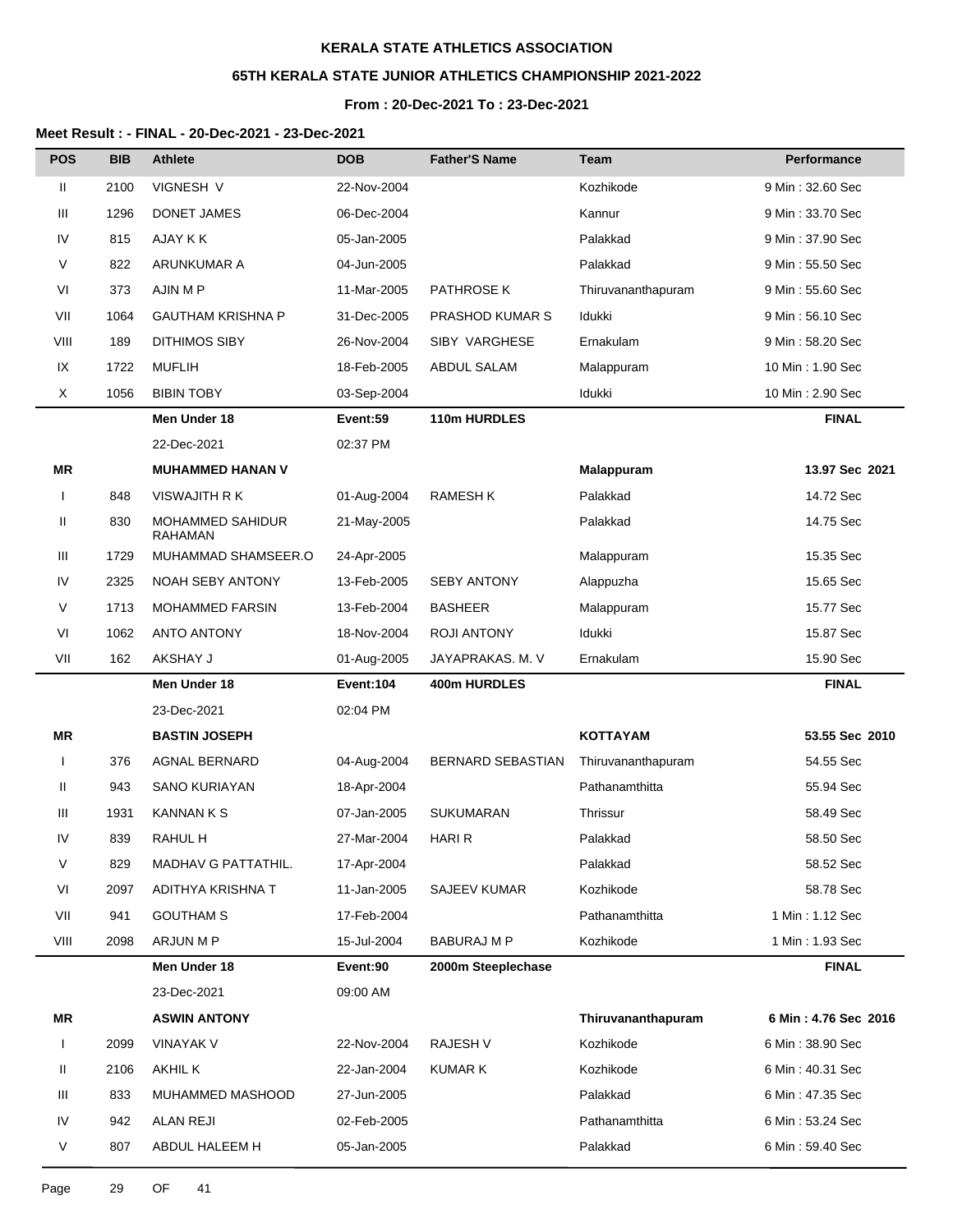# **65TH KERALA STATE JUNIOR ATHLETICS CHAMPIONSHIP 2021-2022**

## **From : 20-Dec-2021 To : 23-Dec-2021**

| <b>POS</b>   | <b>BIB</b> | <b>Athlete</b>                   | <b>DOB</b>  | <b>Father'S Name</b>                 | Team             | <b>Performance</b>     |
|--------------|------------|----------------------------------|-------------|--------------------------------------|------------------|------------------------|
| VI           | 1302       | <b>SWARAG P</b>                  | 22-May-2004 |                                      | Kannur           | 7 Min: 1.55 Sec        |
| VII          | 1305       | SAHAL A K                        | 09-Apr-2004 |                                      | Kannur           | 7 Min : 17.59 Sec      |
| VIII         | 170        | <b>JALAN JAYAN</b>               | 22-May-2005 | JAYAN N.G                            | Ernakulam        | 7 Min: 24.45 Sec       |
| IX           | 1297       | <b>ARJUN PRADEEP</b>             | 22-Jun-2005 |                                      | Kannur           | 8 Min : 20.76 Sec      |
|              |            | Men Under 18                     | Event:87    | <b>10000m RACE</b><br><b>WALKING</b> |                  | <b>FINAL</b>           |
|              |            | 23-Dec-2021                      | 08:03 AM    |                                      |                  |                        |
| <b>MR</b>    |            | <b>NISANTH DK</b>                |             |                                      | Palakkad         | 48 Min: 13.11 Sec 2018 |
| $\mathbf{I}$ | 2124       | <b>BILIN GEORGE ANTO</b>         | 09-Nov-2004 |                                      | Kozhikode        | 53 Min: 42.68 Sec      |
| Ш            | 835        | MUHAMMED MISBAH<br><b>MUNEER</b> | 28-Apr-2005 |                                      | Palakkad         | 53 Min: 51.95 Sec      |
| Ш            | 828        | LIBIN L                          | 01-Jun-2004 |                                      | Palakkad         | 57 Min: 42.23 Sec      |
| IV           | 1698       | SIDHARTH. K. P                   | 02-Nov-2005 |                                      | Malappuram       | 58 Min: 6.62 Sec       |
| V            | 591        | ANSIL MON AJI                    | 14-Nov-2004 | <b>AJIMON V A</b>                    | Kottayam         | 59 Min: 44.74 Sec      |
| VI           | 2110       | ABIN K JOY                       | 02-Feb-2005 |                                      | Kozhikode        | 59 Min: 58.55 Sec      |
| VII          | 606        | ELDHOSE P SHIBU                  | 20-Mar-2005 |                                      | Kottayam         | 1 Hr: 1 Min: 15.75 Sec |
| VIII         | 1814       | AKASH G                          | 02-Apr-2005 |                                      | Kasargod         | 1 Hr: 2 Min: 13.88 Sec |
|              |            | Men Under 18                     | Event:26    | <b>LONG JUMP</b>                     |                  | <b>FINAL</b>           |
|              |            | 21-Dec-2021                      | 03:11 PM    |                                      |                  |                        |
| <b>MR</b>    |            | <b>SREESHANKAR M</b>             |             |                                      | Palakkad         | 7.62 Mts 2016          |
| $\mathbf{I}$ | 809        | <b>ABHINAND S</b>                | 19-Nov-2004 |                                      | Palakkad         | 6.87 Mts               |
| Ш            | 162        | AKSHAY J                         | 01-Aug-2005 | JAYAPRAKAS. M. V                     | Ernakulam        | 6.86 Mts               |
| Ш            | 1683       | MUHAMMED MUHSIN                  | 06-Aug-2005 | HAMZA                                | Malappuram       | 6.64 Mts               |
| IV           | 168        | <b>JOSTIN TOMY</b>               | 26-Jan-2004 | TOMY M.O                             | Ernakulam        | 6.41 Mts               |
| V            | 2390       | ANURAG C V                       | 23-Jan-2004 | RAGHAVAN                             | Kozhikode        | 6.40 Mts               |
| VI           | 1546       | <b>HALVI S VIJ</b>               | 16-May-2004 | SURENDRANPILLAI                      | Kollam           | 6.23 Mts               |
| VII          | 2326       | DEEPAK S VISWAM                  | 10-Dec-2005 | <b>SURESH</b>                        | Alappuzha        | 6.19 Mts               |
| VIII         | 1212       | C S MORINTES                     | 09-Jul-2004 |                                      | Wayanad          | 6.18 Mts               |
|              |            | Men Under 18                     | Event:82    | <b>TRIPLE JUMP</b>                   |                  | <b>FINAL</b>           |
|              |            | 22-Dec-2021                      | 05:53 PM    |                                      |                  |                        |
| <b>MR</b>    |            | <b>PRANAV P</b>                  |             |                                      | <b>ERNAKULAM</b> | 15.50 Mts 2009         |
| $\mathbf{I}$ | 602        | <b>ILOL OTTIB</b>                | 16-Feb-2005 | <b>JOJI ABRAHAM</b>                  | Kottayam         | 13.61 Mts              |
| Ш            | 157        | <b>JOSHWA JOSE</b>               | 20-Aug-2004 | <b>JOSE</b>                          | Ernakulam        | 13.58 Mts              |
| Ш            | 173        | <b>RIYAN GEORGE THOMAS</b>       | 23-Feb-2004 | <b>GEORGE TOMY</b><br><b>GEORGE</b>  | Ernakulam        | 13.20 Mts              |
| IV           | 1546       | <b>HALVI S VIJ</b>               | 16-May-2004 | SURENDRANPILLAI                      | Kollam           | 12.96 Mts              |
| V            | 2120       | ABIJITH C P                      | 07-Jun-2005 |                                      | Kozhikode        | 12.82 Mts              |
| VI           | 2103       | NIKHIL H KRISHNA                 | 25-Feb-2005 |                                      | Kozhikode        | 12.80 Mts              |
| VII          | 1213       | JEYUS JOSE                       | 16-Jan-2005 |                                      | Wayanad          | 12.78 Mts              |
| VIII         | 1725       | MUHAMMED SHAB                    | 09-Dec-2004 |                                      | Malappuram       | 12.66 Mts              |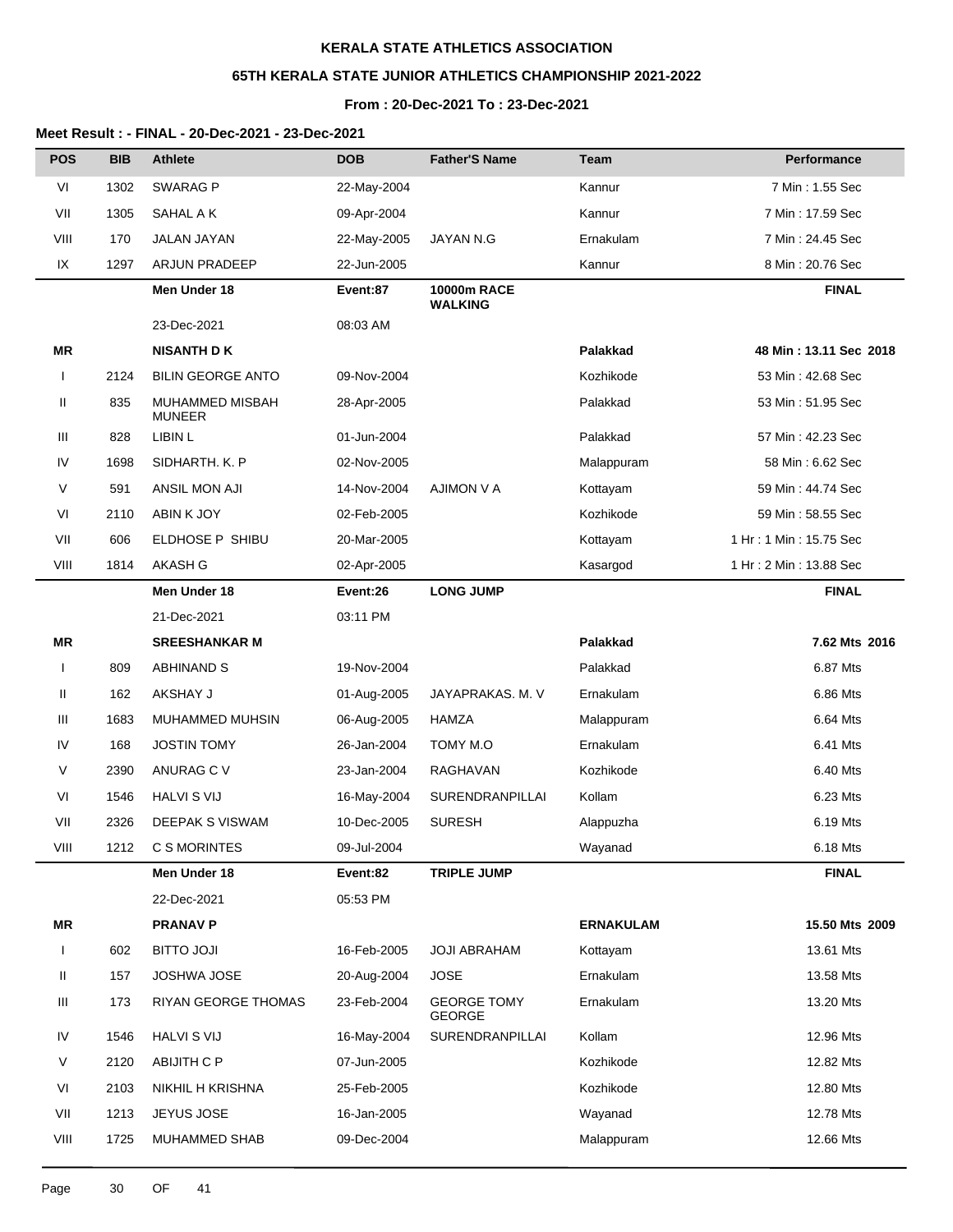# **65TH KERALA STATE JUNIOR ATHLETICS CHAMPIONSHIP 2021-2022**

## **From : 20-Dec-2021 To : 23-Dec-2021**

| <b>POS</b>   | <b>BIB</b> | <b>Athlete</b>              | <b>DOB</b>       | <b>Father'S Name</b> | Team               | Performance    |
|--------------|------------|-----------------------------|------------------|----------------------|--------------------|----------------|
|              |            | Men Under 18                | Event:16         | <b>HIGH JUMP</b>     |                    | <b>FINAL</b>   |
|              |            | 21-Dec-2021                 | 12:23 PM         |                      |                    |                |
| ΜR           |            | <b>GEO JOS</b>              |                  |                      | <b>Ernakulam</b>   | 2.07 Mts 2015  |
| $\mathbf{I}$ | 2096       | AFNAN MUHAMMED              | 07-Jan-2004      | ABDUL NASSAR M.K     | Kozhikode          | 1.94 Mts       |
| Ш            | 1683       | MUHAMMED MUHSIN             | 06-Aug-2005      | HAMZA                | Malappuram         | 1.94 Mts       |
| Ш            | 2117       | SIDHARTH P AUGUSTUS         | 08-Jan-2004      |                      | Kozhikode          | 1.91 Mts       |
| IV           | 608        | <b>DON PHILIP</b>           | 01-Feb-2005      | <b>BIJU K PHILIP</b> | Kottayam           | 1.85 Mts       |
| V            | 2323       | ATHUL JITH A                | 27-Mar-2004      | AJITH BHASKAR        | Alappuzha          | 1.80 Mts       |
| VI           | 1930       | K J GOKUL KRISHNAN          | 19-Jun-2005      | JAYAPRAKASAN K. A.   | Thrissur           | 1.80 Mts       |
| VII          | 808        | <b>ABHIJITH R</b>           | 08-May-2005      |                      | Palakkad           | 1.75 Mts       |
| VIII         | 1920       | <b>ALFIN ANTO</b>           | 21-Mar-2004      |                      | Thrissur           | 1.75 Mts       |
|              |            | Men Under 18                | Event:10         | <b>POLE VAULT</b>    |                    | <b>FINAL</b>   |
|              |            | 21-Dec-2021                 | 09:09 AM         |                      |                    |                |
| ΜR           |            | <b>JESSANKG</b>             |                  |                      | Palakkad           | 4.40 Mts 2015  |
| I            | 172        | <b>BIBIN SIJU</b>           | 07-Jan-2005      | <b>SIJU PAUL</b>     | Ernakulam          | 3.75 Mts       |
| Ш            | 601        | <b>FEBIN T KAPPEN</b>       | 08-May-2004      | K.T THOMAS           | Kottayam           | 3.40 Mts       |
|              |            | Men Under 18                | Event:99         | <b>SHOT PUT</b>      |                    | <b>FINAL</b>   |
|              |            | 23-Dec-2021                 | 12:29 PM         |                      |                    |                |
| ΜR           |            | <b>ABHIJITH ROJISH NAIR</b> |                  |                      | Ernakulam          | 17.17 Mts 2016 |
| $\mathbf{I}$ | 1923       | ANNJOSE K THOMAS            | 06-Jan-2005      | K V THOMAS           | Thrissur           | 14.08 Mts      |
| Ш            | 158        | ALEN SEBASTIAN              | 31-Jan-2005      | SEBASTIAN A J        | Ernakulam          | 13.84 Mts      |
| Ш            | 2101       | <b>DON BIJU</b>             | 22-Sep-2005      | <b>BIJU MTHEW</b>    | Kozhikode          | 13.67 Mts      |
| IV           | 1307       | MUHAMMAD SHAAMIL N P        | 28-Feb-2004      | AYYOOB T C           | Kannur             | 13.32 Mts      |
| V            | 2315       | <b>NOYAL FRANCIS</b>        | 07-Jan-2004      |                      | Alappuzha          | 13.30 Mts      |
| VI           | 382        | <b>DANIEL MATHEW</b>        | 17-Feb-2005      | <b>MATHEW ANTO</b>   | Thiruvananthapuram | 12.96 Mts      |
| VII          | 2317       | SABARINATH B                | 06-Mar-2004      | <b>VINU RAVI</b>     | Alappuzha          | 12.01 Mts      |
| VIII         | 1553       | <b>ADITHYAN</b>             | 30-Apr-2004      |                      | Kollam             | 11.41 Mts      |
|              |            | Men Under 18                | <b>Event:103</b> | <b>DISCUS THROW</b>  |                    | <b>FINAL</b>   |
|              |            | 23-Dec-2021                 | 01:52 PM         |                      |                    |                |
| MR           |            | <b>ALEX P THANKACHAN</b>    |                  |                      | Ernakulam          | 53.82 Mts 2017 |
| $\mathbf{I}$ | 2331       | <b>MAHESH</b>               | 20-Apr-2005      | GANESH               | Alappuzha          | 38.22 Mts      |
| Ш            | 2115       | <b>ALEN SAIBU</b>           | 12-Jun-2004      |                      | Kozhikode          | 36.56 Mts      |
| Ш            | 1549       | MILAN SANTHOSH              | 09-May-2004      | SanthoshR            | Kollam             | 35.83 Mts      |
| IV           | 814        | ADISH C                     | 28-Aug-2004      |                      | Palakkad           | 35.56 Mts      |
| V            | 1916       | ADITHYAN V T                | 14-Aug-2004      | ADITHYAN.V.T.        | Thrissur           | 32.39 Mts      |
| VI           | 831        | MUHAMMED SHAHIL             | 09-Mar-2005      |                      | Palakkad           | 31.78 Mts      |
| VII          | 1696       | MUHAMMED MINHAJ C           | 13-Oct-2004      | MUJEEBRAHMAN C       | Malappuram         | 31.73 Mts      |
| VIII         | 2101       | DON BIJU                    | 22-Sep-2005      | <b>BIJU MTHEW</b>    | Kozhikode          | 31.36 Mts      |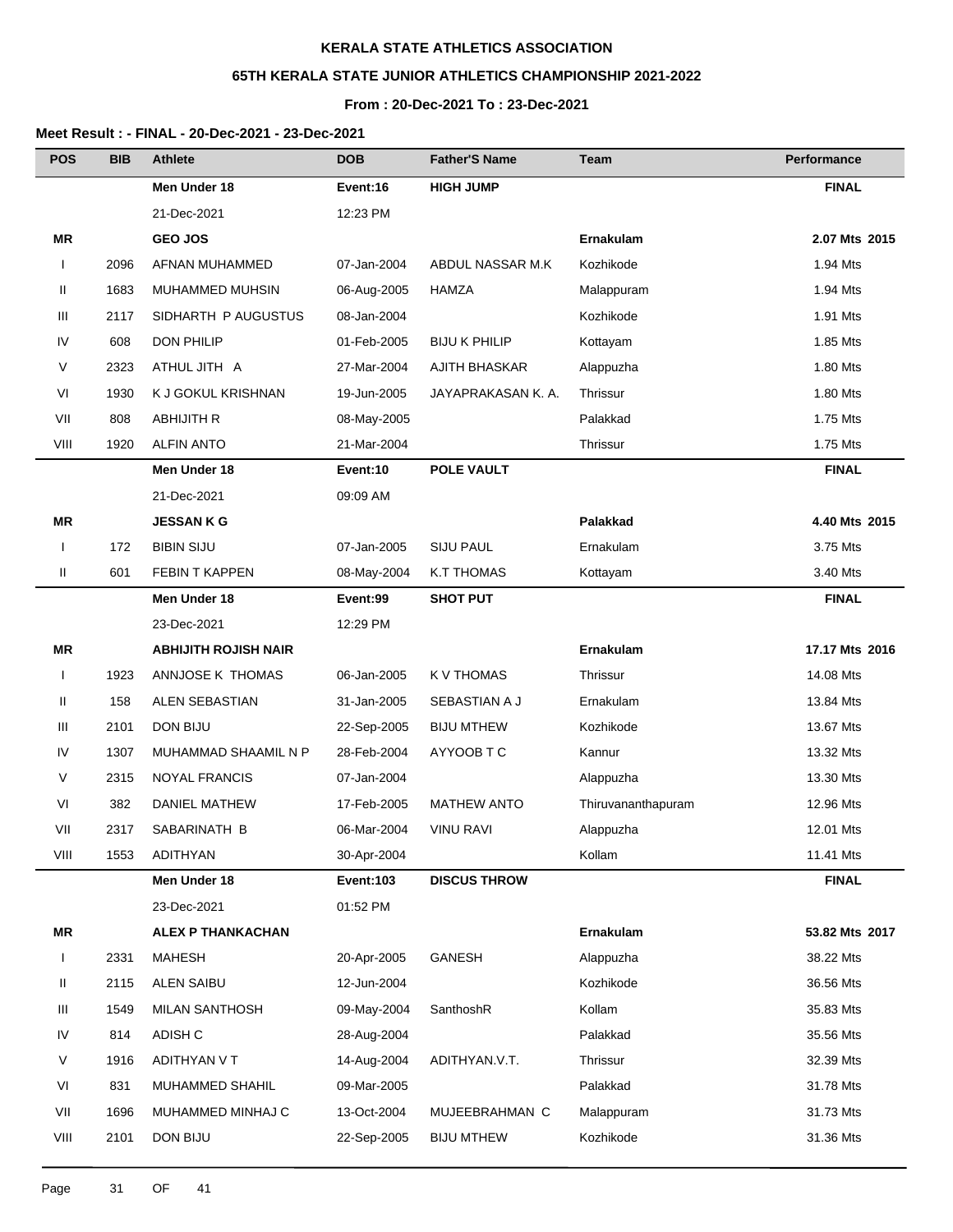# **65TH KERALA STATE JUNIOR ATHLETICS CHAMPIONSHIP 2021-2022**

## **From : 20-Dec-2021 To : 23-Dec-2021**

| <b>POS</b>   | <b>BIB</b> | <b>Athlete</b>                     | <b>DOB</b>  | <b>Father'S Name</b> | <b>Team</b>        | Performance           |
|--------------|------------|------------------------------------|-------------|----------------------|--------------------|-----------------------|
|              |            | Men Under 18                       | Event:2     | <b>HAMMER THROW</b>  |                    | <b>FINAL</b>          |
|              |            | 20-Dec-2021                        | 02:06 PM    |                      |                    |                       |
| ΜR           |            | <b>SACHIN JAMES</b>                |             |                      | <b>KOZHIKODE</b>   | 58.18 Mts 2009        |
| $\mathbf{I}$ | 2331       | <b>MAHESH</b>                      | 20-Apr-2005 | <b>GANESH</b>        | Alappuzha          | 45.33 Mts             |
| Ш            | 824        | <b>ASWIN A</b>                     | 27-Oct-2004 |                      | Palakkad           | 43.82 Mts             |
| Ш            | 838        | NIRANJAN M                         | 27-Oct-2005 |                      | Palakkad           | 41.85 Mts             |
| IV           | 1549       | <b>MILAN SANTHOSH</b>              | 09-May-2004 | SanthoshR            | Kollam             | 41.36 Mts             |
| V            | 1726       | <b>ALIYAS</b>                      | 21-Sep-2004 |                      | Malappuram         | 41.03 Mts             |
| VI           | 1727       | MOHAMMED BILIAL.M                  | 01-Dec-2004 |                      | Malappuram         | 37.31 Mts             |
| VII          | 823        | DEEPU M                            | 20-Oct-2004 |                      | Palakkad           | 33.70 Mts             |
| VIII         | 612        | MOHAMMED YASEEN                    | 11-Dec-2004 | RASHEED A            | Kottayam           | 32.79 Mts             |
|              |            | Men Under 18                       | Event:60    | <b>JAVELIN THROW</b> |                    | <b>FINAL</b>          |
|              |            | 22-Dec-2021                        | 02:49 PM    |                      |                    |                       |
| <b>MR</b>    |            | <b>JIBIN RAJI</b>                  |             |                      | <b>ERNAKULAM</b>   | 61.66 Mts 2010        |
| $\mathbf{I}$ | 831        | <b>MUHAMMED SHAHIL</b>             | 09-Mar-2005 |                      | Palakkad           | 55.01 Mts             |
| Ш            | 1711       | ASIF T C                           | 25-Jul-2004 | <b>SEETHIKOYA</b>    | Malappuram         | 50.43 Mts             |
| Ш            | 2119       | DHANUSH K SASIDARAN                | 11-Oct-2004 | SASIDHARAN V T       | Kozhikode          | 49.91 Mts             |
| IV           | 1928       | JEEVAN JOY                         | 12-Oct-2004 |                      | Thrissur           | 43.53 Mts             |
| V            | 1717       | <b>RAHAN P</b>                     | 14-Sep-2005 |                      | Malappuram         | 42.87 Mts             |
| VI           | 932        | <b>JESSAN SABU</b>                 | 03-Apr-2004 |                      | Pathanamthitta     | 41.51 Mts             |
| VII          | 1935       | <b>NIRANJ SHAJI</b>                | 21-Jan-2004 |                      | Thrissur           | 39.18 Mts             |
| VIII         | 808        | <b>ABHIJITH R</b>                  | 08-May-2005 |                      | Palakkad           | 38.55 Mts             |
|              |            | Men Under 18                       | Event:81    | <b>DECATHLON</b>     |                    | <b>FINAL</b>          |
|              |            | 23-Dec-2021                        | 09:32 PM    |                      |                    |                       |
| ΜR           |            | <b>GOKUL K R</b>                   |             |                      | Thiruvananthapuram | 6013 Pts 2017         |
| $\mathbf{I}$ | 2119       | DHANUSH K SASIDARAN                | 11-Oct-2004 | SASIDHARAN V T       | Kozhikode          | 5337 Pts              |
| Ш            | 2097       | ADITHYA KRISHNA T                  | 11-Jan-2005 | <b>SAJEEV KUMAR</b>  | Kozhikode          | 4858 Pts              |
| Ш            | 605        | ABIN BABY                          | 18-Mar-2005 | BABY M K             | Kottayam           | 4513 Pts              |
| IV           | 375        | AMRUTHESH V S                      | 29-Jun-2004 | SIVANKUTTY V         | Thiruvananthapuram | 3468 Pts              |
| V            | 851        | <b>ANIRUDH S</b>                   | 03-Feb-2005 |                      | Palakkad           | 3393 Pts              |
| VI           | 2403       | THANUSHIV A P                      | 30-Apr-2005 |                      | Kannur             | 2858 Pts              |
| VII          | 610        | ADITHYAN SUBASH                    | 27-Feb-2005 | SUBASH V T           | Kottayam           | 2830 Pts              |
| VIII         | 1561       | ABHIJITH S PRASAD                  | 30-Apr-2004 | SIVAPRASAD           | Kollam             | 2652 Pts              |
|              |            | Men Under 18                       | Event:84    | <b>MEDLEY RELAY</b>  |                    | <b>FINAL</b>          |
|              |            | 22-Dec-2021                        | 05:53 PM    |                      |                    |                       |
| <b>MR</b>    |            |                                    |             |                      | Thiruvananthapuram | 1 Min: 58.97 Sec 2018 |
| ı            |            | D                                  |             |                      | Palakkad           | 2 Min: 0.28 Sec       |
|              | 830        | MOHAMMED SAHIDUR<br><b>RAHAMAN</b> | 21-May-2005 |                      |                    |                       |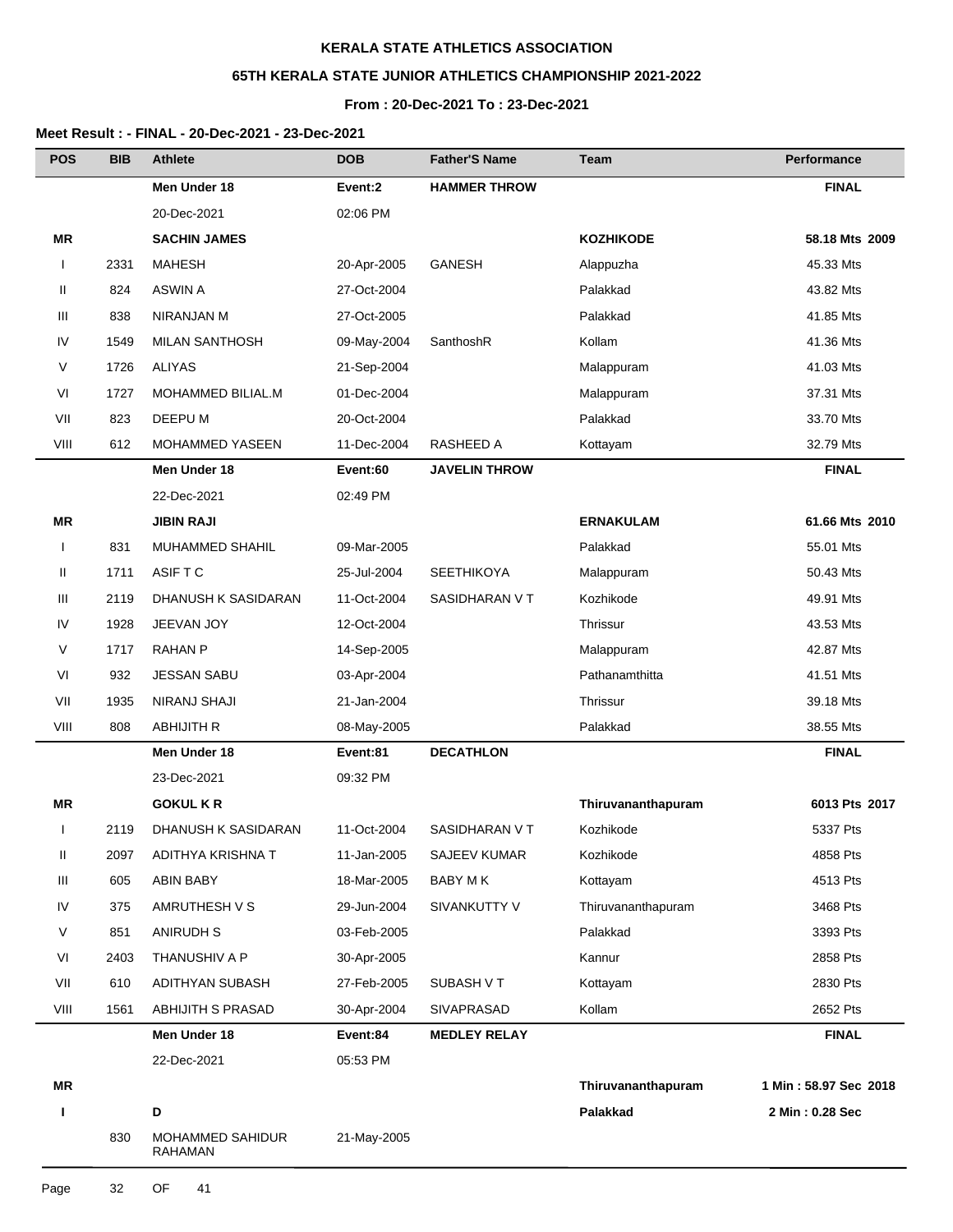# **65TH KERALA STATE JUNIOR ATHLETICS CHAMPIONSHIP 2021-2022**

## **From : 20-Dec-2021 To : 23-Dec-2021**

| <b>POS</b> | <b>BIB</b> | <b>Athlete</b>          | <b>DOB</b>  | <b>Father'S Name</b> | Team            | Performance     |
|------------|------------|-------------------------|-------------|----------------------|-----------------|-----------------|
|            | 786        | VIMAL V                 | 04-Apr-2004 |                      |                 |                 |
|            | 810        | <b>ABIRAM P</b>         | 18-Dec-2005 |                      |                 |                 |
|            | 840        | <b>RIJITH K R</b>       | 01-May-2004 |                      |                 |                 |
| Ш          |            | N                       |             |                      | Alappuzha       | 2 Min: 1.40 Sec |
|            | 2325       | NOAH SEBY ANTONY        | 13-Feb-2005 | <b>SEBY ANTONY</b>   |                 |                 |
|            | 2324       | <b>ASHLIN ALEXANDER</b> | 29-Aug-2005 |                      |                 |                 |
|            | 2333       | <b>CALVIN ROSWAN</b>    | 05-May-2005 |                      |                 |                 |
|            | 2332       | ANUGRAH G JOSEPH        | 27-Feb-2004 | <b>JOSEPH</b>        |                 |                 |
| Ш          |            | Κ                       |             |                      | Malappuram      | 2 Min: 2.47 Sec |
|            | 1707       | MUHAMMED SHAN           | 30-Jan-2004 | SAINUDHEEN           |                 |                 |
|            | 1697       | <b>FARIS PV</b>         | 12-Feb-2004 |                      |                 |                 |
|            | 1705       | ANFAL AMEEN K           | 07-Oct-2005 | SHAMSHAD K           |                 |                 |
|            | 1708       | ANSAB T F               | 18-Mar-2004 | <b>FAISAL T A</b>    |                 |                 |
| IV         |            | C                       |             |                      | Kottayam        | 2 Min: 3.59 Sec |
|            | 599        | RANEN EMANUEL THOMAS    | 02-Sep-2004 | <b>BINU THOMAS</b>   |                 |                 |
|            | 616        | SANGEETH S              | 05-May-2005 | <b>K C SASIKUMAR</b> |                 |                 |
|            | 1027       | AKHIL THOMAS            | 20-Oct-2004 | <b>THOMAS MANI</b>   |                 |                 |
|            | 603        | <b>VISHNU AJI</b>       | 17-May-2005 | AJI T                |                 |                 |
| ٧          |            | L.                      |             |                      | <b>Thrissur</b> | 2 Min: 5.41 Sec |
|            | 1937       | SREERAG SANTHOSH        | 05-Sep-2004 |                      |                 |                 |
|            | 1939       | <b>VIGNESH P A</b>      | 11-Jul-2004 | AJITHAN P R          |                 |                 |
|            | 1932       | <b>KRISHNANKITH K R</b> | 25-Apr-2005 | K B Ramesh           |                 |                 |
|            | 1931       | <b>KANNAN K S</b>       | 07-Jan-2005 | SUKUMARAN            |                 |                 |
| VI         |            | Е                       |             |                      | Pathanamthitta  | 2 Min: 6.35 Sec |
|            | 944        | JOEL P BIJU             | 23-Jun-2005 |                      |                 |                 |
|            | 941        | <b>GOUTHAM S</b>        | 17-Feb-2004 |                      |                 |                 |
|            | 942        | <b>ALAN REJI</b>        | 02-Feb-2005 |                      |                 |                 |
|            | 943        | <b>SANO KURIAYAN</b>    | 18-Apr-2004 |                      |                 |                 |
| VII        |            | Α                       |             |                      | Ernakulam       | 2 Min: 6.44 Sec |
|            | 168        | <b>JOSTIN TOMY</b>      | 26-Jan-2004 | TOMY M.O             |                 |                 |
|            | 180        | <b>SHARUN KISHOR</b>    | 16-Mar-2005 | <b>KISHOR</b>        |                 |                 |
|            | 178        | ADHIN BINOY             | 10-Mar-2004 | <b>BINOY</b>         |                 |                 |
|            | 160        | <b>GOUTHAM SURESH</b>   | 22-Jun-2004 | C V SURESH           |                 |                 |
| VIII       |            | M                       |             |                      | Kozhikode       | 4 Min           |
|            | 2122       | K C SAYANTH SREENIVAS   | 08-Jan-2004 | SRINIVASAN           |                 |                 |
|            | 2098       | ARJUN M P               | 15-Jul-2004 | <b>BABURAJ M P</b>   |                 |                 |
|            | 2112       | SHRAVAN S H             | 11-Mar-2004 |                      |                 |                 |
|            | 2102       | <b>JENSON RONY</b>      | 11-Oct-2004 | <b>RONY MATHEW</b>   |                 |                 |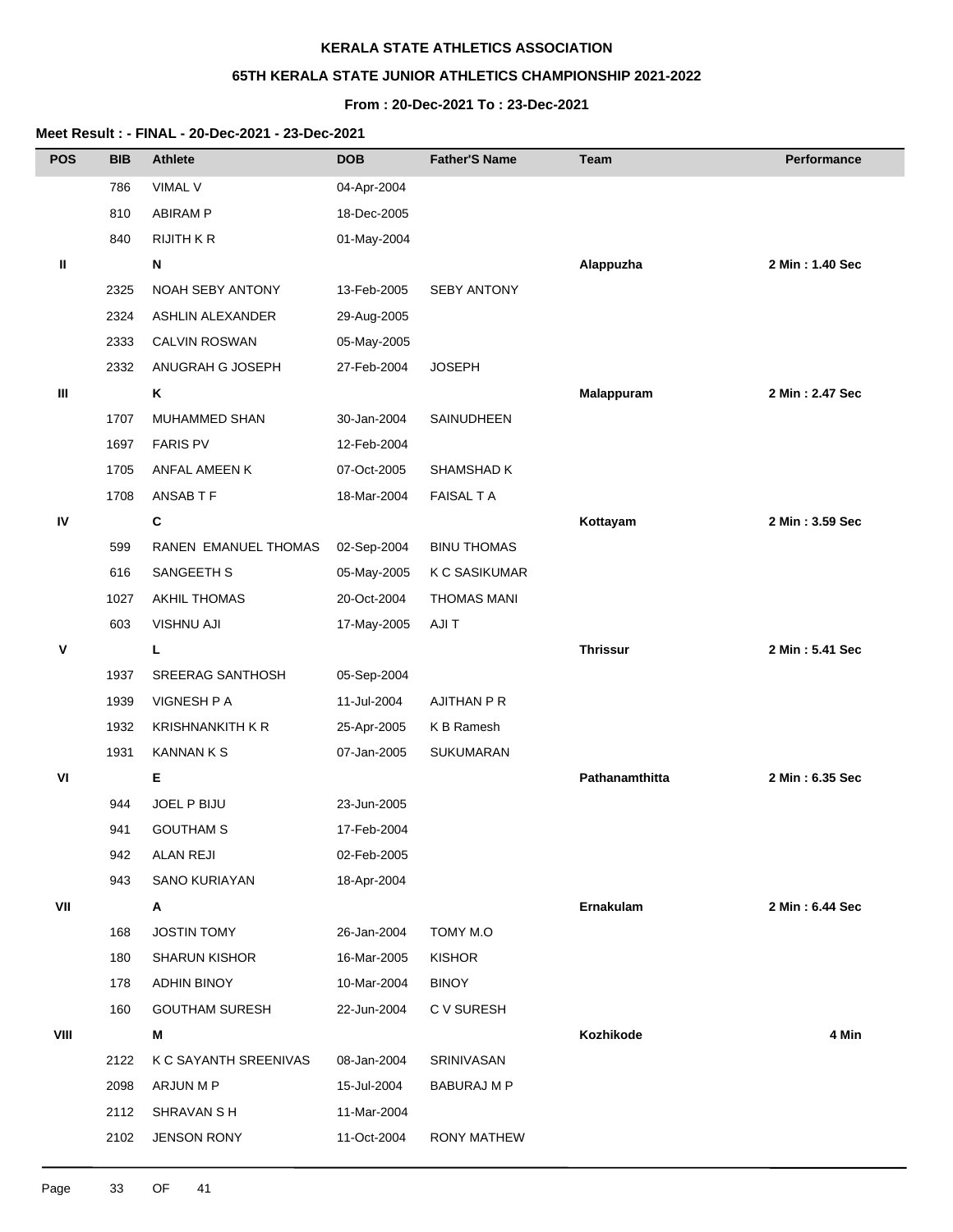# **65TH KERALA STATE JUNIOR ATHLETICS CHAMPIONSHIP 2021-2022**

### **From : 20-Dec-2021 To : 23-Dec-2021**

| <b>POS</b>   | <b>BIB</b> | <b>Athlete</b>                       | <b>DOB</b>  | <b>Father'S Name</b>                     | Team             | Performance           |
|--------------|------------|--------------------------------------|-------------|------------------------------------------|------------------|-----------------------|
|              |            | Men Under 20                         | Event:29    | 100m                                     |                  | <b>FINAL</b>          |
|              |            | 21-Dec-2021                          | 03:31 PM    |                                          |                  |                       |
| ΜR           |            | <b>SUMESH K R</b>                    |             |                                          | <b>THRISSUR</b>  | 10.60 Sec 2003        |
| $\mathbf{I}$ | 1962       | MOHAMMED SAJEEN                      | 02-Oct-2002 | ABDUL MAJEED V M                         | Thrissur         | 10.96 Sec             |
| Ш            | 1963       | MUHAMMED UVAIS.A                     | 10-Sep-2002 |                                          | Thrissur         | 11.08 Sec             |
| Ш            | 1735       | <b>HISHAM M</b>                      | 27-Jan-2002 | <b>ABDUL KAREEM</b>                      | Malappuram       | 11.12 Sec             |
| IV           | 872        | <b>KRISHNA PRAKASH R</b>             | 27-Nov-2003 |                                          | Palakkad         | 11.14 Sec             |
| V            | 858        | AJIN R                               | 30-Apr-2003 |                                          | Palakkad         | 11.15 Sec             |
| VI           | 1964       | VISHAL DEVMITH ILLANGAGE 12-Sep-2003 |             | CHAMARA JAYAMPATHI Thrissur<br>ILLANGAGE |                  | 11.27 Sec             |
| VII          | 2141       | ABOOBACKER SIDHEEQ                   | 08-Nov-2002 |                                          | Kozhikode        | 11.28 Sec             |
| VIII         | 2365       | JOY K SAIMON                         | 21-Mar-2003 | <b>KV SAIMON</b>                         | Alappuzha        | 11.29 Sec             |
|              |            | Men Under 20                         | Event:108   | 200m                                     |                  | <b>FINAL</b>          |
|              |            | 23-Dec-2021                          | 02:34 PM    |                                          |                  |                       |
| ΜR           |            | <b>AKHIL TV</b>                      |             |                                          | Ernakulam        | 21.71 Sec 2018        |
| $\mathsf{l}$ | 2366       | <b>ABHIJITH SIMON</b>                | 24-Jun-2002 |                                          | Alappuzha        | 22.42 Sec             |
| Ш            | 1963       | MUHAMMED UVAIS.A                     | 10-Sep-2002 |                                          | Thrissur         | 22.55 Sec             |
| Ш            | 873        | <b>KRISHNADAS</b>                    | 13-Aug-2003 |                                          | Palakkad         | 22.59 Sec             |
| IV           | 856        | <b>ABIJITH K</b>                     | 11-May-2003 |                                          | Palakkad         | 22.83 Sec             |
| V            | 1952       | ANANDHU V S                          | 07-May-2003 |                                          | Thrissur         | 23.33 Sec             |
| VI           | 1731       | SHIBILI MON K P                      | 24-Jan-2003 |                                          | Malappuram       | 23.54 Sec             |
| VII          | 2365       | JOY K SAIMON                         | 21-Mar-2003 | K V SAIMON                               | Alappuzha        | 26.00 Sec             |
| VIII         | 2393       | ROMI PAUL ROY                        | 08-Jan-2003 | ROY K PAUL                               | Kozhikode        | 30.00 Sec             |
|              |            | Men Under 20                         | Event:70    | 400m                                     |                  | <b>FINAL</b>          |
|              |            | 22-Dec-2021                          | 03:54 PM    |                                          |                  |                       |
| <b>MR</b>    |            | <b>BINEESH V B</b>                   |             |                                          | <b>ERNAKULA</b>  | 47.94 Sec 2005        |
| $\mathbf{I}$ | 2366       | <b>ABHIJITH SIMON</b>                | 24-Jun-2002 |                                          | Alappuzha        | 48.35 Sec             |
| Ш            | 856        | <b>ABIJITH K</b>                     | 11-May-2003 |                                          | Palakkad         | 49.51 Sec             |
| Ш            | 879        | NIRAJ R                              | 04-Apr-2003 | RAJAN.V                                  | Palakkad         | 50.16 Sec             |
| IV           | 1952       | ANANDHU V S                          | 07-May-2003 |                                          | Thrissur         | 50.56 Sec             |
| V            | 1197       | SHYJU PRAKASH R T                    | 21-May-2003 | SARATHKUMAR R T                          | Wayanad          | 51.10 Sec             |
| VI           | 1961       | <b>MOHAMED FADHIL</b>                | 24-Aug-2002 | JAMALUDHEEN N A                          | Thrissur         | 51.60 Sec             |
| VII          | 643        | <b>AKHIL THOMAS</b>                  | 21-May-2002 | <b>THOMAS JOSEPH</b>                     | Kottayam         | 53.28 Sec             |
|              |            | Men Under 20                         | Event:36    | 800m                                     |                  | <b>FINAL</b>          |
|              |            | 21-Dec-2021                          | 04:19 PM    |                                          |                  |                       |
| MR           |            | <b>JINSON JOHNSON</b>                |             |                                          | <b>KOZHIKODE</b> | 1 Min: 51.30 Sec 2010 |
| $\mathbf{I}$ | 882        | RIJOY J                              | 21-Dec-2003 | <b>JAYASANKAR</b>                        | Palakkad         | 1 Min: 54.05 Sec      |
| Ш            | 862        | AMAL DEV K S                         | 30-Aug-2003 |                                          | Palakkad         | 1 Min : 54.77 Sec     |
| Ш            | 1248       | ABHINAVE SAJEEVA                     | 09-Nov-2003 |                                          | Wayanad          | 1 Min: 54.83 Sec      |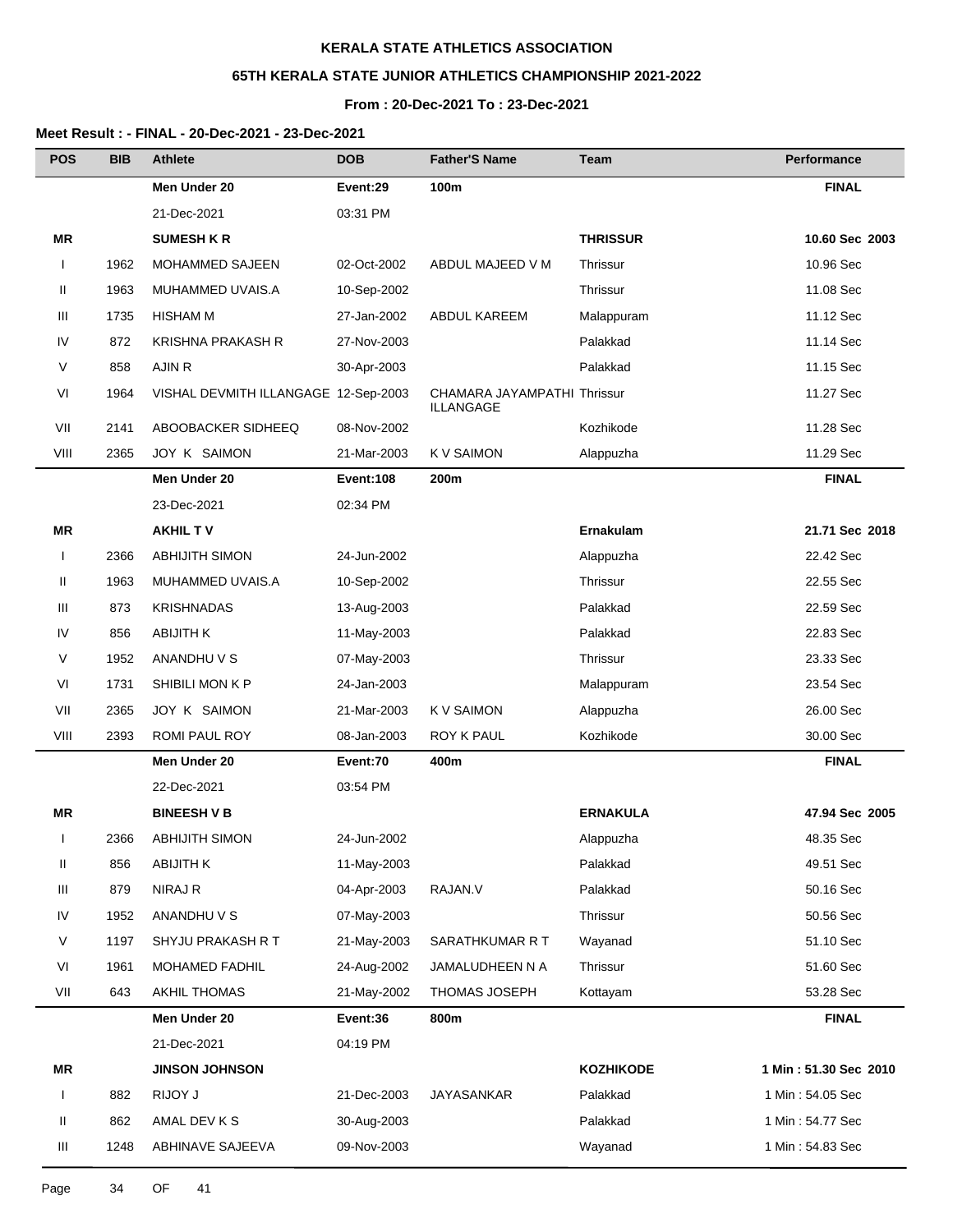# **65TH KERALA STATE JUNIOR ATHLETICS CHAMPIONSHIP 2021-2022**

## **From : 20-Dec-2021 To : 23-Dec-2021**

| <b>POS</b>   | <b>BIB</b> | <b>Athlete</b>                   | <b>DOB</b>  | <b>Father'S Name</b>                  | Team               | Performance            |
|--------------|------------|----------------------------------|-------------|---------------------------------------|--------------------|------------------------|
| IV           | 1329       | <b>ARJUN JIJI</b>                | 17-Jan-2003 | JIJI K P                              | Kannur             | 1 Min: 56.25 Sec       |
| V            | 2143       | ASWIN AJAY                       | 16-Nov-2002 | AJAYAN                                | Kozhikode          | 1 Min: 58.11 Sec       |
| VI           | 2142       | <b>ABHAY KRISHNA</b>             | 13-Mar-2003 |                                       | Kozhikode          | 2 Min: 7.21 Sec        |
|              |            | Men Under 20                     | Event:81    | 1500m                                 |                    | <b>FINAL</b>           |
|              |            | 22-Dec-2021                      | 05:09 PM    |                                       |                    |                        |
| ΜR           |            | <b>ABHINANDH SUNDARESAN</b>      |             |                                       | Thiruvananthapuram | 3 Min: 53.45 Sec 2018  |
|              | 882        | RIJOY J                          | 21-Dec-2003 | <b>JAYASANKAR</b>                     | Palakkad           | 4 Min: 0.34 Sec        |
| Ш            | 618        | <b>SALMAN FAROOKH</b>            | 16-Apr-2002 | M I SHAKEER                           | Kottayam           | 4 Min: 2.74 Sec        |
| Ш            | 2142       | ABHAY KRISHNA                    | 13-Mar-2003 |                                       | Kozhikode          | 4 Min: 11.63 Sec       |
| IV           | 887        | <b>VISHNU P</b>                  | 07-May-2003 |                                       | Palakkad           | 4 Min: 13.79 Sec       |
| V            | 859        | <b>AKASH K</b>                   | 13-Nov-2002 |                                       | Palakkad           | 4 Min: 16.17 Sec       |
| VI           | 1037       | <b>ABHIJITH MOHANDAS</b>         | 01-Jun-2002 | <b>MOHANDAS P K</b>                   | Idukki             | 4 Min: 23.66 Sec       |
| VII          | 2368       | <b>KAILAS K S</b>                | 17-Dec-2002 | <b>SHAJIMON P</b>                     | Alappuzha          | 4 Min: 24.25 Sec       |
| VIII         | 626        | <b>TINTO BABY</b>                | 15-Jun-2002 | <b>BABYCHAN K J</b>                   | Kottayam           | 4 Min: 26.99 Sec       |
|              |            | Men Under 20                     | Event:52    | 5000m                                 |                    | <b>FINAL</b>           |
|              |            | 22-Dec-2021                      | 09:42 AM    |                                       |                    |                        |
| ΜR           |            | <b>ABHINANDH SUNDARESAN</b>      |             |                                       | Thiruvananthapuram | 15 Min: 10.65 Sec 2017 |
| $\mathbf{I}$ | 1951       | AMITH N V                        | 02-Jun-2002 | ASHOKAN N V                           | Thrissur           | 15 Min: 32.16 Sec      |
| Ш            | 113        | <b>DEEPAK MATHEW</b><br>VARGHESE | 22-Sep-2003 | <b>SABU VARGHESE</b><br><b>MATHEW</b> | Ernakulam          | 15 Min: 45.37 Sec      |
| Ш            | 1945       | AKASH PAUL BIJU                  | 08-Dec-2002 | <b>BIJU M P</b>                       | Thrissur           | 16 Min: 16.87 Sec      |
| IV           | 864        | ARUN K                           | 30-Nov-2003 |                                       | Palakkad           | 16 Min: 32.20 Sec      |
| V            | 880        | PRATHYAS D                       | 18-Jun-2003 |                                       | Palakkad           | 16 Min: 41.69 Sec      |
| VI           | 1525       | RAMANUJAN J R                    | 11-Apr-2003 | Jayaraj                               | Kollam             | 17 Min: 55.51 Sec      |
| VII          | 1316       | MOHAMED SABEEL KK                | 22-Jan-2002 |                                       | Kannur             | 17 Min: 56.41 Sec      |
| VIII         | 1833       | <b>ADARSH P</b>                  | 24-Apr-2003 |                                       | Kasargod           | 18 Min: 20.82 Sec      |
|              |            | Men Under 20                     | Event:4     | 10000m                                |                    | <b>FINAL</b>           |
|              |            | 20-Dec-2021                      | 05:24 PM    |                                       |                    |                        |
| <b>MR</b>    |            | <b>RAJESH R</b>                  |             |                                       | <b>WAYANAD</b>     | 31 Min: 23.05 Sec 2010 |
| $\mathbf{I}$ | 861        | <b>ALWIN A</b>                   | 09-Apr-2002 |                                       | Palakkad           | 34 Min: 43.50 Sec      |
| Ш            | 864        | <b>ARUNK</b>                     | 30-Nov-2003 |                                       | Palakkad           | 35 Min: 43.80 Sec      |
| Ш            | 860        | <b>AKASH P</b>                   | 05-Jun-2002 |                                       | Palakkad           | 36 Min: 37.30 Sec      |
| IV           | 113        | DEEPAK MATHEW<br>VARGHESE        | 22-Sep-2003 | <b>SABU VARGHESE</b><br><b>MATHEW</b> | Ernakulam          | 39 Min: 41.80 Sec      |
| V            | 1755       | MUHAMMED SAHIR A                 | 21-Oct-2003 |                                       | Malappuram         | 41 Min: 19.70 Sec      |
| VI           | 1950       | <b>ALWIN VINCENT</b>             | 14-Mar-2002 |                                       | Thrissur           | 42 Min: 11.00 Sec      |
| VII          | 117        | RAKESH R                         | 14-Aug-2003 | <b>RAJAN R</b>                        | Ernakulam          | 43 Min: 9.10 Sec       |
| VIII         | 2353       | UNNIKRISHNAN S                   | 20-Aug-2003 |                                       | Alappuzha          | 45 Min: 19.50 Sec      |
| IX           | 1309       | ANURAG C                         | 03-Jan-2002 |                                       | Kannur             | 45 Min: 59.50 Sec      |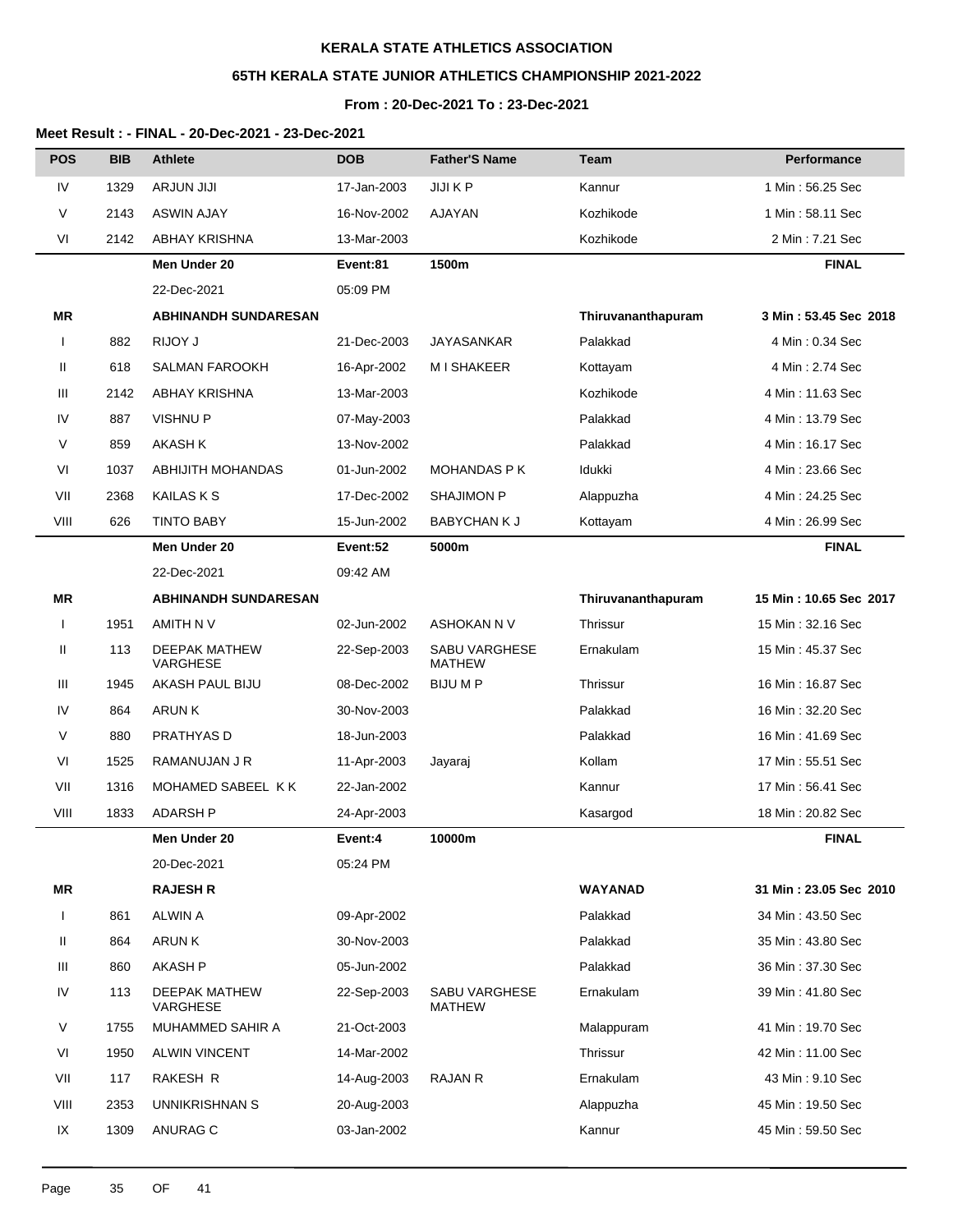# **65TH KERALA STATE JUNIOR ATHLETICS CHAMPIONSHIP 2021-2022**

# **From : 20-Dec-2021 To : 23-Dec-2021**

| <b>POS</b>   | <b>BIB</b> | <b>Athlete</b>           | <b>DOB</b>       | <b>Father'S Name</b>          | Team               | <b>Performance</b>    |
|--------------|------------|--------------------------|------------------|-------------------------------|--------------------|-----------------------|
| X            | 2394       | <b>HARINANDH V J</b>     | 13-Aug-2003      |                               | Kozhikode          | 47 Min: 10.50 Sec     |
| 11           | 1526       | ABI.S                    | 04-Jun-2002      |                               | Kollam             | 48 Min: 39.30 Sec     |
|              |            | Men Under 20             | Event:58         | 110m HURDLES                  |                    | <b>FINAL</b>          |
|              |            | 22-Dec-2021              | 02:37 PM         |                               |                    |                       |
| ΜR           |            | <b>MAYMON POULOSE</b>    |                  |                               | <b>Thrissur</b>    | 13.94 Sec 2015        |
| $\mathbf{I}$ | 2138       | MUHAMMED LAZAN V K       | 06-Jan-2002      |                               | Kozhikode          | 14.11 Sec             |
| Ш            | 1953       | ANANDU V P               | 01-Mar-2002      | <b>JAYAPRAKASH</b>            | Thrissur           | 15.41 Sec             |
| Ш            | 1556       | <b>RISHIKESH P A</b>     | 08-Aug-2003      | ANIL KUMAR P K                | Thrissur           | 15.79 Sec             |
| IV           | 1746       | YAHYA MUHAMMED O P C     | 25-Jan-2002      |                               | Malappuram         | 16.01 Sec             |
| V            | 121        | <b>SARAN SHAJI</b>       | 01-Jun-2003      | SHAJI N S                     | Ernakulam          | 16.08 Sec             |
| VI           | 2412       | VISHNU U                 | 03-Apr-2003      | Udayan.S                      | Kottayam           | 16.57 Sec             |
|              |            | Men Under 20             | <b>Event:105</b> | <b>400m HURDLES</b>           |                    | <b>FINAL</b>          |
|              |            | 23-Dec-2021              | 02:04 PM         |                               |                    |                       |
| ΜR           |            | <b>JABIR MP</b>          |                  |                               | <b>MALAPPURAM</b>  | 52.84 Sec 2014        |
| $\mathbf{I}$ | 101        | <b>ARJUNK</b>            | 12-Mar-2002      | <b>VENUGOPALAN K</b>          | Ernakulam          | 53.25 Sec             |
| Ш            | 630        | DENIT PAUL BIJU          | 01-Apr-2002      | <b>BIJU POULOSE</b>           | Kottayam           | 54.82 Sec             |
| Ш            | 865        | <b>ARUNJITH C</b>        | 01-Jun-2003      |                               | Palakkad           | 54.86 Sec             |
| IV           | 631        | <b>VINAY C</b>           | 19-May-2003      | SURESHKUMAR                   | Kottayam           | 56.29 Sec             |
| V            | 1751       | JAYAGOSH PV              | 07-Jun-2002      |                               | Malappuram         | 57.89 Sec             |
| VI           | 1957       | <b>GEORGE SONY BENNY</b> | 16-Jan-2002      | <b>BENNY</b>                  | Thrissur           | 58.08 Sec             |
| VII          | 632        | <b>JISS BABY</b>         | 11-Aug-2003      | V V BABY                      | Kottayam           | 58.47 Sec             |
| VIII         | 1953       | ANANDU V P               | 01-Mar-2002      | <b>JAYAPRAKASH</b>            | Thrissur           | 70.00 Sec             |
|              |            | Men Under 20             | Event:88         | 3000m STEEPLE<br><b>CHASE</b> |                    | <b>FINAL</b>          |
|              |            | 23-Dec-2021              | 08:46 AM         |                               |                    |                       |
| ΜR           |            | <b>BIBIN GEORGE</b>      |                  |                               | <b>Thrissur</b>    | 9 Min: 36.09 Sec 2017 |
| Τ.           | 1945       | AKASH PAUL BIJU          | 08-Dec-2002      | <b>BIJUMP</b>                 | Thrissur           | 10 Min: 1.37 Sec      |
| Ш            | 857        | <b>ABITH S</b>           | 24-Mar-2003      |                               | Palakkad           | 10 Min: 1.42 Sec      |
| Ш            | 115        | TINTU HARIDASAN C        | 04-Feb-2002      | <b>HARIDASAN C</b>            | Ernakulam          | 10 Min: 32.80 Sec     |
| IV           | 887        | <b>VISHNUP</b>           | 07-May-2003      |                               | Palakkad           | 10 Min: 54.96 Sec     |
| V            | 1312       | AMAL K                   | 05-Jan-2003      |                               | Kannur             | 11 Min: 15.79 Sec     |
| VI           | 1315       | <b>JISHNU JAYESH</b>     | 25-Dec-2003      |                               | Kannur             | 11 Min: 45.33 Sec     |
| VII          | 426        | ROHITH R S               | 07-Nov-2003      | RAJAN G                       | Thiruvananthapuram | 11 Min: 45.76 Sec     |
| VIII         | 1033       | ADHUN BABU               | 10-Nov-2003      | BABU V G                      | Idukki             | 11 Min: 57.56 Sec     |
| IX           | 2369       | ABU THAHIR A             | 22-Nov-2002      | ANZIL                         | Alappuzha          | 12 Min: 3.67 Sec      |
| X            | 1766       | ATHUL KRISHNARAJ K V     | 11-Dec-2002      |                               | Malappuram         | 12 Min: 19.67 Sec     |
| 11           | 117        | RAKESH R                 | 14-Aug-2003      | <b>RAJAN R</b>                | Ernakulam          | 12 Min: 19.68 Sec     |
| 12           | 1954       | <b>BASIL RAJU</b>        | 18-Jul-2003      | RAJU PAUL                     | Thrissur           | 12 Min: 43.42 Sec     |
| 13           | 1541       | <b>SUJITH KUMAR S</b>    | 13-Apr-2002      |                               | Kollam             | 13 Min: 55.66 Sec     |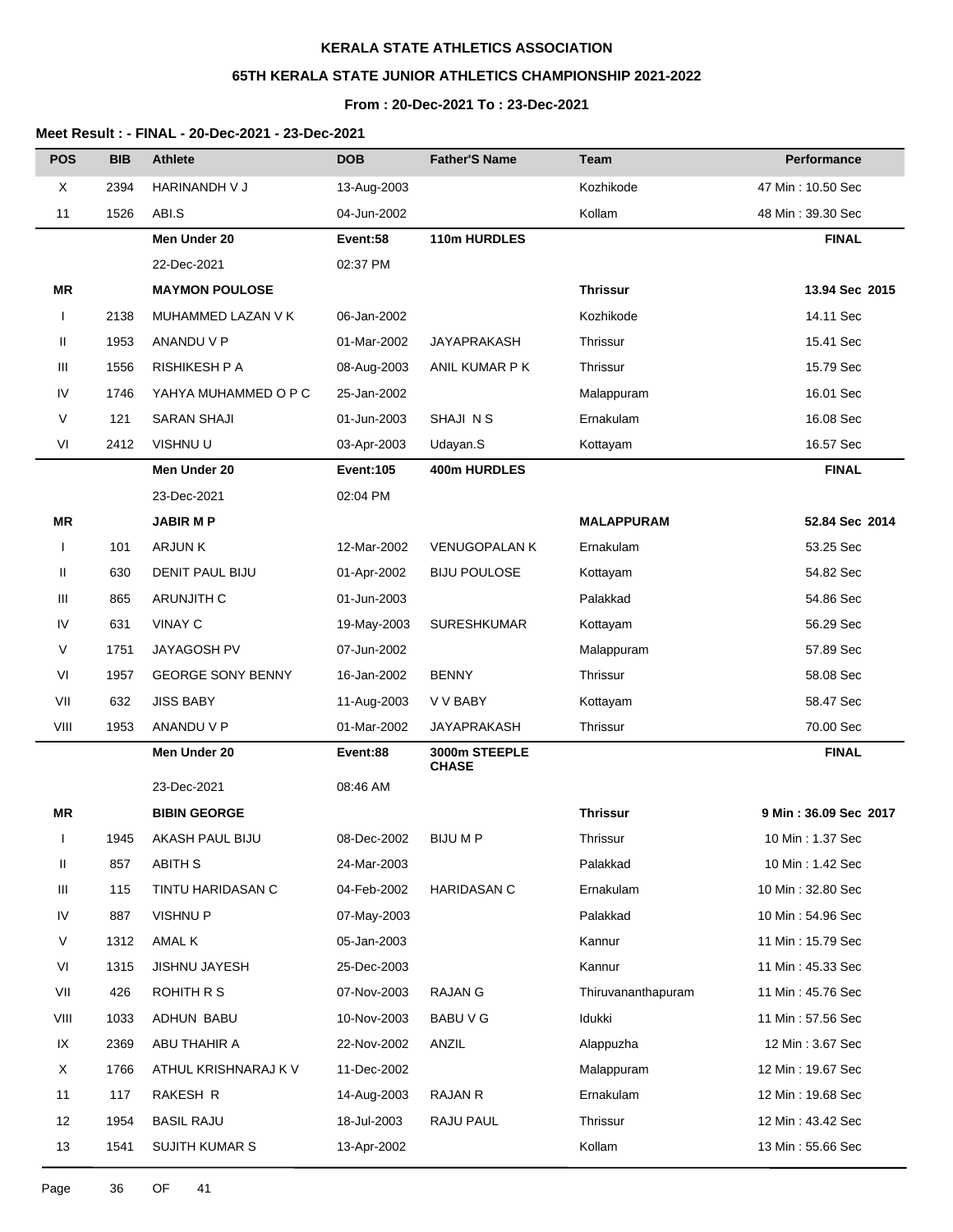# **65TH KERALA STATE JUNIOR ATHLETICS CHAMPIONSHIP 2021-2022**

#### **From : 20-Dec-2021 To : 23-Dec-2021**

| <b>POS</b>   | <b>BIB</b> | <b>Athlete</b>          | <b>DOB</b>       | <b>Father'S Name</b>                 | Team               | Performance           |
|--------------|------------|-------------------------|------------------|--------------------------------------|--------------------|-----------------------|
| 14           | 620        | ABY MATHEW KURIAN       | 21-Dec-2002      | KURIAKOSE T.J                        | Kottayam           | 14 Min: 14.33 Sec     |
|              |            | Men Under 20            | Event:44         | <b>10000m RACE</b><br><b>WALKING</b> |                    | <b>FINAL</b>          |
|              |            | 22-Dec-2021             | 08:44 AM         |                                      |                    |                       |
| ΜR           |            | <b>ABHIJITH V K</b>     |                  |                                      | <b>Ernakulam</b>   | 46 Min: 9.32 Sec 2019 |
| $\mathbf{I}$ | 114        | <b>JOYAL ROBIN</b>      | 21-Nov-2002      | <b>ROBIN JOSEPH</b>                  | Ernakulam          | 48 Min: 46.06 Sec     |
| Ш            | 875        | MIDHUN KRISHNA U        | 13-Dec-2002      | UNNIKRISHNAN P R                     | Palakkad           | 48 Min: 59.90 Sec     |
| Ш            | 884        | <b>SURJITH C</b>        | 06-Apr-2002      | CHANTHAMARAKSHAN<br>N M              | Palakkad           | 50 Min: 14.34 Sec     |
| IV           | 628        | AMAL KRISHNA M.         | 22-Nov-2002      | MANOJKUMAR                           | Kottayam           | 50 Min: 30.10 Sec     |
| V            | 107        | MATHUKUTTY SIBICHAN     | 01-Sep-2003      | SIBICHAN JOSEPH                      | Ernakulam          | 51 Min: 40.73 Sec     |
| VI           | 130        | <b>ASHISH SREEKUMAR</b> | 03-Sep-2003      | <b>SREEKUMAR R</b>                   | Ernakulam          | 55 Min: 12.11 Sec     |
| VII          | 1752       | JEEVA V R               | 13-Nov-2003      |                                      | Malappuram         | 58 Min: 11.47 Sec     |
| VIII         | 1322       | <b>AMAL LINSON</b>      | 16-Feb-2003      |                                      | Kannur             | 58 Min: 18.92 Sec     |
|              |            | Men Under 20            | Event:76         | <b>LONG JUMP</b>                     |                    | <b>FINAL</b>          |
|              |            | 22-Dec-2021             | 04:49 PM         |                                      |                    |                       |
| <b>MR</b>    |            | <b>CLINTON K J</b>      |                  |                                      | <b>KOLLAM</b>      | 7.58 Mts 2004         |
| $\mathbf{I}$ | 1199       | K.MUHAMMED ASIEF        | 13-Nov-2002      | KAJANAJUMUTHEEN                      | Wayanad            | 7.51 Mts              |
| Ш            | 1958       | MEHFIL JASIM P N        | 15-Mar-2002      |                                      | Thrissur           | 7.49 Mts              |
| Ш            | 432        | SAJAN R                 | 26-Mar-2002      | REJIMON P.R.                         | Thiruvananthapuram | 7.33 Mts              |
| IV           | 2140       | <b>BEYON GEORGE</b>     | 08-Apr-2003      | George.E.M                           | Kozhikode          | 7.02 Mts              |
| V            | 885        | VAISHAK KR              | 22-Jun-2002      |                                      | Palakkad           | 6.81 Mts              |
| VI           | 1763       | UNAIS MON T             | 09-Jun-2003      |                                      | Malappuram         | 6.67 Mts              |
| VII          | 1748       | MUHAMMED THASLEEM       | 15-May-2002      | <b>MUHAMMED</b>                      | Malappuram         | 6.66 Mts              |
| VIII         | 1943       | AJAYAN S                | 22-Aug-2003      |                                      | Thrissur           | 6.31 Mts              |
|              |            | Men Under 20            | <b>Event:107</b> | <b>TRIPLE JUMP</b>                   |                    | <b>FINAL</b>          |
|              |            | 23-Dec-2021             | 02:34 PM         |                                      |                    |                       |
| <b>MR</b>    |            | <b>AKHIL KUMAR C D</b>  |                  |                                      | Palakkad           | 15.99 Mts 2021        |
| $\mathbf{I}$ | 125        | SEBASTIAN V S           | 04-Oct-2003      | SHIBU V. A                           | Ernakulam          | 14.73 Mts             |
| Ш            | 109        | DENIX WILFRED           | 23-Feb-2003      | <b>WILFRED S.P</b>                   | Ernakulam          | 14.32 Mts             |
| Ш            | 885        | VAISHAK KR              | 22-Jun-2002      |                                      | Palakkad           | 14.04 Mts             |
| IV           | 433        | JOFRIN SS               | 04-Apr-2003      | <b>SURESH</b>                        | Thiruvananthapuram | 13.17 Mts             |
| V            | 1968       | <b>RINU ROY</b>         | 27-Feb-2002      | ROY CHACKO                           | Thrissur           | 13.16 Mts             |
| VI           | 2358       | SURAJ V S               | 12-Jun-2002      | SUDARSANAN VK                        | Alappuzha          | 13.11 Mts             |
| VII          | 390        | <b>AJINRAJ SS</b>       | 13-Dec-2003      | SELVARAJ J                           | Thiruvananthapuram | 12.80 Mts             |
| VIII         | 1747       | ABHISHAL RAHIMAN T      | 30-Sep-2003      |                                      | Malappuram         | 12.74 Mts             |
|              |            | Men Under 20            | Event:12         | <b>HIGH JUMP</b>                     |                    | <b>FINAL</b>          |
|              |            | 21-Dec-2021             | 10:00 AM         |                                      |                    |                       |
| <b>MR</b>    |            | <b>SREENITH MOHAN</b>   |                  |                                      | <b>THRISSUR</b>    | 2.12 Mts 2014         |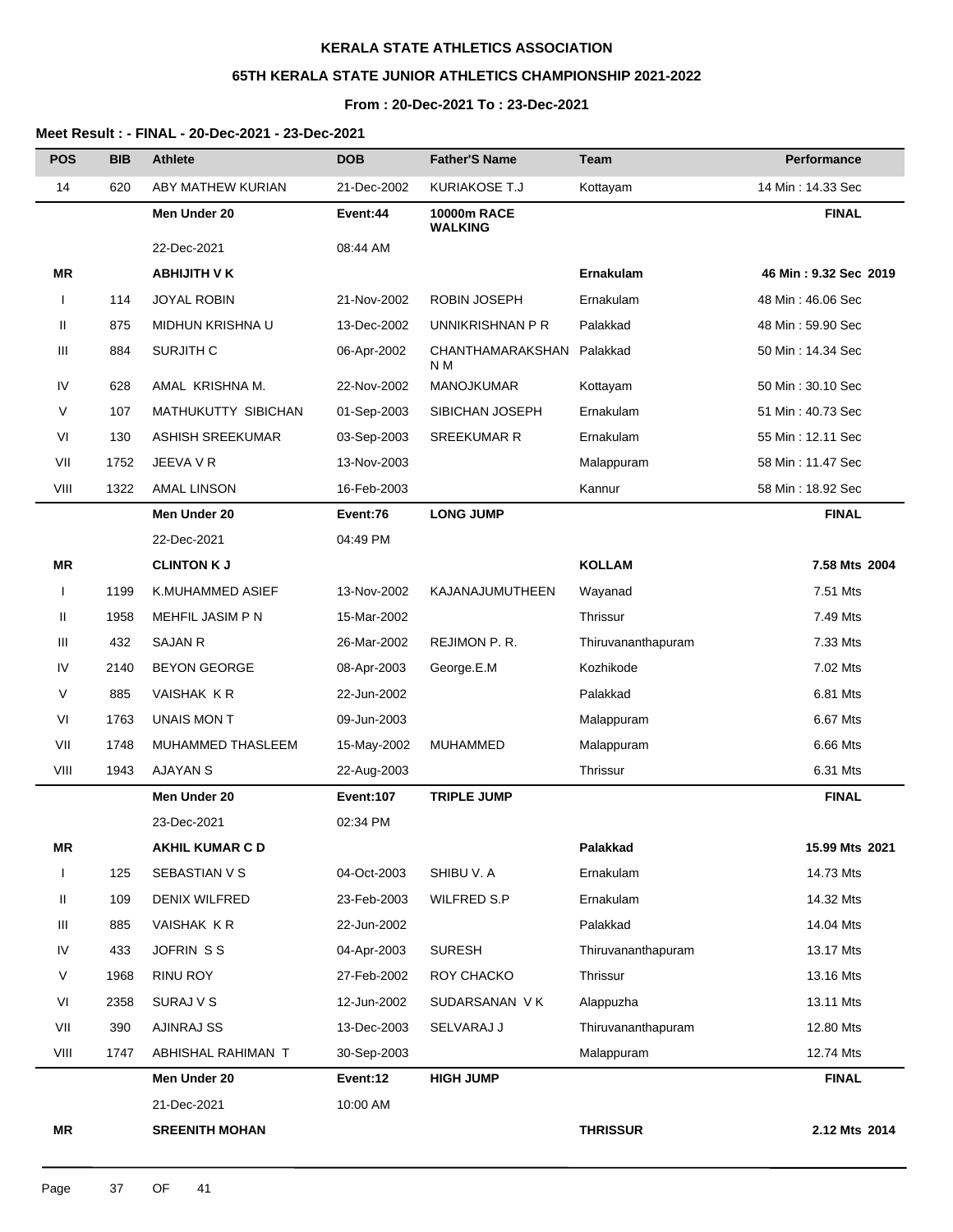# **65TH KERALA STATE JUNIOR ATHLETICS CHAMPIONSHIP 2021-2022**

### **From : 20-Dec-2021 To : 23-Dec-2021**

#### **Meet Result : - FINAL - 20-Dec-2021 - 23-Dec-2021**

| <b>POS</b>   | <b>BIB</b> | <b>Athlete</b>                      | <b>DOB</b>       | <b>Father'S Name</b>         | <b>Team</b>        | <b>Performance</b> |
|--------------|------------|-------------------------------------|------------------|------------------------------|--------------------|--------------------|
| I            | 2044       | GILBERT JOSE                        | 23-Apr-2002      | <b>JOSE RAPHEL</b>           | Thrissur           | 1.91 Mts           |
| Ш            | 634        | <b>SHALBIN KS</b>                   | 16-Jul-2002      | <b>SHAJAN MATHEW</b>         | Kottayam           | 1.89 Mts           |
| Ш            | 1737       | MOHAMMED RINSHAD C                  | 29-Apr-2002      | <b>ABDUL JALEEL</b>          | Malappuram         | 1.86 Mts           |
| IV           | 124        | <b>JINO BASTIN</b>                  | 05-Aug-2002      | <b>GEORGE SHINDE I J</b>     | Ernakulam          | 1.83 Mts           |
| V            | 854        | <b>ABHINAV K</b>                    | 27-Mar-2003      |                              | Palakkad           | 1.80 Mts           |
| VI           | 1518       | <b>JOMON JOY</b>                    | 19-Oct-2003      |                              | Kollam             | 1.80 Mts           |
| VII          | 125        | SEBASTIAN V S                       | 04-Oct-2003      | SHIBU V. A                   | Ernakulam          | 1.75 Mts           |
| VIII         | 390        | <b>AJINRAJ SS</b>                   | 13-Dec-2003      | SELVARAJ J                   | Thiruvananthapuram | 1.70 Mts           |
|              |            | Men Under 20                        | Event:25         | <b>POLE VAULT</b>            |                    | <b>FINAL</b>       |
|              |            | 21-Dec-2021                         | 03:11 PM         |                              |                    |                    |
| MR           |            | SIDHARTH A K                        |                  |                              | Ernakulam          | 4.71 Mts 2019      |
| Ш            | 641        | <b>AKSHAY M</b>                     | 22-May-2003      | <b>MADHUSUDANAN I</b>        | Kottayam           | 4.72 Mts NMR       |
| п            | 644        | <b>ANAND MANOJ</b>                  | 07-Nov-2003      | <b>UK MANOJ</b>              | Kottayam           | 4.72 Mts NMR       |
| Ш            | 116        | <b>ALAN BIJU</b>                    | 12-Sep-2002      | <b>BIJU JACOB K J</b>        | Ernakulam          | 4.20 Mts           |
| IV           | 1956       | <b>CHRISTO PETER</b>                | 04-Sep-2002      | PETER JOSEPH                 | Thrissur           | 4.10 Mts           |
| V            | 111        | ABHINAND C                          | 23-Dec-2003      | <b>ANIL KUMAR</b>            | Ernakulam          | 3.70 Mts           |
| VI           | 1760       | <b>PRAVEEN</b>                      | 18-Sep-2002      |                              | Malappuram         | 2.60 Mts           |
|              |            | Men Under 20                        | <b>Event:101</b> | <b>SHOT PUT</b>              |                    | <b>FINAL</b>       |
|              |            | 23-Dec-2021                         | 01:43 PM         |                              |                    |                    |
| <b>MR</b>    |            | <b>RAHUL RATHEESH E</b>             |                  |                              | <b>KOZHIKODE</b>   | 15.75 Mts 2012     |
| I            | 434        | ANANTHU A                           | 11-Nov-2003      | <b>ANIL KUMAR</b>            | Thiruvananthapuram | 14.76 Mts          |
| Ш            | 650        | ANU S JOSE                          | 06-Sep-2002      | <b>JOSE</b>                  | Kottayam           | 13.95 Mts          |
| Ш            | 635        | AJINAS P S                          | 30-Apr-2002      | SIYAD P S                    | Kottayam           | 13.84 Mts          |
| IV           | 1521       | <b>SREESANTH S</b>                  | 31-Oct-2002      | <b>SREEKUMAR P</b>           | Kollam             | 13.15 Mts          |
| V            | 435        | VIDUKRISHNA A                       | 04-Nov-2003      | ANILKUMAR K                  | Thiruvananthapuram | 12.46 Mts          |
| VI           | 914        | <b>ALENT PRINCE NINAN</b>           | 06-Aug-2003      |                              | Pathanamthitta     | 12.24 Mts          |
| VII          | 1742       | <b>MOHAMED SIMAL</b><br>KALATHINGAL | 30-Jul-2003      | <b>MOHAMMED</b><br>SALEEM.K. | Malappuram         | 12.12 Mts          |
| VIII         | 863        | ANANDHA KRISHNAN TV                 | 01-Dec-2003      |                              | Palakkad           | 11.05 Mts          |
|              |            | Men Under 20                        | Event:18         | <b>DISCUS THROW</b>          |                    | <b>FINAL</b>       |
|              |            | 21-Dec-2021                         | 02:22 PM         |                              |                    |                    |
| MR           |            | <b>AMAL P RAGHAV</b>                |                  |                              | Ernakulam          | 48.41 Mts 2016     |
| $\mathbf{I}$ | 635        | AJINAS P S                          | 30-Apr-2002      | SIYAD <sub>PS</sub>          | Kottayam           | 38.61 Mts          |
| Ш            | 1955       | <b>BIJO THOMAS</b>                  | 26-May-2003      | THOMAS K V                   | Thrissur           | 38.55 Mts          |
| Ш            | 435        | VIDUKRISHNA A                       | 04-Nov-2003      | <b>ANILKUMAR K</b>           | Thiruvananthapuram | 37.38 Mts          |
| IV           | 863        | ANANDHA KRISHNAN TV                 | 01-Dec-2003      |                              | Palakkad           | 36.29 Mts          |
| V            | 2370       | SAMUEL ANAND                        | 09-Jul-2002      | K ANANDAKUMAR                | Alappuzha          | 36.04 Mts          |
| VI           | 434        | ANANTHU A                           | 11-Nov-2003      | <b>ANIL KUMAR</b>            | Thiruvananthapuram | 35.65 Mts          |
| VII          | 1521       | SREESANTH S                         | 31-Oct-2002      | <b>SREEKUMAR P</b>           | Kollam             | 33.00 Mts          |

Page 38 OF 41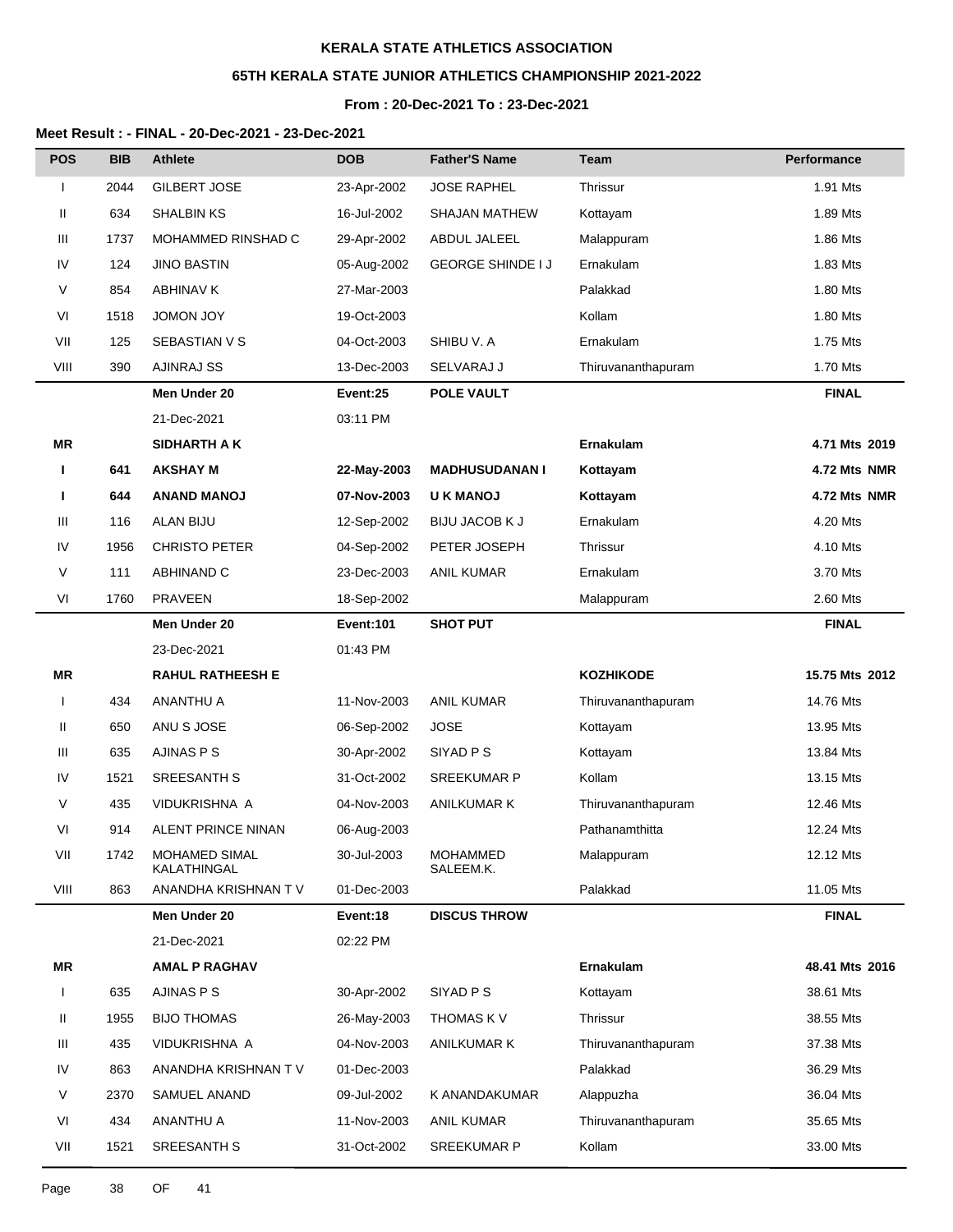# **65TH KERALA STATE JUNIOR ATHLETICS CHAMPIONSHIP 2021-2022**

### **From : 20-Dec-2021 To : 23-Dec-2021**

| <b>POS</b>   | <b>BIB</b> | <b>Athlete</b>              | <b>DOB</b>  | <b>Father'S Name</b>   | Team                         | <b>Performance</b> |
|--------------|------------|-----------------------------|-------------|------------------------|------------------------------|--------------------|
| VIII         | 1754       | ARSHAD T                    | 21-Dec-2002 | <b>MUHAMMAD ASHRAF</b> | Malappuram                   | 31.71 Mts          |
|              |            | Men Under 20                | Event:1     | <b>HAMMER THROW</b>    |                              | <b>FINAL</b>       |
|              |            | 20-Dec-2021                 | 11:39 AM    |                        |                              |                    |
| <b>MR</b>    |            | <b>KRISHNAKUMAR V</b>       |             |                        | <b>ERNAKULAM</b>             | 54.31 Mts 2012     |
| I            | 2147       | <b>NITHIN SAJI</b>          | 16-Apr-2003 | <b>SAJIV</b>           | Kozhikode                    | 44.08 Mts          |
| Ш            | 1762       | <b>SHEBEEB</b>              | 04-Jan-2003 | <b>SHAFI</b>           | Malappuram                   | 43.63 Mts          |
| Ш            | 2371       | RAHUL RAJEEVAN              | 14-Jan-2002 | RAJEEVAN               | Alappuzha                    | 43.10 Mts          |
| IV           | 122        | <b>AKSHAY DEV</b>           | 19-Jan-2003 | PRADEEP K K            | Ernakulam                    | 42.16 Mts          |
| V            | 888        | <b>ANSAL A</b>              | 16-May-2002 |                        | Palakkad                     | 37.85 Mts          |
| VI           | 2370       | SAMUEL ANAND                | 09-Jul-2002 | K ANANDAKUMAR          | Alappuzha                    | 37.72 Mts          |
| VII          | 637        | <b>ADARSH B R</b>           | 31-Mar-2003 | <b>BINU KUMAR S</b>    | Kottayam                     | 34.27 Mts          |
| VIII         | 1966       | <b>FARDHIN V M</b>          | 27-Dec-2003 | <b>MOIDUTTY</b>        | Thrissur                     | 31.81 Mts          |
|              |            | Men Under 20                | Event:5     | <b>JAVELIN THROW</b>   |                              | <b>FINAL</b>       |
|              |            | 20-Dec-2021                 | 05:45 PM    |                        |                              |                    |
| MR           |            | <b>ANOOP VALSAN</b>         |             |                        | Ernakulam                    | 60.72 Mts 2018     |
| $\mathbf{I}$ | 103        | <b>JIBIN THOMAS</b>         | 28-Oct-2002 | <b>THOMAS KUTTY</b>    | Ernakulam                    | 55.96 Mts          |
| Ш            | 1754       | <b>ARSHAD T</b>             | 21-Dec-2002 | MUHAMMAD ASHRAF        | Malappuram                   | 50.79 Mts          |
| Ш            | 443        | AJIN B M                    | 01-May-2002 |                        | Thiruvananthapuram           | 47.60 Mts          |
| IV           | 636        | <b>VIJAY BINOY</b>          | 09-Jan-2003 | <b>BINOY</b>           | Kottayam                     | 46.22 Mts          |
| V            | 132        | <b>JOSHY JOY</b>            | 06-Jul-2003 | JOY J                  | Ernakulam                    | 46.02 Mts          |
| VI           | 917        | SHEBIN P SANU               | 26-Sep-2003 |                        | Pathanamthitta               | 43.53 Mts          |
| VII          | 883        | SAKTHI KUMAR G              | 30-May-2002 |                        | Palakkad                     | 41.27 Mts          |
| VIII         | 2351       | ANANDHU B                   | 26-Apr-2003 |                        | Alappuzha                    | 39.30 Mts          |
|              |            | Men Under 20                | Event:80    | <b>DECATHLON</b>       |                              | <b>FINAL</b>       |
|              |            | 23-Dec-2021                 | 09:32 PM    |                        |                              |                    |
| ΜR           |            | <b>MUHAMMED HAFSEER P P</b> |             |                        | <b>THIRUVANATHAPURA</b><br>м | 6525 Pts 2014      |
| ı            | 440        | ABDULLA ABDUL MAJEED        | 30-Mar-2002 | <b>ABDUL MAJEED</b>    | Thiruvananthapuram           | 5678 Pts           |
| Ш            | 619        | ABEL BIJU                   | 05-Oct-2002 | <b>BIJU V J</b>        | Kottayam                     | 5156 Pts           |
| Ш            | 1959       | <b>JUAN REJI</b>            | 29-Nov-2003 |                        | Thrissur                     | 5093 Pts           |
| IV           | 1765       | <b>VYSHNAV BABU</b>         | 08-Dec-2003 |                        | Malappuram                   | 4820 Pts           |
| V            | 1520       | RAHUL.S                     | 13-Jul-2002 | SANTHOSH BABU          | Kollam                       | 4259 Pts           |
| VI           | 621        | <b>ALAN SUNNY</b>           | 18-Jun-2003 | <b>SUNNY</b>           | Kottayam                     | 3830 Pts           |
| VII          | 2376       | <b>ADITHYAN S</b>           | 18-Oct-2003 |                        | Alappuzha                    | 2278 Pts           |
| VIII         | 883        | SAKTHI KUMAR G              | 30-May-2002 |                        | Palakkad                     | 980 Pts            |
|              |            | Men Under 20                | Event:86    | 4X100m RELAY           |                              | <b>FINAL</b>       |
|              |            | 22-Dec-2021                 | 05:53 PM    |                        |                              |                    |
| <b>MR</b>    |            |                             |             |                        | Thiruvananthapuram           | 42.59 Sec 2019     |
| т            |            | L                           |             |                        | <b>Thrissur</b>              | 42.60 Sec          |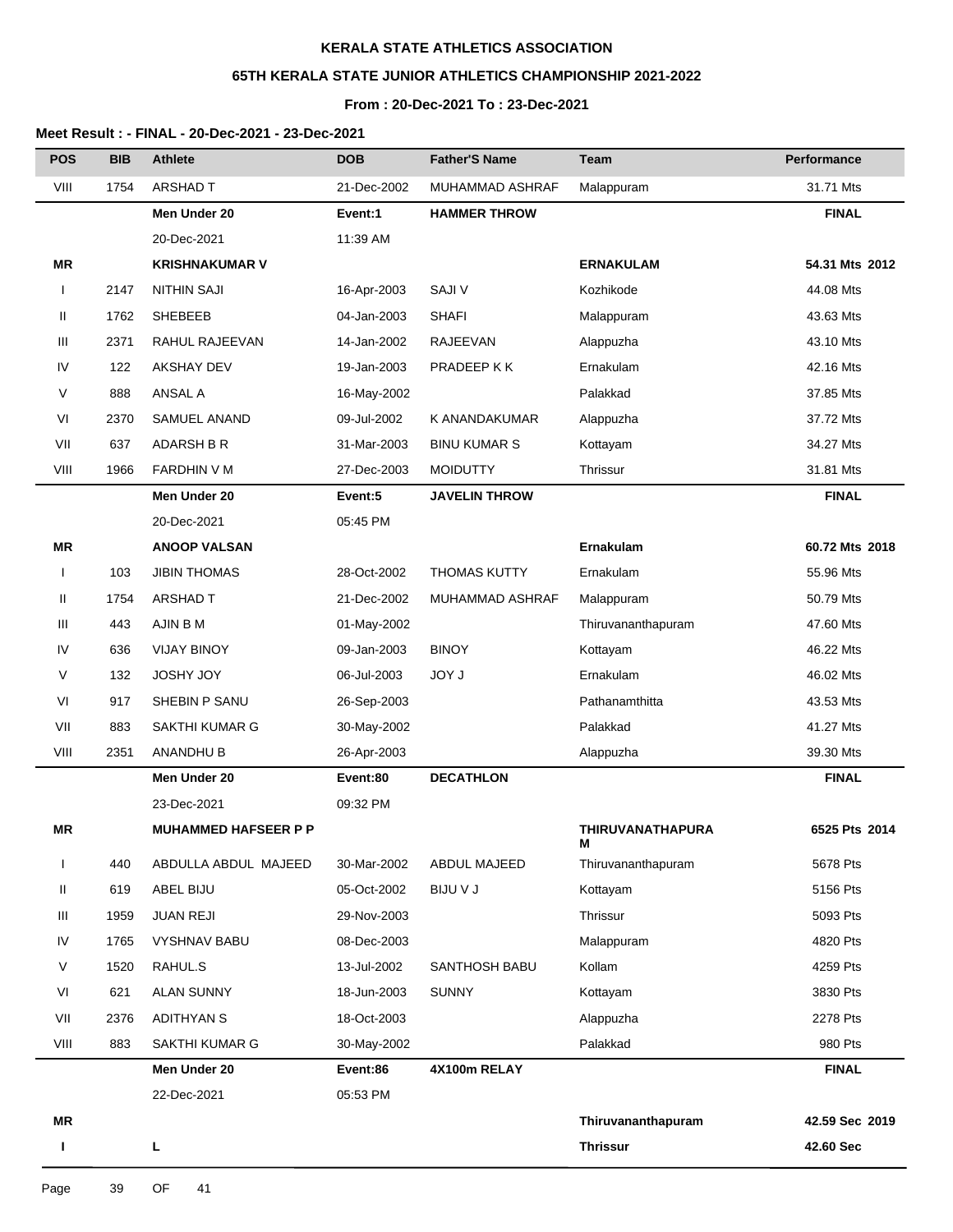## **65TH KERALA STATE JUNIOR ATHLETICS CHAMPIONSHIP 2021-2022**

## **From : 20-Dec-2021 To : 23-Dec-2021**

| <b>POS</b> | <b>BIB</b> | <b>Athlete</b>                       | <b>DOB</b>  | <b>Father'S Name</b>                   | Team            | <b>Performance</b> |
|------------|------------|--------------------------------------|-------------|----------------------------------------|-----------------|--------------------|
|            | 1964       | VISHAL DEVMITH ILLANGAGE 12-Sep-2003 |             | CHAMARA JAYAMPATHI<br><b>ILLANGAGE</b> |                 |                    |
|            | 1967       | SARATH TK                            | 02-Feb-2002 | CHANDRAN. T. K.                        |                 |                    |
|            | 1963       | MUHAMMED UVAIS.A                     | 10-Sep-2002 |                                        |                 |                    |
|            | 1962       | MOHAMMED SAJEEN                      | 02-Oct-2002 | ABDUL MAJEED V M                       |                 |                    |
| Ш          |            | D                                    |             |                                        | <b>Palakkad</b> | 42.91 Sec          |
|            | 858        | AJIN R                               | 30-Apr-2003 |                                        |                 |                    |
|            | 872        | <b>KRISHNA PRAKASH R</b>             | 27-Nov-2003 |                                        |                 |                    |
|            | 879        | NIRAJ R                              | 04-Apr-2003 | RAJAN.V                                |                 |                    |
|            | 873        | <b>KRISHNADAS</b>                    | 13-Aug-2003 |                                        |                 |                    |
| Ш          |            | N                                    |             |                                        | Alappuzha       | 44.68 Sec          |
|            | 2364       | EBIN BIJU                            | 06-Apr-2003 | <b>BIJU P G</b>                        |                 |                    |
|            | 2366       | <b>ABHIJITH SIMON</b>                | 24-Jun-2002 |                                        |                 |                    |
|            | 2367       | NITHIN JOSEPH                        | 08-Sep-2002 | <b>JOSEPH</b>                          |                 |                    |
|            | 2365       | JOY K SAIMON                         | 21-Mar-2003 | <b>KV SAIMON</b>                       |                 |                    |
| IV         |            | O                                    |             |                                        | Kollam          | 44.81 Sec          |
|            | 1529       | EBRAHIM BADUSHA S                    | 02-May-2002 |                                        |                 |                    |
|            | 1528       | MOHAMMED ASLAM                       | 05-Sep-2003 |                                        |                 |                    |
|            | 1514       | AKASH HERAN                          | 14-May-2002 | Herankumar                             |                 |                    |
|            | 1512       | STALIN JOSHUA S                      | 16-Jan-2003 |                                        |                 |                    |
| v          |            | Α                                    |             |                                        | Ernakulam       | 44.97 Sec          |
|            | 121        | SARAN SHAJI                          | 01-Jun-2003 | SHAJI N S                              |                 |                    |
|            | 127        | RISHINSHA P                          | 15-Apr-2002 | SHAREEF .P                             |                 |                    |
|            | 131        | <b>ASWIN BABU</b>                    | 26-Mar-2003 | P S BABU                               |                 |                    |
|            | 120        | ANWIN AUGUSTINE                      | 28-Jan-2003 | AUGUSTINE V V                          |                 |                    |
| VI         |            | Κ                                    |             |                                        | Malappuram      | 45.95 Sec          |
|            | 1763       | UNAIS MON T                          | 09-Jun-2003 |                                        |                 |                    |
|            | 1730       | MOHAMMED MIHRAS                      | 05-Sep-2002 |                                        |                 |                    |
|            | 1761       | MOHAMMED RISWAN.M                    | 13-May-2003 |                                        |                 |                    |
|            | 1731       | SHIBILI MON K P                      | 24-Jan-2003 |                                        |                 |                    |
| VII        |            | C                                    |             |                                        | Kottayam        | 46.09 Sec          |
|            | 624        | AJAY M.A                             | 25-Apr-2003 | AJITH M.B                              |                 |                    |
|            | 637        | ADARSH B R                           | 31-Mar-2003 | <b>BINU KUMAR S</b>                    |                 |                    |
|            | 638        | NANDU ANIL                           | 30-May-2003 | ANILKUMAR V M                          |                 |                    |
|            | 645        | AMAL ARUN                            | 04-Nov-2003 | Arun V                                 |                 |                    |
| VIII       |            | F                                    |             |                                        | Idukki          | 47.09 Sec          |
|            | 1036       | ABHISHEK M ABHILASH                  | 11-Nov-2003 | ABHILASH M.A.                          |                 |                    |
|            | 1030       | ABIN M BAIJU                         | 27-May-2003 | <b>BAIJUML</b>                         |                 |                    |
|            | 1032       | ARUN M                               | 10-Jan-2003 |                                        |                 |                    |